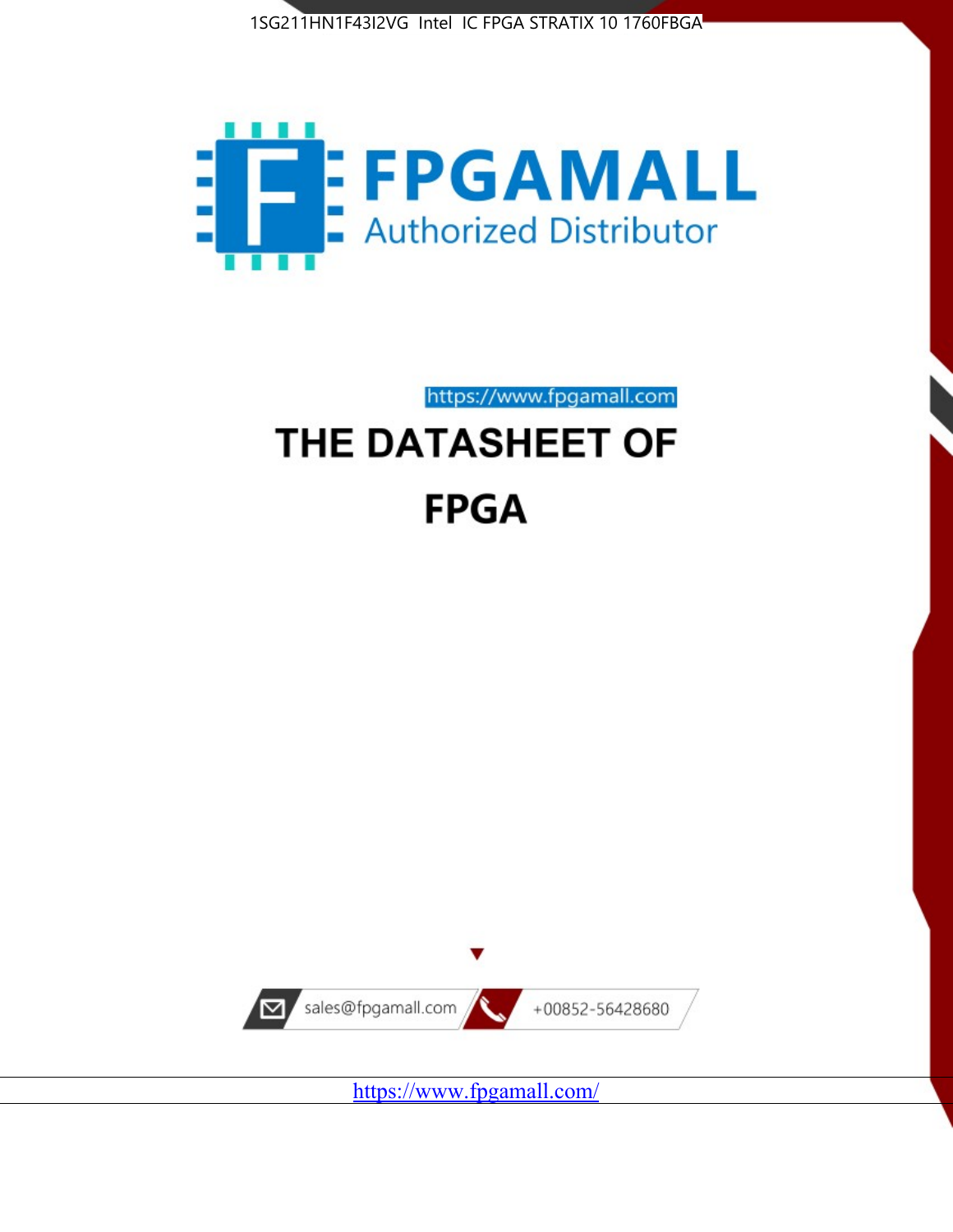1SG211HN1F43I2VG Intel IC FPGA STRATIX 10 1760FBGA



# **Intel® Stratix® 10 GX/SX Device Overview**



**S10-OVERVIEW | 2020.04.30** Latest document on the web: **[PDF](https://www.intel.com/content/dam/www/programmable/us/en/pdfs/literature/hb/stratix-10/s10-overview.pdf)** | **[HTML](https://www.intel.com/content/www/us/en/programmable/documentation/joc1442261161666.html)**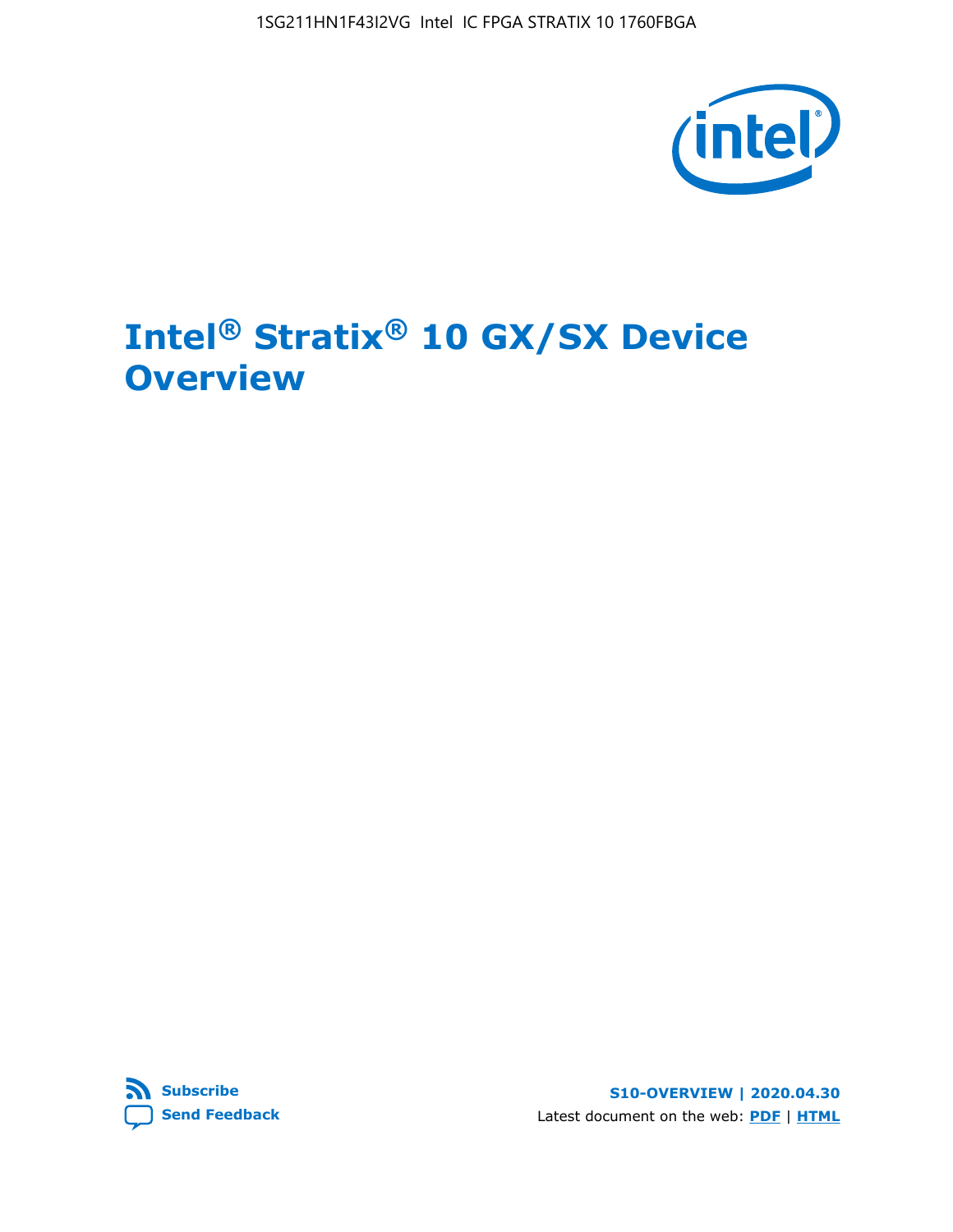

*Contents*

## **Contents**

| 1.26. Document Revision History for the Intel Stratix 10 GX/SX Device Overview36 |  |
|----------------------------------------------------------------------------------|--|

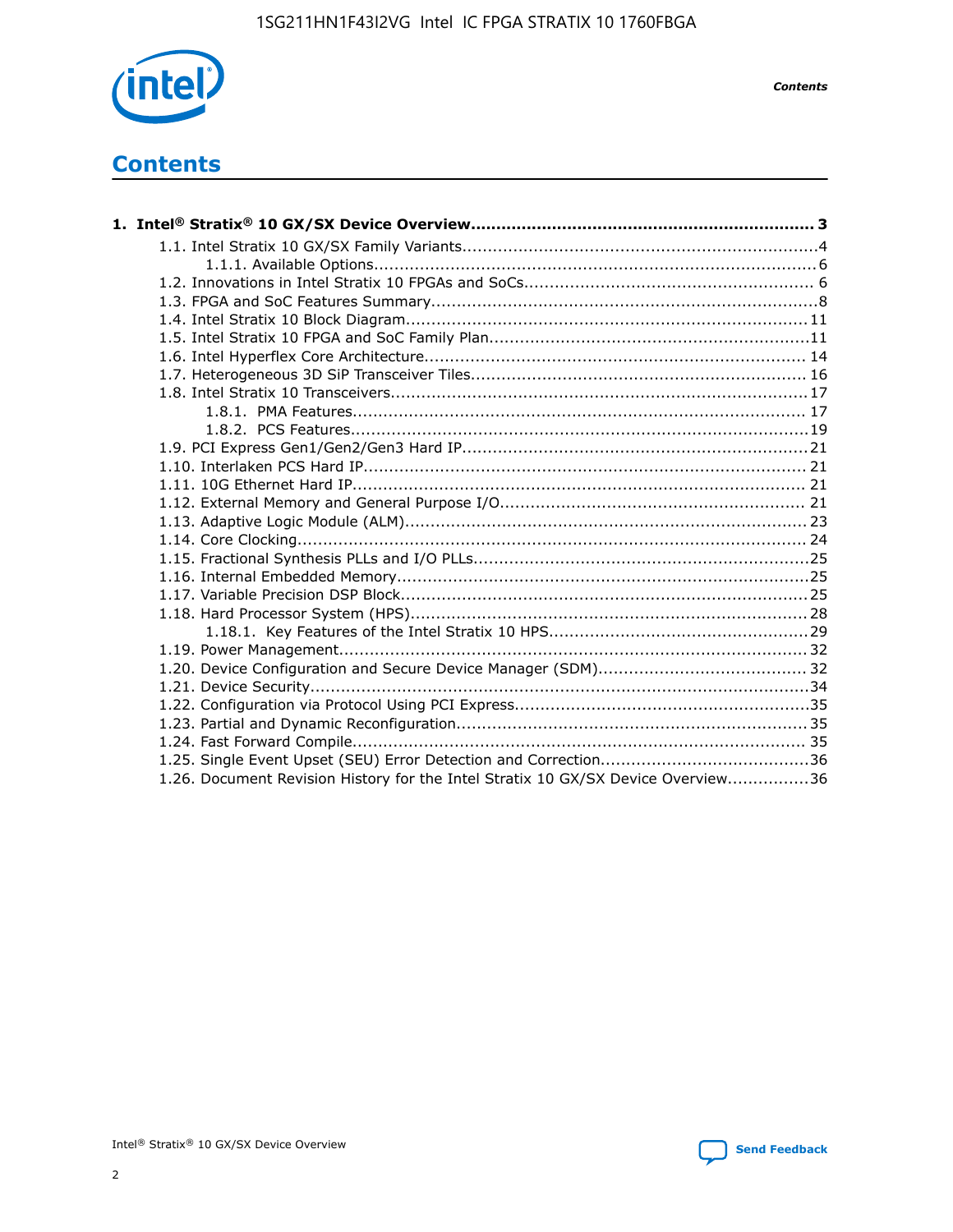**S10-OVERVIEW | 2020.04.30**

**[Send Feedback](mailto:FPGAtechdocfeedback@intel.com?subject=Feedback%20on%20Intel%20Stratix%2010%20GX/SX%20Device%20Overview%20(S10-OVERVIEW%202020.04.30)&body=We%20appreciate%20your%20feedback.%20In%20your%20comments,%20also%20specify%20the%20page%20number%20or%20paragraph.%20Thank%20you.)**



# **1. Intel® Stratix® 10 GX/SX Device Overview**

Intel's 14 nm Intel® Stratix® 10 GX FPGAs and SX SoCs deliver 2X the core performance and up to 70% lower power over previous generation high-performance FPGAs.

Featuring several groundbreaking innovations, including the all new Intel Hyperflex™ core architecture, this device family enables you to meet the demand for everincreasing bandwidth and processing performance in your most advanced applications, while meeting your power budget.

With an embedded hard processor system (HPS) based on a quad-core 64 bit Arm\* Cortex\*-A53, the Intel Stratix 10 SoC devices deliver power efficient, application-class processing and allow designers to extend hardware virtualization into the FPGA fabric. Intel Stratix 10 SoC devices demonstrate Intel's commitment to high-performance SoCs and extend Intel's leadership in programmable devices featuring an Arm-based processor system.

Important innovations in Intel Stratix 10 FPGAs and SoCs include:

- All new Intel Hyperflex core architecture delivering 2X the core performance compared to previous generation high-performance FPGAs
- Intel 14 nm tri-gate (FinFET) technology
- Heterogeneous 3D System-in-Package (SiP) technology
- Core fabric with up to 10.2 million logic elements (LEs)
- Up to 96 full duplex transceiver channels on heterogeneous 3D SiP transceiver tiles
- Transceiver data rates up to 28.3 Gbps chip-to-chip/module and backplane performance
- M20K (20 Kb) internal SRAM memory blocks
- Fractional synthesis and ultra-low jitter LC tank based transmit phase locked loops (PLLs)
- Hard PCI Express<sup>®</sup> Gen3 x16 intellectual property (IP) blocks
- Hard 10GBASE-KR/40GBASE-KR4 Forward Error Correction (FEC) in every transceiver channel
- Hard memory controllers and PHY supporting DDR4 rates up to 2666 Mbps per pin
- Hard fixed-point and IEEE 754 compliant hard floating-point variable precision digital signal processing (DSP) blocks with up to 10 TFLOP compute performance with a power efficiency of 80 GFLOP per Watt
- Quad-core 64 bit Arm Cortex-A53 embedded processor running up to 1.5 GHz in SoC family variants
- Programmable clock tree synthesis for flexible, low power, low skew clock trees

Intel Corporation. All rights reserved. Agilex, Altera, Arria, Cyclone, Enpirion, Intel, the Intel logo, MAX, Nios, Quartus and Stratix words and logos are trademarks of Intel Corporation or its subsidiaries in the U.S. and/or other countries. Intel warrants performance of its FPGA and semiconductor products to current specifications in accordance with Intel's standard warranty, but reserves the right to make changes to any products and services at any time without notice. Intel assumes no responsibility or liability arising out of the application or use of any information, product, or service described herein except as expressly agreed to in writing by Intel. Intel customers are advised to obtain the latest version of device specifications before relying on any published information and before placing orders for products or services. \*Other names and brands may be claimed as the property of others.

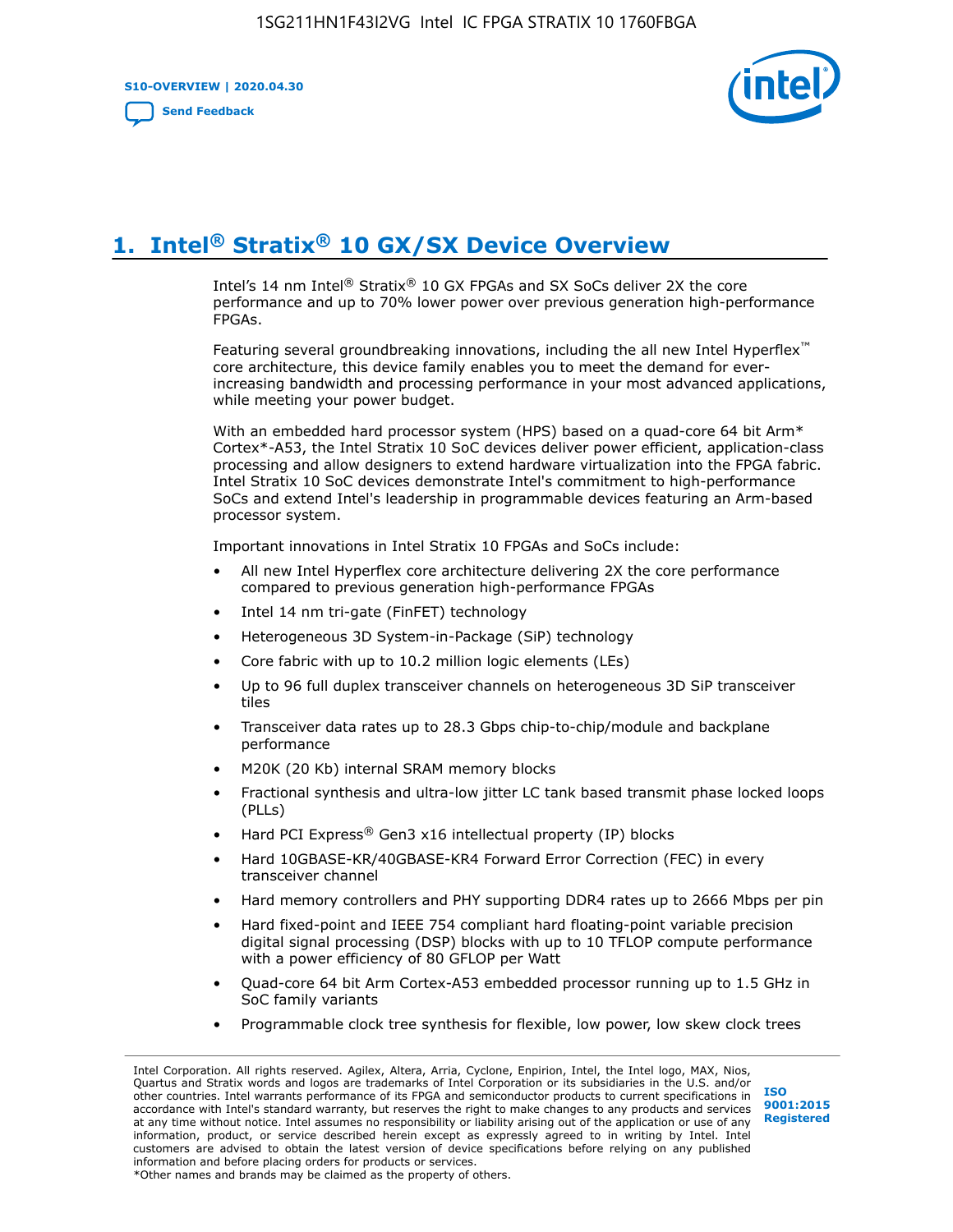

- Dedicated secure device manager (SDM) for:
	- Enhanced device configuration and security
	- AES-256, SHA-256/384 and ECDSA-256/384 encrypt/decrypt accelerators and authentication
	- Multi-factor authentication
	- Physically Unclonable Function (PUF) service and software programmable device configuration capability
- Comprehensive set of advanced power saving features delivering up to 70% lower power compared to previous generation high-performance FPGAs
- Non-destructive register state readback and writeback, to support ASIC prototyping and other applications

With these capabilities, Intel Stratix 10 FPGAs and SoCs are ideally suited for the most demanding applications in diverse markets such as:

- **Compute and Storage**—for custom servers, cloud computing and datacenter acceleration
- **Networking**—for Terabit, 400G and multi-100G bridging, aggregation, packet processing and traffic management
- **Optical Transport Networks**—for OTU4, 2xOTU4, 4xOTU4
- **Broadcast**—for high-end studio distribution, head end encoding/decoding, edge quadrature amplitude modulation (QAM)
- **Military**—for radar, electronic warfare, and secure communications
- **Medical**—for diagnostic scanners and diagnostic imaging
- **Test and Measurement**—for protocol and application testers
- **Wireless**—for next-generation 5G networks
- **ASIC Prototyping**—for designs that require the largest FPGA fabric with the highest I/O count

## **1.1. Intel Stratix 10 GX/SX Family Variants**

Intel Stratix 10 devices are available in FPGA (GX) and SoC (SX) variants.

- **Intel Stratix 10 GX** devices deliver up to 1 GHz core fabric performance and contain up to 10.2 million LEs in the fabric. They also feature up to 96 general purpose transceivers on separate transceiver tiles, and 2666 Mbps DDR4 external memory interface performance. The transceivers are capable of up to 28.3 Gbps short reach and across the backplane. These devices are optimized for FPGA applications that require the highest transceiver bandwidth and core fabric performance, with the power efficiency of Intel's 14 nm tri-gate process technology.
- **Intel Stratix 10 SX** devices have a feature set that is identical to Intel Stratix 10 GX devices, with the addition of an embedded quad-core 64 bit Arm Cortex A53 hard processor system.

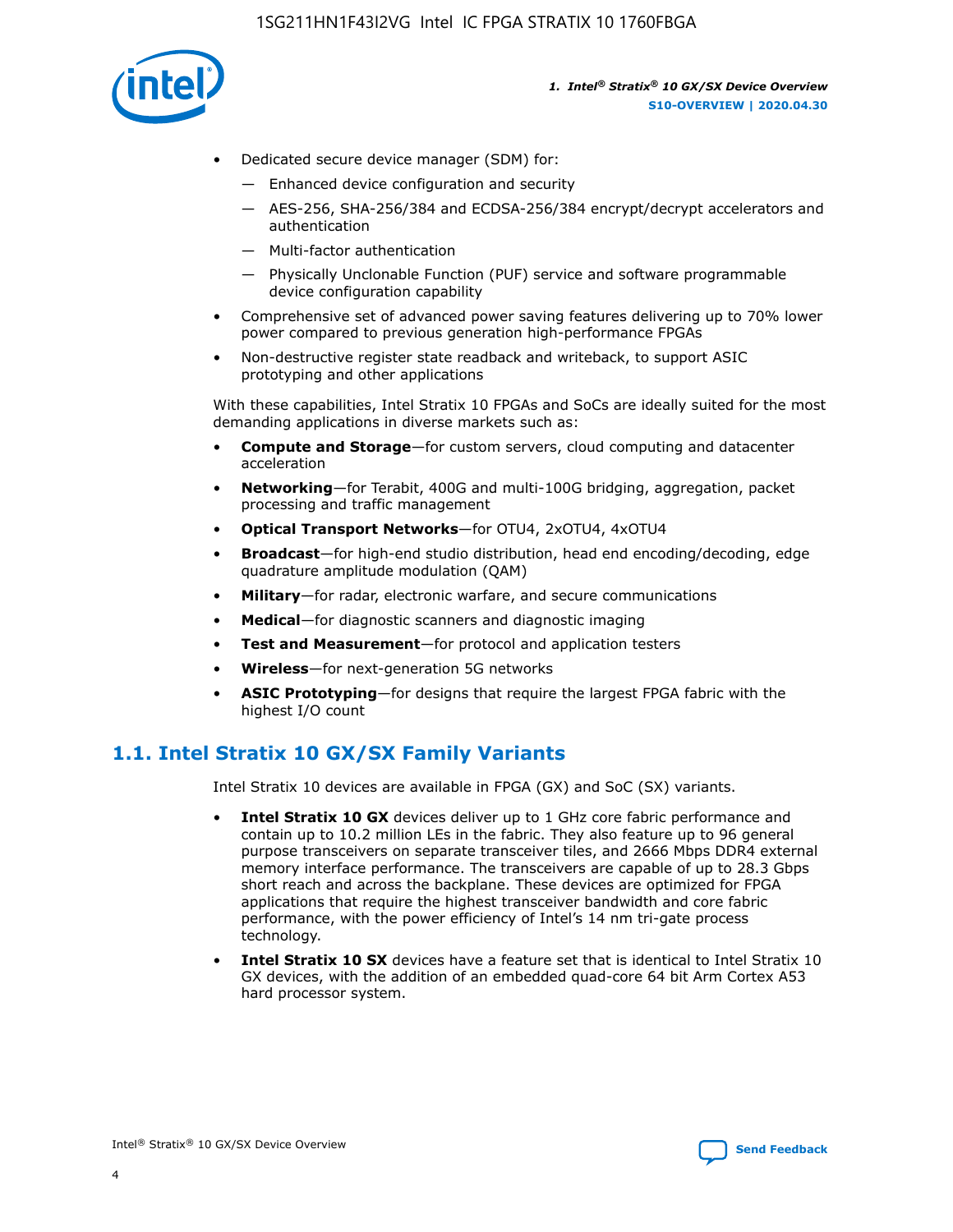

Common to all Intel Stratix 10 family variants is a high-performance fabric based on the new Intel Hyperflex core architecture that includes additional Hyper-Registers throughout the interconnect routing and at the inputs of all functional blocks. The core fabric also contains an enhanced logic array utilizing Intel's adaptive logic module (ALM) and a rich set of high performance building blocks including:

- M20K (20 Kb) embedded memory blocks
- Variable precision DSP blocks with hard IEEE 754 compliant floating-point units
- Fractional synthesis and integer PLLs
- Hard memory controllers and PHY for external memory interfaces
- General purpose IO cells

To clock these building blocks, Intel Stratix 10 devices use programmable clock tree synthesis, which uses dedicated clock tree routing to synthesize only those branches of the clock trees required for the application. All devices support in-system, finegrained partial reconfiguration of the logic array, allowing logic to be added and subtracted from the system while it is operating.

All family variants also contain high speed serial transceivers, containing both the physical medium attachment (PMA) and the physical coding sublayer (PCS), which can be used to implement a variety of industry standard and proprietary protocols. In addition to the hard PCS, Intel Stratix 10 devices contain multiple instantiations of PCI Express hard IP that supports Gen1/Gen2/Gen3 rates in x1/x2/x4/x8/x16 lane configurations, and hard 10GBASE-KR/40GBASE-KR4 FEC for every transceiver. The hard PCS, FEC, and PCI Express IP free up valuable core logic resources, save power, and increase your productivity.

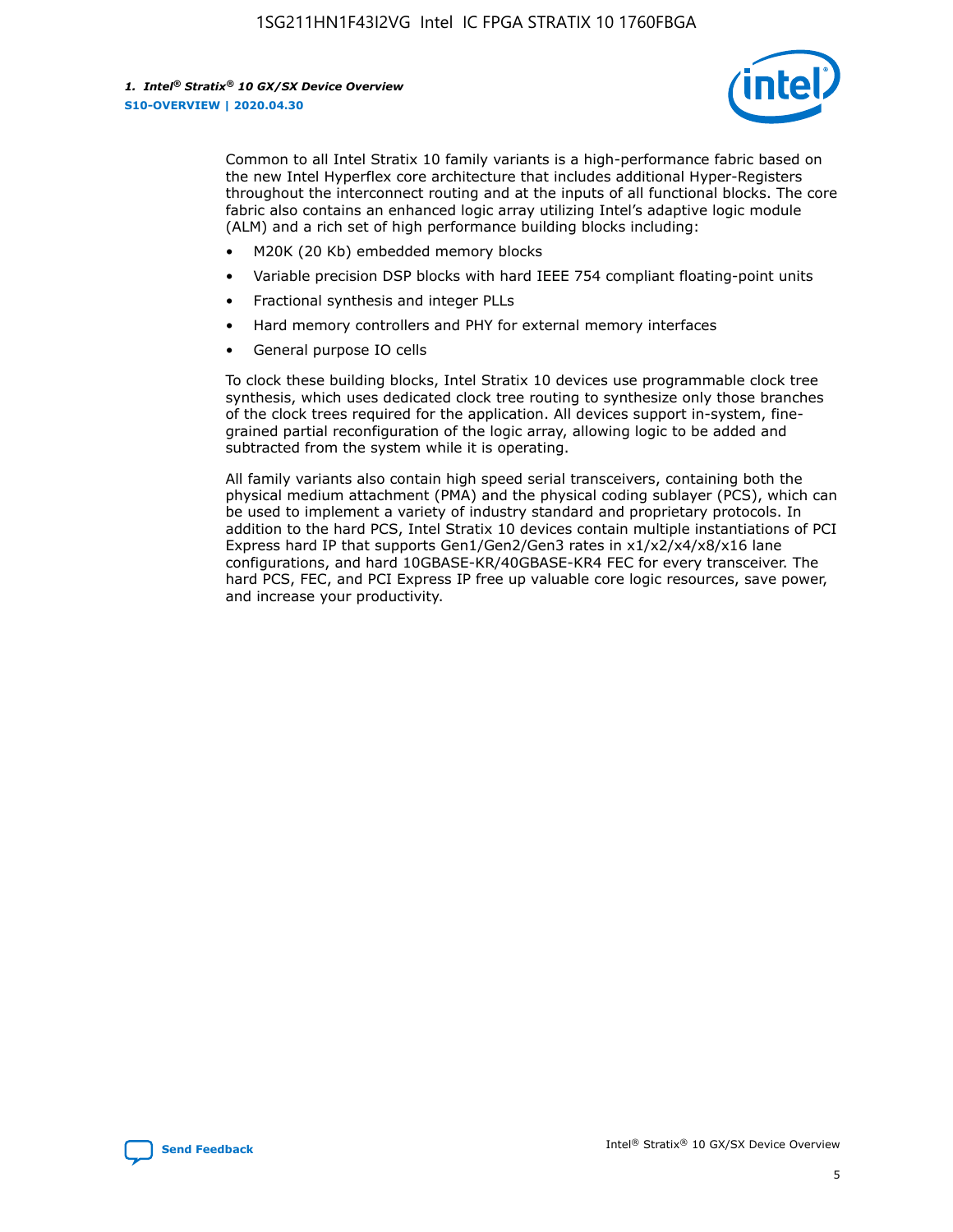

## **1.1.1. Available Options**

#### **Figure 1. Sample Ordering Code and Available Options for Intel Stratix 10 Devices**



3. Contact My Intel support to order AS suffix devices.

#### **Related Information**

[My Intel Support](https://www.intel.com/content/www/us/en/programmable/my-intel/mal-home.html)

## **1.2. Innovations in Intel Stratix 10 FPGAs and SoCs**

Intel Stratix 10 FPGAs and SoCs deliver many significant improvements over the previous generation high-performance Stratix V FPGAs.

#### **Table 1. Key Features of Intel Stratix 10 Devices Compared to Stratix V Devices**

| <b>Feature</b>            | <b>Stratix V FPGAs</b>                                           | <b>Intel Stratix 10 FPGAs and SoCs</b>                                        |  |
|---------------------------|------------------------------------------------------------------|-------------------------------------------------------------------------------|--|
| <b>Process technology</b> | 28 nm TSMC (planar<br>transistor)                                | 14 nm Intel tri-gate (FinFET)                                                 |  |
| Hard processor core       | None                                                             | Quad-core 64 bit Arm Cortex-A53<br>(SoC only)                                 |  |
| Core architecture         | Conventional core architecture<br>with conventional interconnect | Intel Hyperflex core architecture with<br>Hyper-Registers in the interconnect |  |
|                           |                                                                  | continued                                                                     |  |

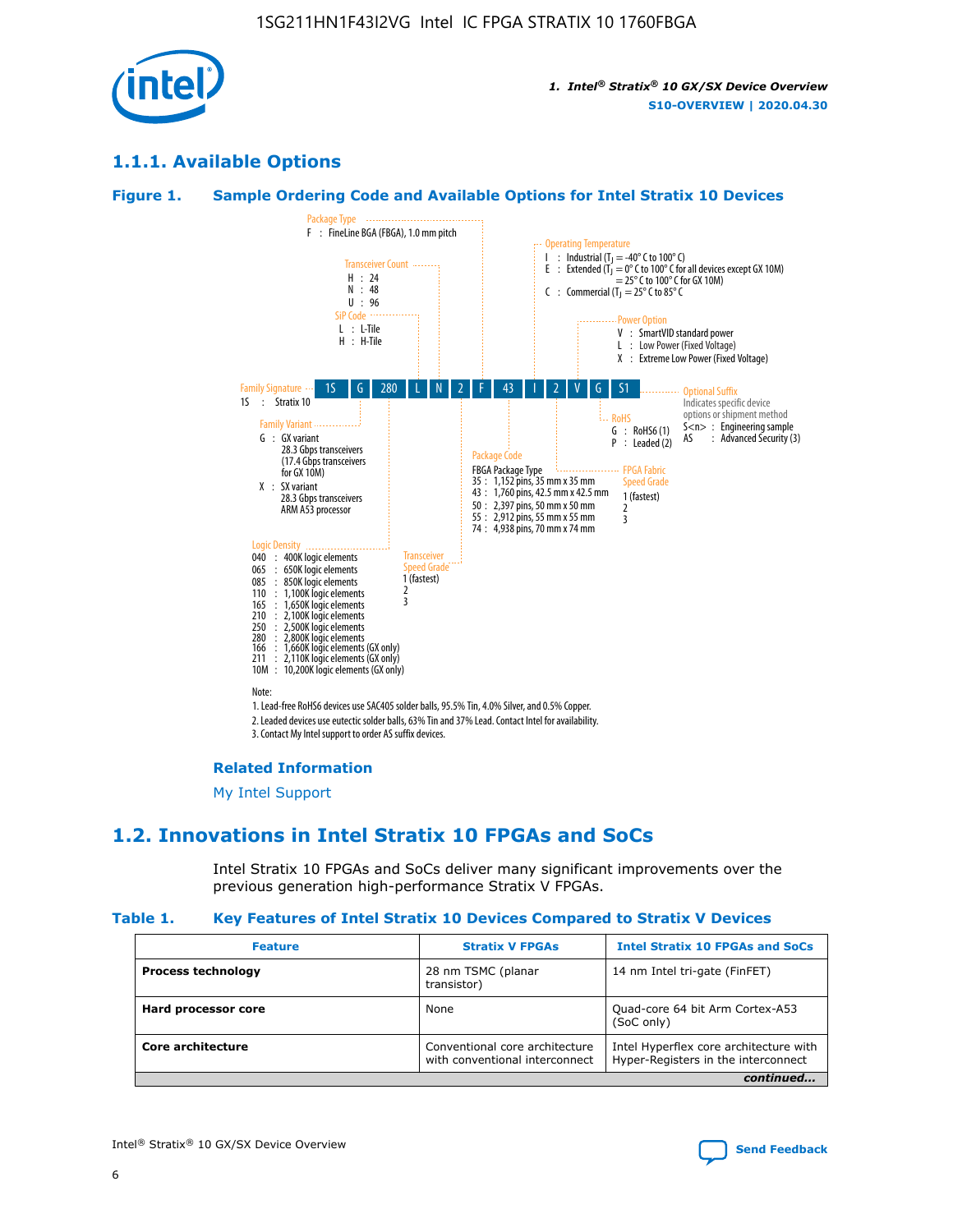

| <b>Feature</b>                                   | <b>Stratix V FPGAs</b>                                                              | <b>Intel Stratix 10 FPGAs and SoCs</b>                                                                                                       |
|--------------------------------------------------|-------------------------------------------------------------------------------------|----------------------------------------------------------------------------------------------------------------------------------------------|
| Core performance                                 | 500 MHz                                                                             | 1 GHz                                                                                                                                        |
| <b>Power dissipation</b>                         | 1x                                                                                  | As low as $0.3x$                                                                                                                             |
| Logic density                                    | <b>952 KLE</b>                                                                      | 10,200 KLE                                                                                                                                   |
| <b>Embedded memory (M20K)</b>                    | 52 Mbits                                                                            | 253 Mbits                                                                                                                                    |
| 18x19 multipliers                                | 3,926                                                                               | 11,520                                                                                                                                       |
|                                                  | Note: Multiplier is 18x18 in<br>Stratix V devices.                                  | Note: Multiplier is 18x19 in Intel<br>Stratix 10 devices.                                                                                    |
| <b>Floating point DSP capability</b>             | Up to 1 TFLOP, requires soft<br>floating point adder and<br>multiplier              | Up to 10 TFLOP, hard IEEE 754<br>compliant single precision floating<br>point adder and multiplier                                           |
| <b>Maximum transceivers</b>                      | 66                                                                                  | 96                                                                                                                                           |
| Maximum transceiver data rate (chip-to-<br>chip) | 28.05 Gbps                                                                          | 26.6 Gbps L-Tile<br>28.3 Gbps H-Tile                                                                                                         |
| Maximum transceiver data rate (backplane)        | 12.5 Gbps                                                                           | 12.5 Gbps L-Tile<br>28.3 Gbps H-Tile                                                                                                         |
| Hard memory controller                           | None                                                                                | DDR4 @ 1333 MHz/2666 Mbps<br>DDR3 @ 1067 MHz/2133 Mbps                                                                                       |
| <b>Hard protocol IP</b>                          | PCIe* Gen3 x8 (up to 4<br>instances)                                                | PCIe Gen3 x16 (up to 4 instances)<br>SR-IOV (4 physical functions / 2k<br>virtual functions) on H-Tile devices<br>10GBASE-KR/40GBASE-KR4 FEC |
| <b>Core clocking and PLLs</b>                    | Global, quadrant and regional<br>clocks supported by fractional-<br>synthesis fPLLs | Programmable clock tree synthesis<br>supported by fractional synthesis<br>fPLLs and integer IO PLLs                                          |
| Register state readback and writeback            | Not available                                                                       | Non-destructive register state<br>readback and writeback for ASIC<br>prototyping and other applications                                      |

These innovations result in the following improvements:

- **Improved Core Logic Performance**: The Intel Hyperflex core architecture combined with 14 nm Intel tri-gate technology allows Intel Stratix 10 devices to achieve 2X the core performance compared to the previous generation
- **Lower Power**: Intel Stratix 10 devices use up to 70% lower power compared to the previous generation, enabled by 14 nm Intel tri-gate technology, the Intel Hyperflex core architecture, and optional power saving features built into the architecture
- **Higher Density**: Intel Stratix 10 devices offer three times the level of integration, with up to 10.2 million logic elements (LEs), over 253 Mbits of embedded memory blocks (M20K), and 11,520 18x19 multipliers
- **Embedded Processing**: Intel Stratix 10 SoCs feature a Quad-Core 64 bit Arm Cortex-A53 processor optimized for power efficiency and software compatible with previous generation Arria® and Cyclone® SoC devices
- **Improved Transceiver Performance**: With up to 96 transceiver channels implemented in heterogeneous 3D SiP transceiver tiles, Intel Stratix 10 GX and SX devices support data rates up to 28.3 Gbps chip-to-chip and 28.3 Gbps across the backplane with signal conditioning circuits capable of equalizing over 30 dB of system loss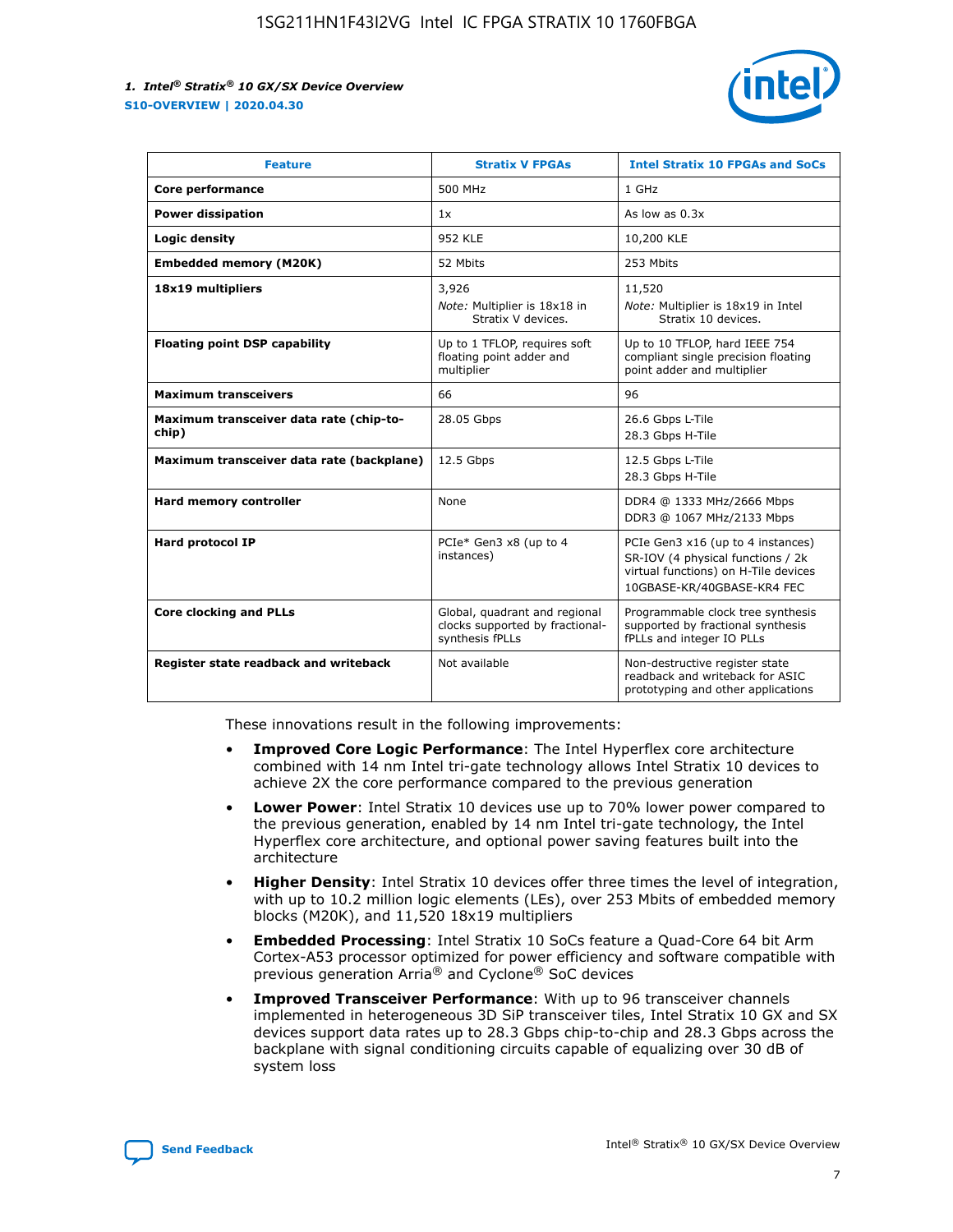

- **Improved DSP Performance**: The variable precision DSP block in Intel Stratix 10 devices features hard fixed and floating point capability, with up to 10 TFLOP IEEE754 single-precision floating point performance
- **Additional Hard IP**: Intel Stratix 10 devices include many more hard IP blocks than previous generation devices, with a hard memory controller included in each bank of 48 general purpose IOs, a hard PCIe Gen3 x16 full protocol stack in each transceiver tile, and a hard 10GBASE-KR/40GBASE-KR4 FEC in every transceiver channel
- **Enhanced Core Clocking**: Intel Stratix 10 devices feature programmable clock tree synthesis; clock trees are only synthesized where needed, increasing the flexibility and reducing the power dissipation of the clocking solution
- **Additional Core PLLs**: The core fabric in Intel Stratix 10 devices is supported by both integer IO PLLs and fractional synthesis fPLLs, resulting in a greater total number of PLLs available than the previous generation

## **1.3. FPGA and SoC Features Summary**

## **Table 2. Intel Stratix 10 FPGA and SoC Common Device Features**

| <b>Feature</b>                   | <b>Description</b>                                                                                                                                                                                                                                                                                                                                                                                                                                                                                                                                                                                                                                                                                                                                   |
|----------------------------------|------------------------------------------------------------------------------------------------------------------------------------------------------------------------------------------------------------------------------------------------------------------------------------------------------------------------------------------------------------------------------------------------------------------------------------------------------------------------------------------------------------------------------------------------------------------------------------------------------------------------------------------------------------------------------------------------------------------------------------------------------|
| Technology                       | 14 nm Intel tri-gate (FinFET) process technology<br>٠<br>SmartVID controlled core voltage, standard power devices<br>0.85-V fixed core voltage, low static power devices available                                                                                                                                                                                                                                                                                                                                                                                                                                                                                                                                                                   |
| Low power serial<br>transceivers | Up to 96 total transceivers available<br>$\bullet$<br>Continuous operating range of 1 Gbps to 28.3 Gbps for Intel Stratix 10 GX/SX devices<br>$\bullet$<br>Backplane support up to 28.3 Gbps for Intel Stratix 10 GX/SX devices<br>$\bullet$<br>Extended range down to 125 Mbps with oversampling<br>$\bullet$<br>ATX transmit PLLs with user-configurable fractional synthesis capability<br>$\bullet$<br>• XFP, SFP+, OSFP/OSFP28, CFP/CFP2/CFP4 optical module support<br>• Adaptive linear and decision feedback equalization<br>Transmit pre-emphasis and de-emphasis<br>Dynamic partial reconfiguration of individual transceiver channels<br>$\bullet$<br>On-chip instrumentation (Eye Viewer non-intrusive data eye monitoring)<br>$\bullet$ |
| General purpose I/Os             | Up to 2,304 total GPIO available<br>$\bullet$<br>1.6 Gbps LVDS-every pair can be configured as an input or output<br>$\bullet$<br>1333 MHz/2666 Mbps DDR4 external memory interface<br>1067 MHz/2133 Mbps DDR3 external memory interface<br>1.2 V to 3.3 $V^{(1)}$ single-ended LVCMOS/LVTTL interfacing<br>$\bullet$<br>On-chip termination (OCT)<br>$\bullet$                                                                                                                                                                                                                                                                                                                                                                                      |
| Embedded hard IP                 | • PCIe Gen1/Gen2/Gen3 complete protocol stack, $x1/x2/x4/x8/x16$ end point and root<br>port<br>DDR4/DDR3 hard memory controller (RLDRAM3/QDR II+/QDR IV using soft memory<br>controller)<br>Multiple hard IP instantiations in each device<br>$\bullet$<br>• Single Root I/O Virtualization (SR-IOV)                                                                                                                                                                                                                                                                                                                                                                                                                                                 |
| Transceiver hard IP              | 10GBASE-KR/40GBASE-KR4 Forward Error Correction (FEC)<br>$\bullet$<br>10G Ethernet PCS<br>$\bullet$<br>• PCI Express PIPE interface<br>continued                                                                                                                                                                                                                                                                                                                                                                                                                                                                                                                                                                                                     |

<sup>(1)</sup> Available in some configurations only

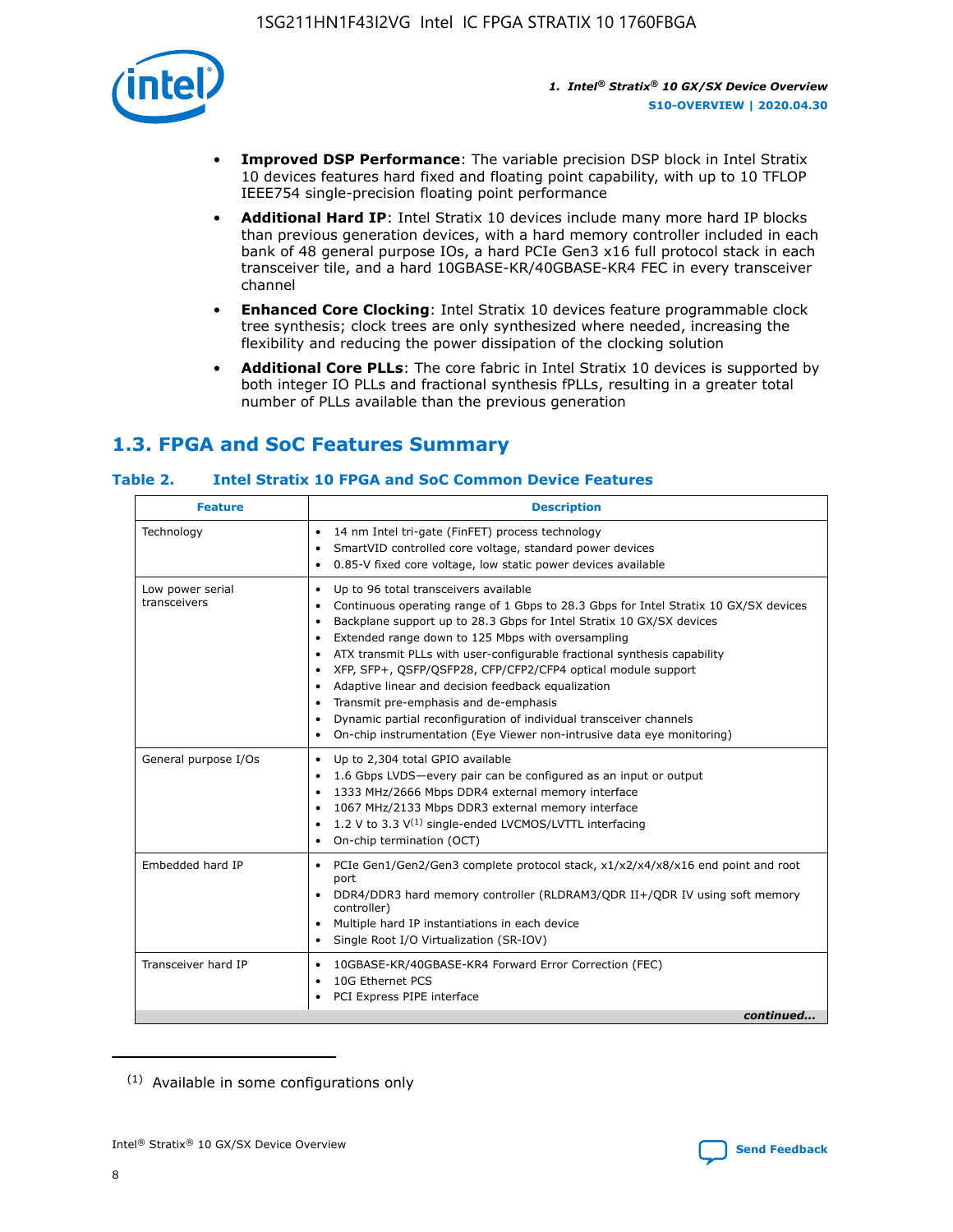

| <b>Feature</b>                   | <b>Description</b>                                                                                                                                                                                                                                                                                                                                                                                                                                                    |  |  |  |
|----------------------------------|-----------------------------------------------------------------------------------------------------------------------------------------------------------------------------------------------------------------------------------------------------------------------------------------------------------------------------------------------------------------------------------------------------------------------------------------------------------------------|--|--|--|
|                                  | Interlaken PCS<br>$\bullet$<br>Gigabit Ethernet PCS<br>$\bullet$<br>Deterministic latency support for Common Public Radio Interface (CPRI) PCS<br>$\bullet$<br>Fast lock-time support for Gigabit Passive Optical Networking (GPON) PCS<br>$\bullet$<br>8B/10B, 64B/66B, 64B/67B encoders and decoders<br>$\bullet$<br>Custom mode support for proprietary protocols<br>$\bullet$                                                                                     |  |  |  |
| Power management                 | SmartVID controlled core voltage, standard power devices<br>$\bullet$<br>0.85-V fixed core voltage, low static power devices available<br>$\bullet$<br>Intel Quartus <sup>®</sup> Prime Pro Edition integrated power analysis<br>$\bullet$                                                                                                                                                                                                                            |  |  |  |
| High performance core fabric     | Intel Hyperflex core architecture with Hyper-Registers throughout the interconnect<br>$\bullet$<br>routing and at the inputs of all functional blocks<br>Enhanced adaptive logic module (ALM)<br>$\bullet$<br>Improved multi-track routing architecture reduces congestion and improves compile<br>times<br>Hierarchical core clocking architecture with programmable clock tree synthesis<br>Fine-grained partial reconfiguration                                    |  |  |  |
| Internal memory blocks           | M20K-20 Kb with hard ECC support<br>٠<br>MLAB-640 bit distributed LUTRAM<br>$\bullet$                                                                                                                                                                                                                                                                                                                                                                                 |  |  |  |
| Variable precision DSP<br>blocks | IEEE 754-compliant hard single-precision floating point capability<br>$\bullet$<br>Supports signal processing with precision ranging from 18x19 up to 54x54<br>$\bullet$<br>Native 27x27 and 18x19 multiply modes<br>$\bullet$<br>64 bit accumulator and cascade for systolic FIRs<br>Internal coefficient memory banks<br>Pre-adder/subtractor improves efficiency<br>$\bullet$<br>Additional pipeline register increases performance and reduces power<br>$\bullet$ |  |  |  |
| Phase locked loops (PLL)         | Fractional synthesis PLLs (fPLL) support both fractional and integer modes<br>$\bullet$<br>Fractional mode with third-order delta-sigma modulation<br>Precision frequency synthesis<br>$\bullet$<br>Integer PLLs adjacent to general purpose I/Os, support external memory, and LVDS<br>$\bullet$<br>interfaces, clock delay compensation, zero delay buffering                                                                                                       |  |  |  |
| Core clock networks              | 1 GHz fabric clocking<br>$\bullet$<br>667 MHz external memory interface clocking, supports 2666 Mbps DDR4 interface<br>$\bullet$<br>800 MHz LVDS interface clocking, supports 1600 Mbps LVDS interface<br>$\bullet$<br>Programmable clock tree synthesis, backwards compatible with global, regional and<br>$\bullet$<br>peripheral clock networks<br>Clocks only synthesized where needed, to minimize dynamic power<br>continued                                    |  |  |  |

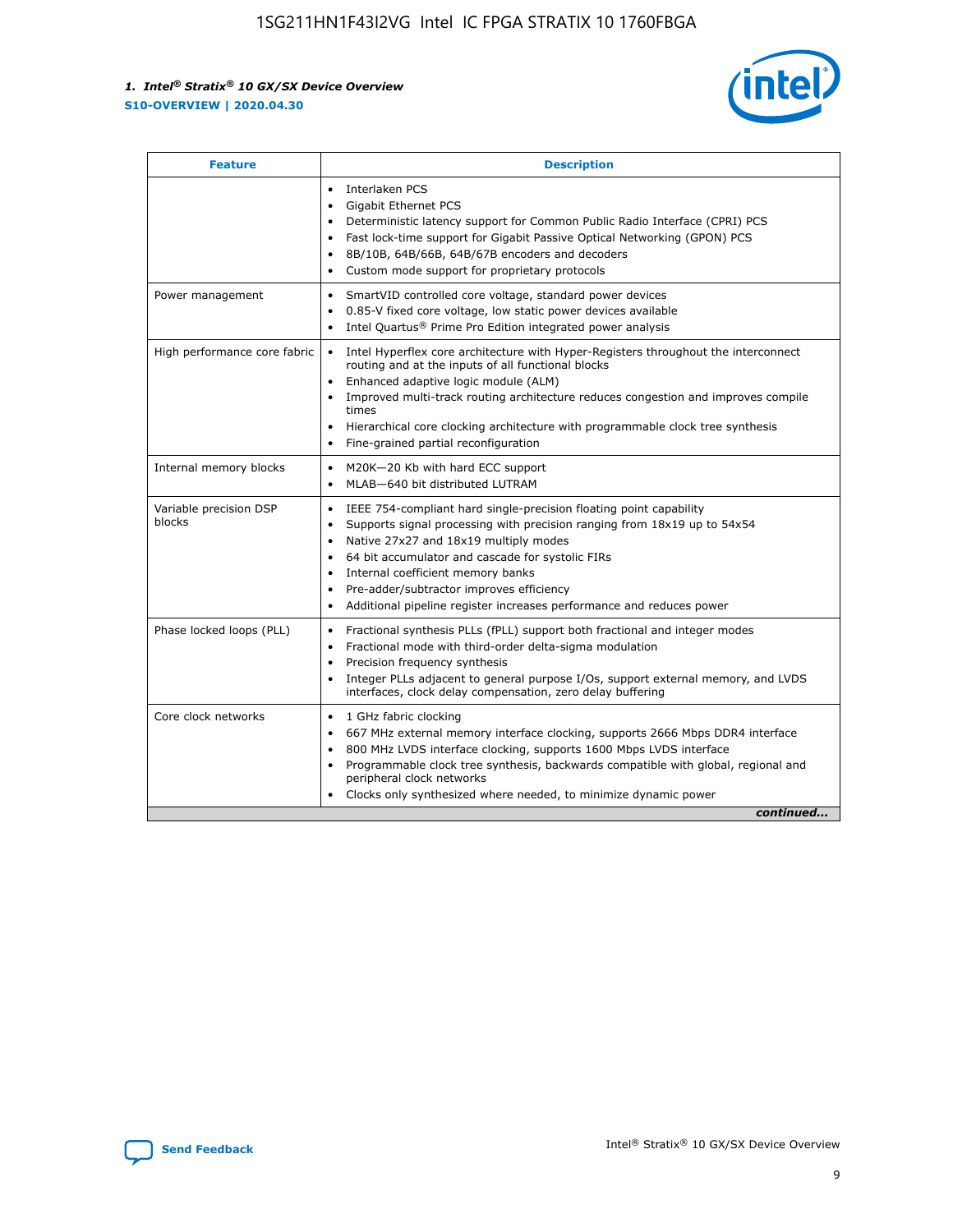

| <b>Feature</b>     | <b>Description</b>                                                                                                                                                                                                                                                                                                                                                                                                                                                                                                                         |
|--------------------|--------------------------------------------------------------------------------------------------------------------------------------------------------------------------------------------------------------------------------------------------------------------------------------------------------------------------------------------------------------------------------------------------------------------------------------------------------------------------------------------------------------------------------------------|
| Configuration      | Dedicated Secure Device Manager<br>٠<br>Software programmable device configuration<br>Serial and parallel flash interface<br>Configuration via protocol (CvP) using PCI Express Gen1/Gen2/Gen3<br>٠<br>Fine-grained partial reconfiguration of core fabric<br>٠<br>Dynamic reconfiguration of transceivers and PLLs<br>$\bullet$<br>Comprehensive set of security features including AES-256, SHA-256/384, and<br>ECDSA-256/384 accelerators, and multi-factor authentication<br>Physically Unclonable Function (PUF) service<br>$\bullet$ |
| Packaging          | Intel Embedded Multi-die Interconnect Bridge (EMIB) packaging technology<br>٠<br>Multiple devices with identical package footprints allows seamless migration across<br>$\bullet$<br>different device densities<br>1.0 mm ball-pitch FBGA packaging<br>$\bullet$<br>Lead and lead-free package options                                                                                                                                                                                                                                     |
| Software and tools | Intel Quartus Prime Pro Edition design suite with new compiler and Hyper-Aware design<br>$\bullet$<br>flow<br>Fast Forward compiler to allow Intel Hyperflex architecture performance exploration<br>$\bullet$<br>Transceiver toolkit<br>$\bullet$<br>Platform designer integration tool<br>DSP Builder advanced blockset<br>OpenCL <sup>™</sup> support<br>SoC Embedded Design Suite (EDS)                                                                                                                                                |

## **Table 3. Intel Stratix 10 SoC Specific Device Features**

| <b>SoC Subsystem</b><br><b>Feature</b> |                                                 | <b>Description</b>                                                                                                                                                                                                                                                 |  |  |
|----------------------------------------|-------------------------------------------------|--------------------------------------------------------------------------------------------------------------------------------------------------------------------------------------------------------------------------------------------------------------------|--|--|
| <b>Hard Processor</b><br>System        | Multi-processor unit (MPU) core                 | Quad-core Arm Cortex-A53 MPCore processor with Arm<br>$\bullet$<br>CoreSight* debug and trace technology<br>Scalar floating-point unit supporting single and double<br>$\bullet$<br>precision<br>Arm Neon* media processing engine for each processor<br>$\bullet$ |  |  |
|                                        | <b>System Controllers</b>                       | System Memory Management Unit (SMMU)<br>$\bullet$<br>Cache Coherency Unit (CCU)<br>$\bullet$                                                                                                                                                                       |  |  |
|                                        | Layer 1 Cache                                   | 32 KB L1 instruction cache with parity<br>٠<br>32 KB L1 data cache with ECC<br>$\bullet$                                                                                                                                                                           |  |  |
|                                        | Layer 2 Cache                                   | 1 MB Shared L2 Cache with ECC<br>$\bullet$                                                                                                                                                                                                                         |  |  |
|                                        | On-Chip Memory                                  | 256 KB On-Chip RAM<br>$\bullet$                                                                                                                                                                                                                                    |  |  |
|                                        | Direct memory access (DMA) controller           | • 8-Channel DMA                                                                                                                                                                                                                                                    |  |  |
|                                        | Ethernet media access controller<br>(EMAC)      | Three 10/100/1000 EMAC with integrated DMA<br>$\bullet$                                                                                                                                                                                                            |  |  |
|                                        | USB On-The-Go controller (OTG)                  | 2 USB OTG with integrated DMA<br>$\bullet$                                                                                                                                                                                                                         |  |  |
|                                        | <b>UART</b> controller                          | 2 UART 16550 compatible<br>$\bullet$                                                                                                                                                                                                                               |  |  |
|                                        | Serial Peripheral Interface (SPI)<br>controller | $\bullet$ 4 SPI                                                                                                                                                                                                                                                    |  |  |
|                                        | $I2C$ controller                                | 5 <sup>2</sup> C controllers<br>$\bullet$                                                                                                                                                                                                                          |  |  |
|                                        | SD/SDIO/MMC controller                          | 1 eMMC version 4.5 with DMA and CE-ATA support<br>$\bullet$<br>SD, including eSD, version 3.0<br>٠<br>SDIO, including eSDIO, version 3.0<br>CE-ATA - version 1.1<br>continued                                                                                      |  |  |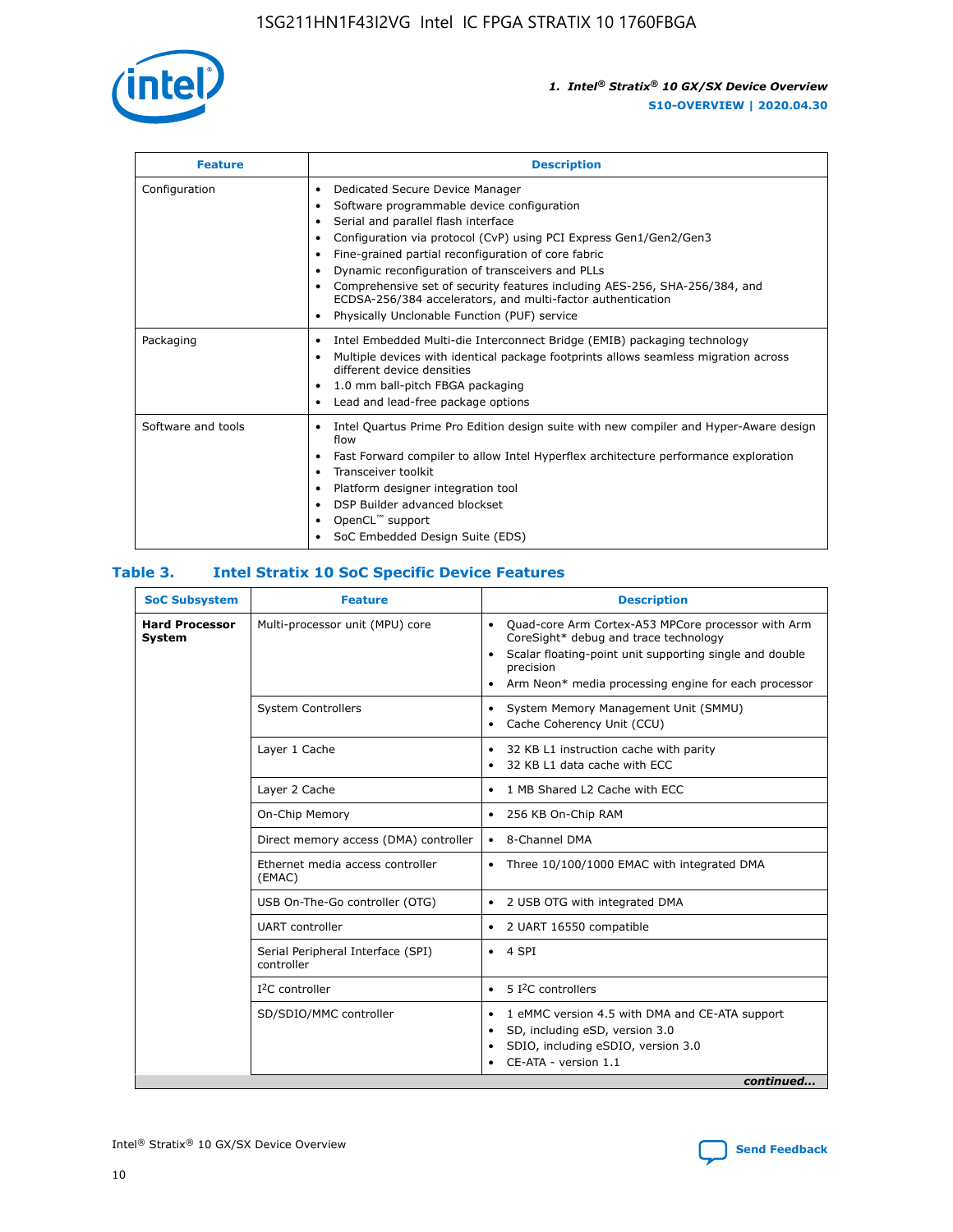

| <b>SoC Subsystem</b>                   | <b>Feature</b>             | <b>Description</b>                                                                                    |  |  |
|----------------------------------------|----------------------------|-------------------------------------------------------------------------------------------------------|--|--|
|                                        | NAND flash controller      | 1 ONFI 1.0, 8- and 16-bit support<br>$\bullet$                                                        |  |  |
|                                        | General-purpose I/O (GPIO) | Maximum of 48 software programmable GPIO<br>$\bullet$                                                 |  |  |
|                                        | Timers                     | 4 general-purpose timers<br>4 watchdog timers<br>٠                                                    |  |  |
| <b>Secure Device</b><br>Manager        | Security                   | Secure boot<br>$\bullet$<br>Advanced Encryption Standard (AES) and authentication<br>٠<br>(SHA/ECDSA) |  |  |
| External<br>Memory<br><b>Interface</b> | External Memory Interface  | Hard Memory Controller with DDR4 and DDR3<br>$\bullet$                                                |  |  |

## **1.4. Intel Stratix 10 Block Diagram**

## **Figure 2. Intel Stratix 10 FPGA and SoC Architecture Block Diagram**



HPS: Quad ARM Cortex-A53 Hard Processor System SDM: Secure Device Manager

## **1.5. Intel Stratix 10 FPGA and SoC Family Plan**

<sup>(2)</sup> The number of 27x27 multipliers is one-half the number of 18x19 multipliers.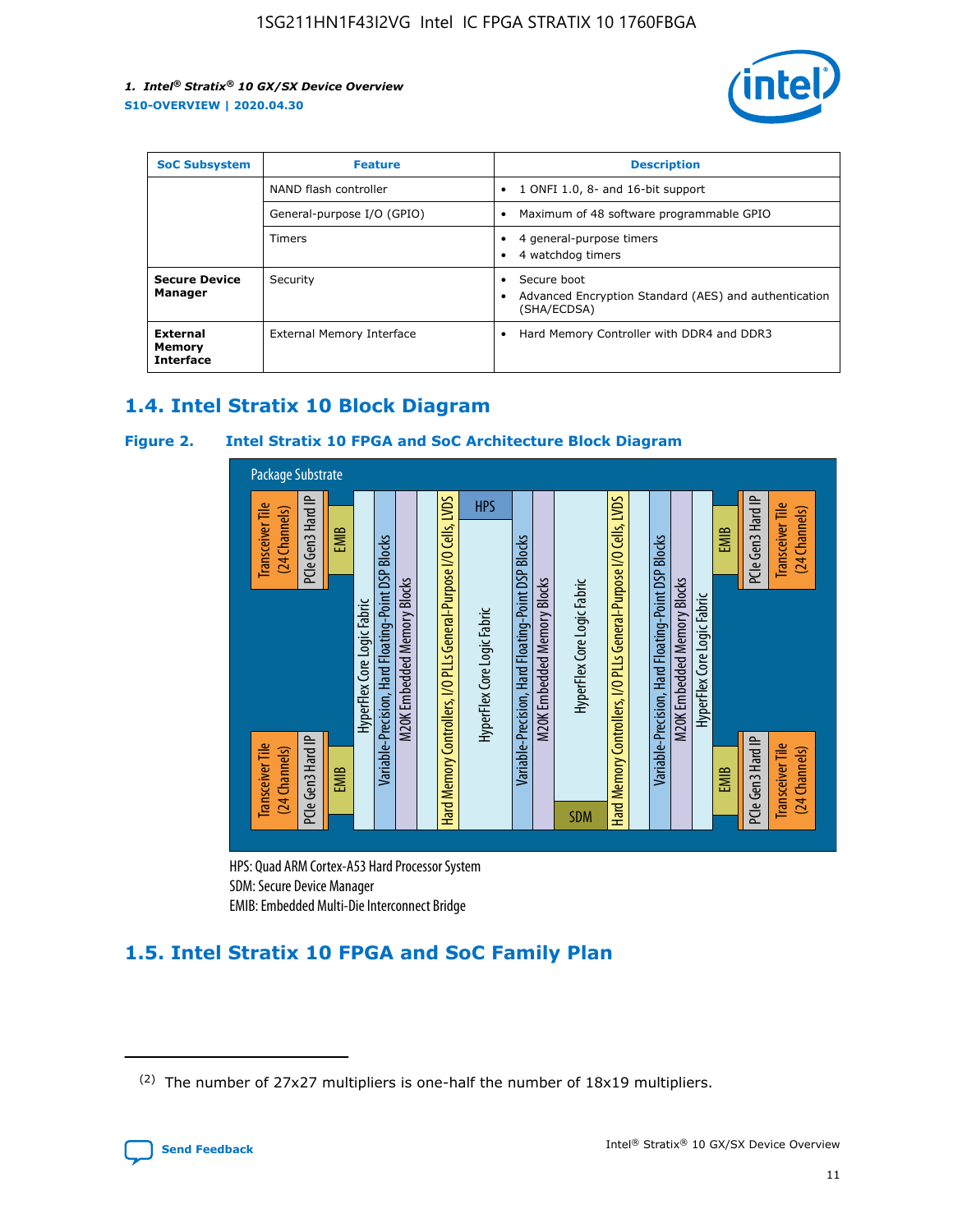

## **Table 4. Intel Stratix 10 GX/SX FPGA and SoC Family Plan—FPGA Core (part 1)**

| <b>Intel Stratix 10</b><br><b>GX/SX Device</b><br><b>Name</b> | <b>Logic Elements</b><br>(KLE) | <b>M20K Blocks</b> | <b>M20K Mbits</b> | <b>MLAB Counts</b> | <b>MLAB Mbits</b> | 18x19 Multi-<br>pliers <sup>(2)</sup> |
|---------------------------------------------------------------|--------------------------------|--------------------|-------------------|--------------------|-------------------|---------------------------------------|
| GX 400/<br>SX 400                                             | 378                            | 1,537              | 30                | 3,276              | $\overline{2}$    | 1,296                                 |
| GX 650/<br>SX 650                                             | 612                            | 2,489              | 49                | 5,364              | 3                 | 2,304                                 |
| GX 850/<br>SX 850                                             | 841                            | 3,477              | 68                | 7,124              | $\overline{4}$    | 4,032                                 |
| GX 1100/<br>SX 1100                                           | 1,325                          | 5,461              | 107               | 11,556             | $\overline{7}$    | 5,184                                 |
| GX 1650/<br>SX 1650                                           | 1,624                          | 5,851              | 114               | 13,764             | 8                 | 6,290                                 |
| GX 2100/<br>SX 2100                                           | 2,005                          | 6,501              | 127               | 17,316             | 11                | 7,488                                 |
| GX 2500/<br>SX 2500                                           | 2,422                          | 9,963              | 195               | 20,529             | 13                | 10,022                                |
| GX 2800/<br>SX 2800                                           | 2,753                          | 11,721             | 229               | 23,796             | 15                | 11,520                                |
| GX 1660                                                       | 1,679                          | 6,162              | 120               | 14,230             | 9                 | 6,652                                 |
| GX 2110                                                       | 2,073                          | 6,847              | 134               | 17,856             | 11                | 7,920                                 |
| <b>GX 10M</b>                                                 | 10,200                         | 12,950             | 253               | 87,984             | 55                | 6,912                                 |

#### **Table 5. Intel Stratix 10 GX/SX FPGA and SoC Family Plan—Interconnects, PLLs and Hard IP (part 2)**

| <b>Intel Stratix 10</b>            |                      | <b>PLLs</b><br><b>Interconnects</b> |              |          | <b>Hard IP</b>                       |  |
|------------------------------------|----------------------|-------------------------------------|--------------|----------|--------------------------------------|--|
| <b>GX/SX Device</b><br><b>Name</b> | <b>Maximum GPIOs</b> | <b>Maximum XCVR</b>                 | <b>fPLLs</b> | I/O PLLs | <b>PCIe Hard IP</b><br><b>Blocks</b> |  |
| GX 400/<br>SX 400                  | 374                  | 24                                  | 8            | 8        | $\mathbf{1}$                         |  |
| GX 650/<br>SX 650                  | 392                  | 24                                  | 8            | 8        | $\mathbf{1}$                         |  |
| GX 850/<br>SX 850                  | 688                  | 48                                  | 16           | 16       | 2                                    |  |
| GX 1100/<br>SX 1100                | 688                  | 48                                  | 16           | 16       | 2                                    |  |
| GX 1650/<br>SX 1650                | 704                  | 96                                  | 32           | 24       | $\overline{4}$                       |  |
| GX 2100/<br>SX 2100                | 704                  | 96                                  | 32           | 24       | 4                                    |  |
| GX 2500/<br>SX 2500                | 1,160                | 96                                  | 32           | 24       | $\overline{4}$                       |  |
| GX 2800/<br>SX 2800                | 1,160                | 96                                  | 32           | 24       | $\overline{4}$                       |  |
| continued                          |                      |                                     |              |          |                                      |  |

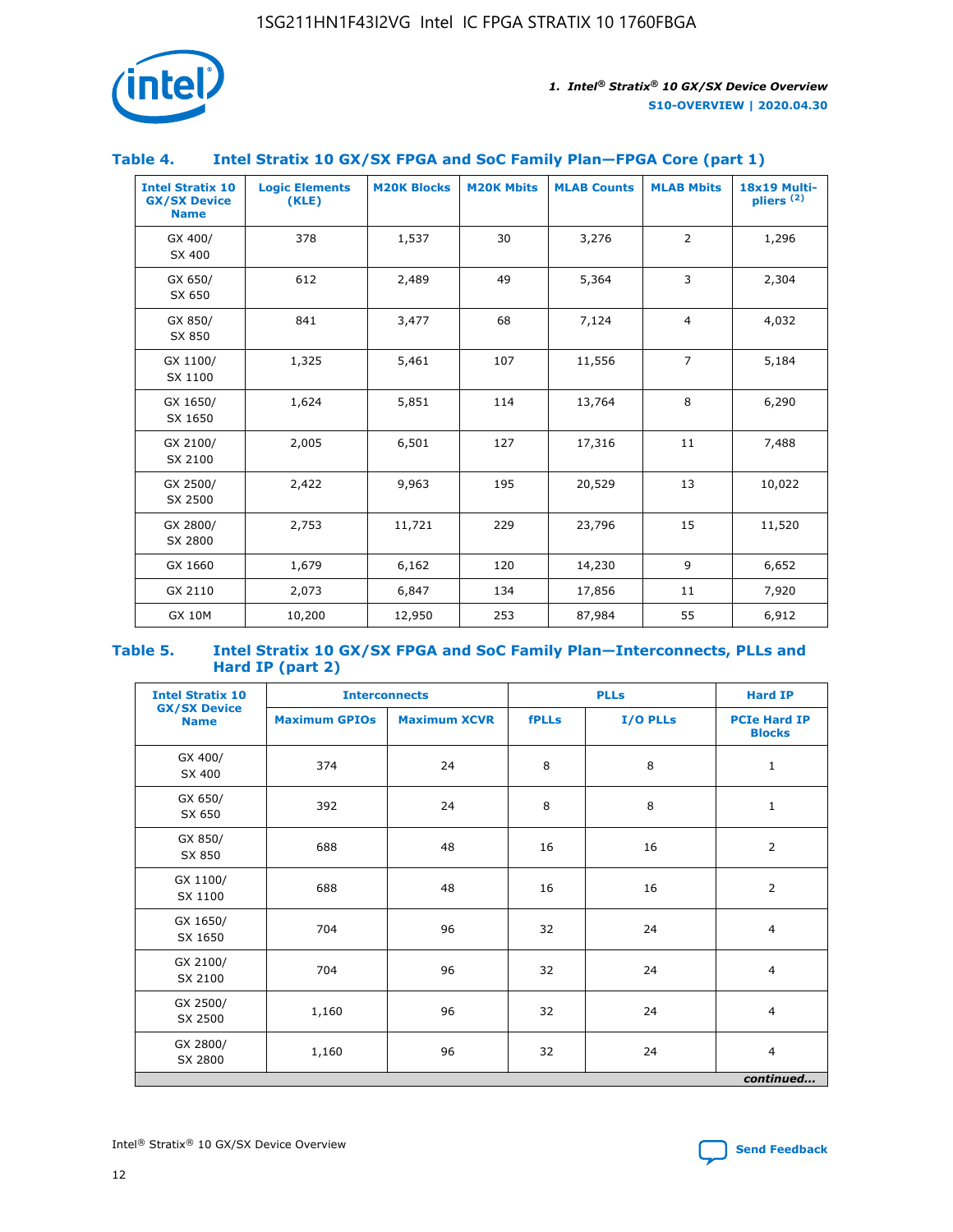

| <b>Intel Stratix 10</b>            | <b>Interconnects</b> |                     |              | <b>Hard IP</b>  |                                      |
|------------------------------------|----------------------|---------------------|--------------|-----------------|--------------------------------------|
| <b>GX/SX Device</b><br><b>Name</b> | <b>Maximum GPIOs</b> | <b>Maximum XCVR</b> | <b>fPLLs</b> | <b>I/O PLLs</b> | <b>PCIe Hard IP</b><br><b>Blocks</b> |
| GX 1660                            | 688                  | 48                  | 16           | 16              |                                      |
| GX 2110                            | 688                  | 48                  | 16           | 16              |                                      |
| <b>GX 10M</b>                      | 2,304                | 48                  | 24           | 48              | 4                                    |

## **Table 6. Intel Stratix 10 GX/SX FPGA and SoC Family Package Plan**

Cell legend: General Purpose I/Os, High-Voltage I/Os, LVDS Pairs, Transceivers (3) (4) (5) (6) (7) (8)

| <b>Intel Stratix 10</b><br><b>GX/SX Device</b><br><b>Name</b> | F1152<br><b>HF35</b><br>$(35x35 \text{ mm}^2)$ | F1760<br><b>NF43</b><br>(42.5x42.5<br>$mm2$ ) | F2397<br><b>UF50</b><br>$(50x50 \text{ mm}^2)$ | F2912<br><b>HF55</b><br>$(55x55$ mm <sup>2</sup> ) | F4938<br><b>NF74</b><br>$(70x74)$ mm <sup>2</sup> |
|---------------------------------------------------------------|------------------------------------------------|-----------------------------------------------|------------------------------------------------|----------------------------------------------------|---------------------------------------------------|
| GX 400/<br>SX 400                                             | 374, 56, 120, 24 <sup>(9)</sup>                | $\overline{\phantom{a}}$                      | $\overline{\phantom{a}}$                       | ۰                                                  |                                                   |
| GX 650/<br>SX 650                                             | 392, 8, 192, 24                                | $\overline{\phantom{a}}$                      | $\overline{\phantom{a}}$                       |                                                    |                                                   |
| GX 850/<br>SX 850                                             | ۰.                                             | 688, 16, 336, 48                              |                                                |                                                    |                                                   |
| GX 1100/<br>SX 1100                                           |                                                | 688, 16, 336, 48                              |                                                |                                                    |                                                   |
| GX 1650/<br>SX 1650                                           |                                                | 688, 16, 336, 48                              | 704, 32, 336, 96                               |                                                    |                                                   |
| GX 2100/<br>SX 2100                                           | -                                              | 688, 16, 336, 48                              | 704, 32, 336, 96                               | $\overline{\phantom{a}}$                           |                                                   |
| GX 2500/<br>SX 2500                                           |                                                | 688, 16, 336, 48                              | 704, 32, 336, 96                               | 1160, 8, 576, 24                                   |                                                   |
| GX 2800/                                                      | ۰                                              | 688, 16, 336, 48                              | 704, 32, 336, 96                               | 1160, 8, 576, 24                                   | $\overline{\phantom{a}}$<br>continued             |

- (3) All packages are ball grid arrays with 1.0 mm pitch.
- (4) High-Voltage I/O pins are used for 3 V and 2.5 V interfacing.
- $(5)$  Each LVDS pair can be configured as either a differential input or a differential output.
- (6) High-Voltage I/O pins and LVDS pairs are included in the General Purpose I/O count. Transceivers are counted separately.
- $(7)$  Each package column offers pin migration (common circuit board footprint) for all devices in the column.
- $(8)$  Intel Stratix 10 GX devices are pin migratable with Intel Stratix 10 SX devices in the same package.
- $(9)$  The Intel Stratix 10 SX/GX 400 device has a level shifter, and this imposes some restrictions on the number of LVDS pairs and I/O banks available (see "Intel Stratix 10 SX/GX 400 Device Level Shifter Details").

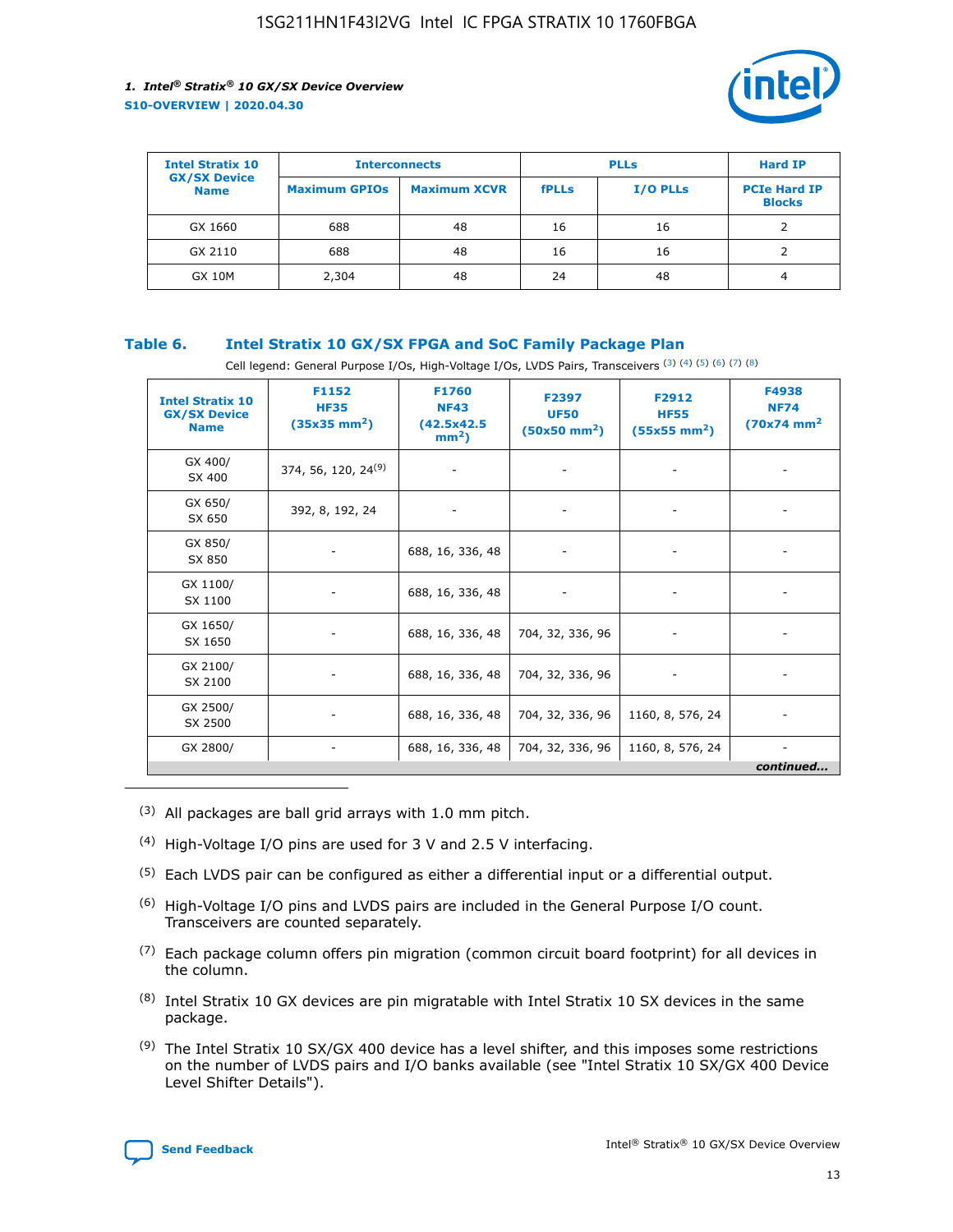

| <b>Intel Stratix 10</b><br><b>GX/SX Device</b><br><b>Name</b> | F1152<br><b>HF35</b><br>$(35x35)$ mm <sup>2</sup> ) | F1760<br><b>NF43</b><br>(42.5x42.5<br>$mm2$ ) | F2397<br><b>UF50</b><br>$(50x50 \text{ mm}^2)$ | F2912<br><b>HF55</b><br>$(55x55$ mm <sup>2</sup> ) | F4938<br><b>NF74</b><br>$(70x74)$ mm <sup>2</sup> |
|---------------------------------------------------------------|-----------------------------------------------------|-----------------------------------------------|------------------------------------------------|----------------------------------------------------|---------------------------------------------------|
| SX 2800                                                       |                                                     |                                               |                                                |                                                    |                                                   |
| GX 1660                                                       | -                                                   | 688, 16, 336, 48                              | $\overline{\phantom{a}}$                       |                                                    |                                                   |
| GX 2110                                                       |                                                     | 688, 16, 336, 48                              | $\overline{\phantom{a}}$                       |                                                    |                                                   |
| <b>GX 10M</b>                                                 | ۰                                                   |                                               |                                                |                                                    | 2304, 32, 1152,<br>48                             |





## **1.6. Intel Hyperflex Core Architecture**

Intel Stratix 10 FPGAs and SoCs are based on a core fabric featuring the new Intel Hyperflex core architecture. The Intel Hyperflex core architecture delivers 2X the clock frequency performance and up to 70% lower power compared to previous generation high-end FPGAs. Along with this performance breakthrough, the Intel Hyperflex core architecture delivers a number of advantages including:

- **Higher Throughput**—Capitalizes on 2X core clock frequency performance to obtain throughput breakthroughs
- **Improved Power Efficiency**—Uses reduced IP size, enabled by Intel Hyperflex, to consolidate designs which previously spanned multiple devices into a single device, thereby reducing power by up to 70% versus previous generation devices
- **Greater Design Functionality**—Uses faster clock frequency to reduce bus widths and reduce IP size, freeing up additional FPGA resources to add greater functionality
- **Increased Designer Productivity**—Boosts performance with less routing congestion and fewer design iterations using Hyper-Aware design tools, obtaining greater timing margin for more rapid timing closure

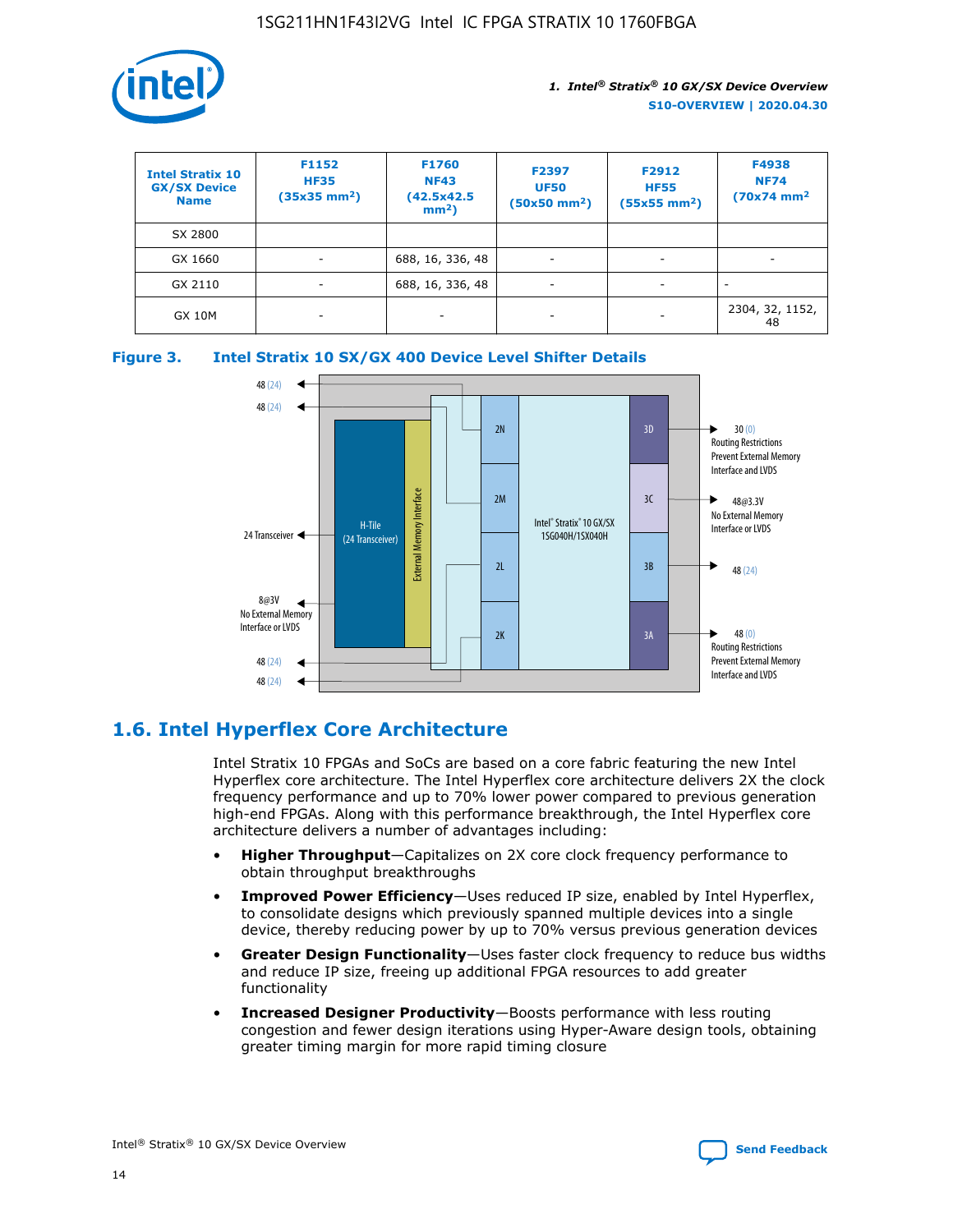

In addition to the traditional user registers found in the Adaptive Logic Modules (ALM), the Intel Hyperflex core architecture introduces additional bypassable registers everywhere throughout the fabric of the FPGA. These additional registers, called Hyper-Registers are available on every interconnect routing segment and at the inputs of all functional blocks.

#### **Figure 4. Bypassable Hyper-Register**



The Hyper-Registers enable the following key design techniques to achieve the 2X core performance increases:

- Fine grain Hyper-Retiming to eliminate critical paths
- Zero latency Hyper-Pipelining to eliminate routing delays
- Flexible Hyper-Optimization for best-in-class performance

By implementing these techniques in your design, the Hyper-Aware design tools automatically make use of the Hyper-Registers to achieve maximum core clock frequency.



## **Figure 5. Intel Hyperflex Core Architecture**

New Hyper-Registers throughout the core fabric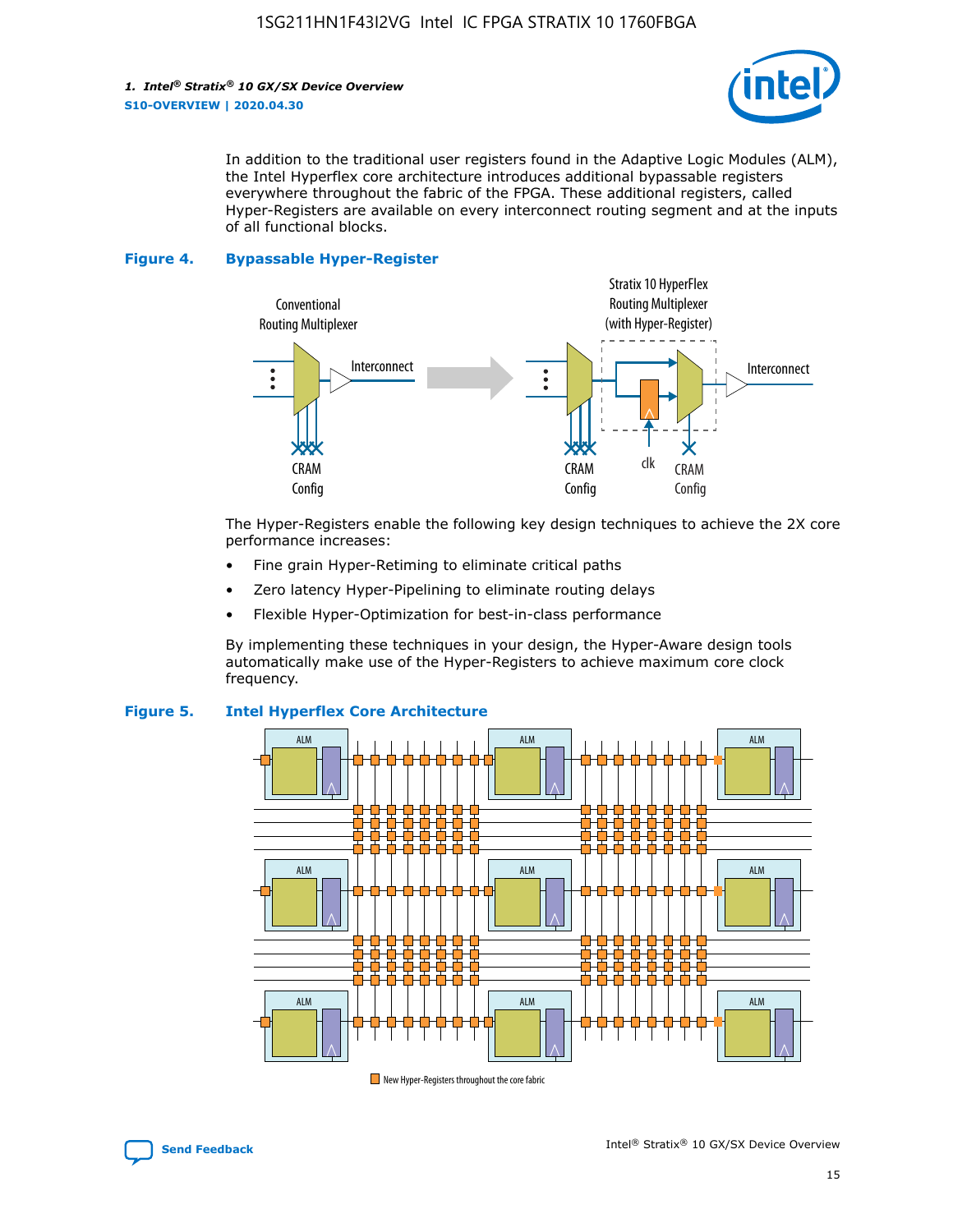

## **1.7. Heterogeneous 3D SiP Transceiver Tiles**

Intel Stratix 10 FPGAs and SoCs feature power efficient, high bandwidth, low latency transceivers. The transceivers are implemented on heterogeneous 3D System-in-Package (SiP) transceiver tiles, each containing 24 full-duplex transceiver channels. In addition to providing a high-performance transceiver solution to meet current connectivity needs, this allows for future flexibility and scalability as data rates, modulation schemes, and protocol IPs evolve.

## **Figure 6. Monolithic Core Fabric and Heterogeneous 3D SiP Transceiver Tiles**



## **Figure 7. Dual Core Fabric and Heterogeneous 3D SiP Transceiver Tiles (for the Intel Stratix 10 GX 10M Variant Only)**



Each transceiver tile contains:

- 24 full-duplex transceiver channels (PMA and PCS) $(10)$
- Reference clock distribution network
- Transmit PLLs
- High-speed clocking and bonding networks
- One instance of PCI Express hard IP

 $(10)$  12 full-duplex transceiver channels for the Intel Stratix 10 GX 10M variant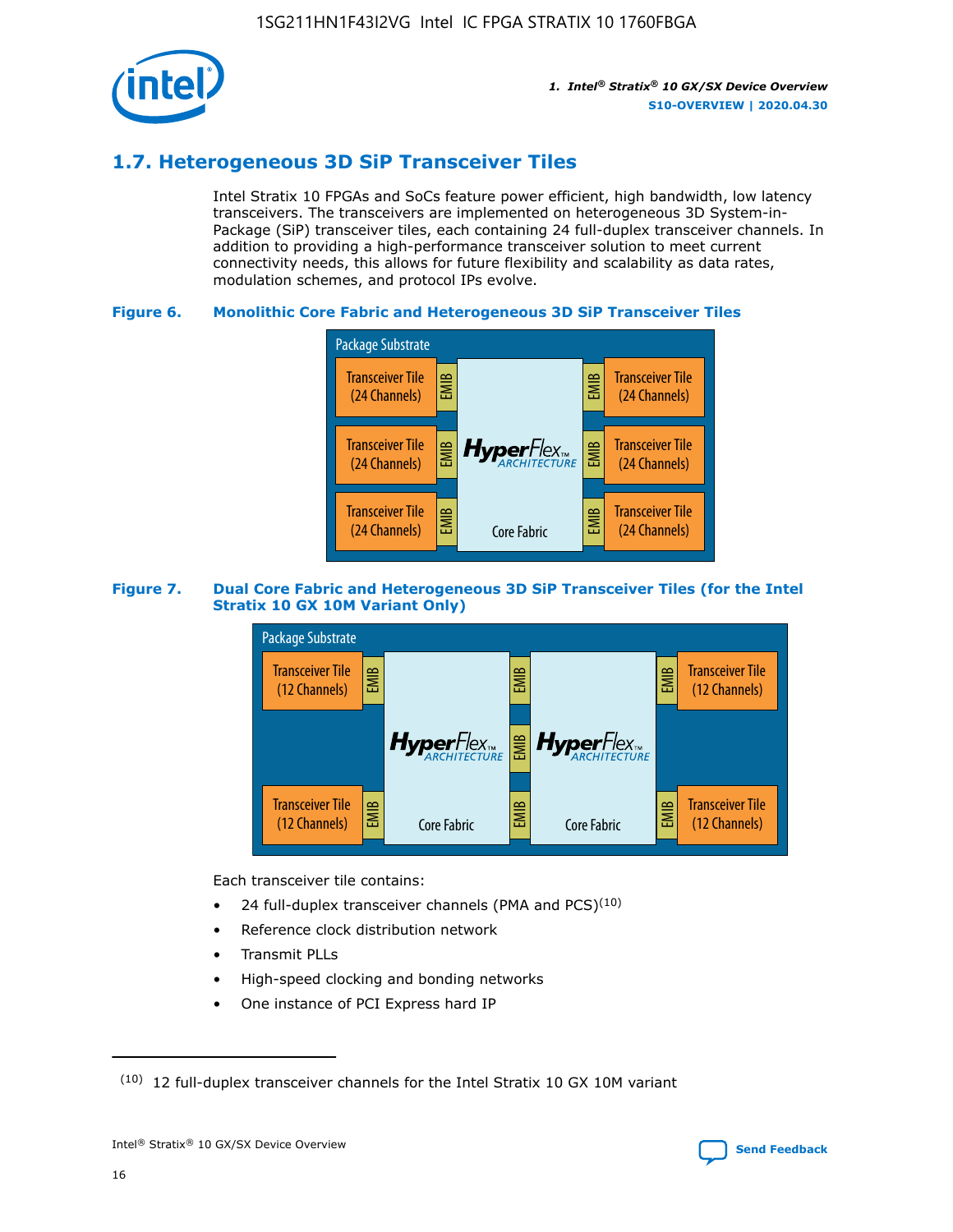



## **Figure 8. Heterogeneous 3D SiP Transceiver Tile Architecture**

## **1.8. Intel Stratix 10 Transceivers**

Intel Stratix 10 devices offer up to 96 total full-duplex transceiver channels. These channels provide continuous data rates from 1 Gbps to 28.3 Gbps for chip-to-chip, chip-to-module, and backplane applications. In each device,two thirds of the transceivers can be configured up to the maximum data rate of 28.3 Gbps to drive 100G interfaces and C form-factor pluggable CFP2/CFP4 optical modules. For longerreach backplane driving applications, advanced adaptive equalization circuits are used to equalize over 30 dB of system loss.

All transceiver channels feature a dedicated Physical Medium Attachment (PMA) and a hardened Physical Coding Sublayer (PCS).

- The PMA provides primary interfacing capabilities to physical channels.
- The PCS typically handles encoding/decoding, word alignment, and other preprocessing functions before transferring data to the FPGA core fabric.

Within each transceiver tile, the transceivers are arranged in four banks of six PMA-PCS groups. A wide variety of bonded and non-bonded data rate configurations are possible within each bank, and within each tile, using a highly configurable clock distribution network.

## **1.8.1. PMA Features**

PMA channels are comprised of transmitter (TX), receiver (RX), and high speed clocking resources.

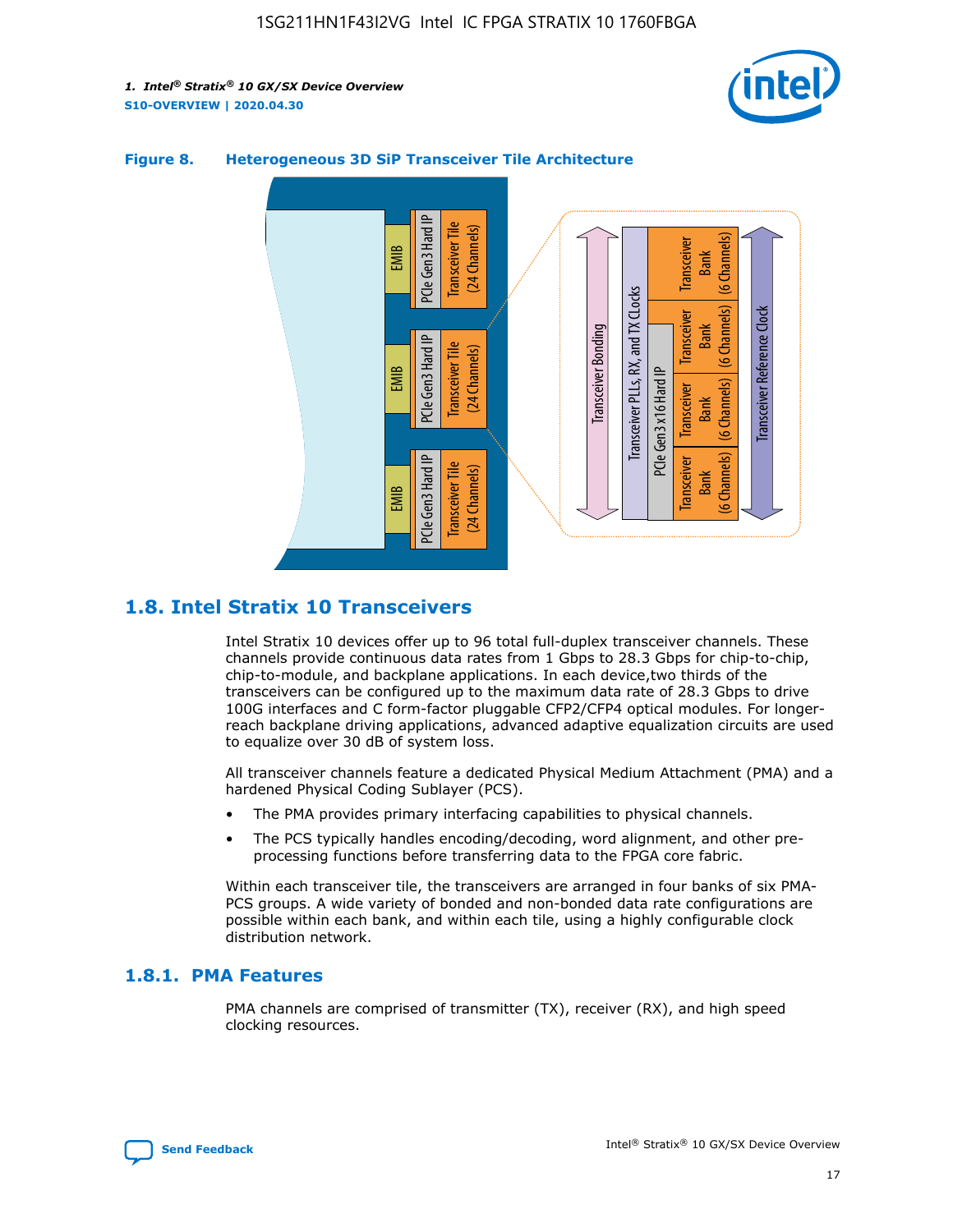

Intel Stratix 10 device features provide exceptional signal integrity at data rates up to 28.3 Gbps. Clocking options include ultra-low jitter LC tank-based (ATX) PLLs with optional fractional synthesis capability, channel PLLs operating as clock multiplier units (CMUs), and fractional synthesis PLLs (fPLLs).

- **ATX PLL**—can be configured in integer mode, or optionally, in a new fractional synthesis mode. Each ATX PLL spans the full frequency range of the supported data rate range providing a stable, flexible clock source with the lowest jitter.
- **CMU PLL**—when not being used as a transceiver, select PMA channels can be configured as channel PLLs operating as CMUs to provide an additional master clock source within the transceiver bank.
- **fPLL**—In addition, dedicated fPLLs are available with precision frequency synthesis capabilities. fPLLs can be used to synthesize multiple clock frequencies from a single reference clock source and replace multiple reference oscillators for multiprotocol and multi-rate applications.

On the receiver side, each PMA has an independent channel PLL that allows analog tracking for clock-data recovery. Each PMA also has advanced equalization circuits that compensate for transmission losses across a wide frequency spectrum.

- **Variable Gain Amplifier (VGA)**—to optimize the receiver's dynamic range
- **Continuous Time Linear Equalizer (CTLE)**—to compensate for channel losses with lowest power dissipation
- **Decision Feedback Equalizer (DFE)**—to provide additional equalization capability on backplanes even in the presence of crosstalk and reflections
- **On-Die Instrumentation (ODI)**—to provide on-chip eye monitoring capabilities (Eye Viewer). This capability helps to optimize link equalization parameters during board bring-up and supports in-system link diagnostics and equalization margin testing

## **Figure 9. Intel Stratix 10 Receiver Block Features**



All link equalization parameters feature automatic adaptation using the new Advanced Digital Adaptive Parametric Tuning (ADAPT) circuit. This circuit is used to dynamically set DFE tap weights, adjust CTLE parameters, and optimize VGA gain and threshold voltage. Finally, optimal and consistent signal integrity is ensured by using the new



Intel<sup>®</sup> Stratix<sup>®</sup> 10 GX/SX Device Overview **[Send Feedback](mailto:FPGAtechdocfeedback@intel.com?subject=Feedback%20on%20Intel%20Stratix%2010%20GX/SX%20Device%20Overview%20(S10-OVERVIEW%202020.04.30)&body=We%20appreciate%20your%20feedback.%20In%20your%20comments,%20also%20specify%20the%20page%20number%20or%20paragraph.%20Thank%20you.)** Send Feedback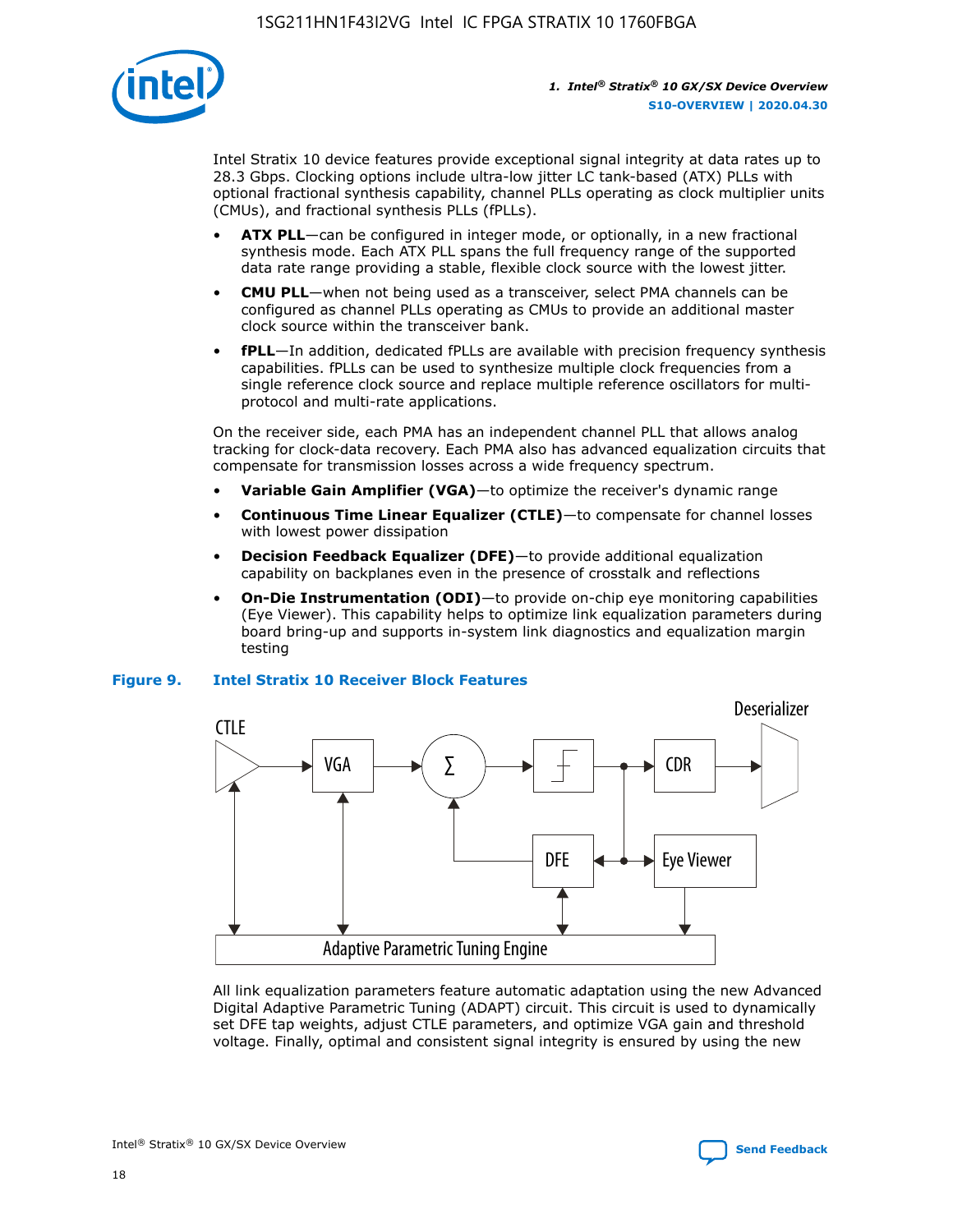

hardened Precision Signal Integrity Calibration Engine (PreSICE) to automatically calibrate all transceiver circuit blocks on power-up. This gives the most link margin and ensures robust, reliable, and error-free operation.

#### **Table 7. Transceiver PMA Features**

| <b>Feature</b>                                                       | <b>Capability</b>                                                                                                                                                                                         |
|----------------------------------------------------------------------|-----------------------------------------------------------------------------------------------------------------------------------------------------------------------------------------------------------|
| Chip-to-Chip Data Rates                                              | 1 Gbps (11) to 28.3 Gbps (Intel Stratix 10 GX/SX devices)                                                                                                                                                 |
| <b>Backplane Support</b>                                             | Drive backplanes at data rates up to 28.3 Gbps, including 10GBASE-KR compliance                                                                                                                           |
| Optical Module Support                                               | SFP+/SFP, XFP, CXP, QSFP/QSFP28, QSFPDD, CFP/CFP2/CFP4                                                                                                                                                    |
| Cable Driving Support                                                | SFP+ Direct Attach, PCI Express over cable, eSATA                                                                                                                                                         |
| <b>Transmit Pre-Emphasis</b>                                         | 5-tap transmit pre-emphasis and de-emphasis to compensate for system channel loss                                                                                                                         |
| Continuous Time Linear<br>Equalizer (CTLE)                           | Dual mode, high-gain, and high-data rate, linear receive equalization to compensate for<br>system channel loss                                                                                            |
| Decision Feedback Equalizer<br>(DFE)                                 | 15 fixed tap DFE to equalize backplane channel loss in the presence of crosstalk and noisy<br>environments                                                                                                |
| Advanced Digital Adaptive<br>Parametric Tuning (ADAPT)               | Fully digital adaptation engine to automatically adjust all link equalization parameters-<br>including CTLE, DFE, and VGA blocks—that provide optimal link margin without intervention<br>from user logic |
| Precision Signal Integrity<br>Calibration Engine (PreSICE)           | Hardened calibration controller to quickly calibrate all transceiver control parameters on<br>power-up, which provides the optimal signal integrity and jitter performance                                |
| <b>ATX Transmit PLLs</b>                                             | Low jitter ATX (inductor-capacitor) transmit PLLs with continuous tuning range to cover a<br>wide range of standard and proprietary protocols, with optional fractional frequency<br>synthesis capability |
| <b>Fractional PLLs</b>                                               | On-chip fractional frequency synthesizers to replace on-board crystal oscillators and reduce<br>system cost                                                                                               |
| Digitally Assisted Analog<br>CDR.                                    | Superior jitter tolerance with fast lock time                                                                                                                                                             |
| On-Die Instrumentation-<br>Eye Viewer and Jitter Margin<br>Tool      | Simplify board bring-up, debug, and diagnostics with non-intrusive, high-resolution eye<br>monitoring (Eye Viewer). Also inject jitter from transmitter to test link margin in system.                    |
| Dynamic Reconfiguration                                              | Allows for independent control of each transceiver channel Avalon memory-mapped<br>interface for the most transceiver flexibility.                                                                        |
| Multiple PCS-PMA and PCS-<br>Core to FPGA fabric interface<br>widths | 8, 10, 16, 20, 32, 40, or 64 bit interface widths for flexibility of deserialization width,<br>encoding, and reduced latency                                                                              |

## **1.8.2. PCS Features**

Intel Stratix 10 PMA channels interface with core logic through configurable and bypassable PCS interface layers.

The PCS contains multiple gearbox implementations to decouple the PMA and PCS interface widths. This feature provides the flexibility to implement a wide range of applications with 8, 10, 16, 20, 32, 40, or 64 bit interface width between each transceiver and the core logic.

 $(11)$  Stratix 10 transceivers can support data rates below 1 Gbps with over sampling.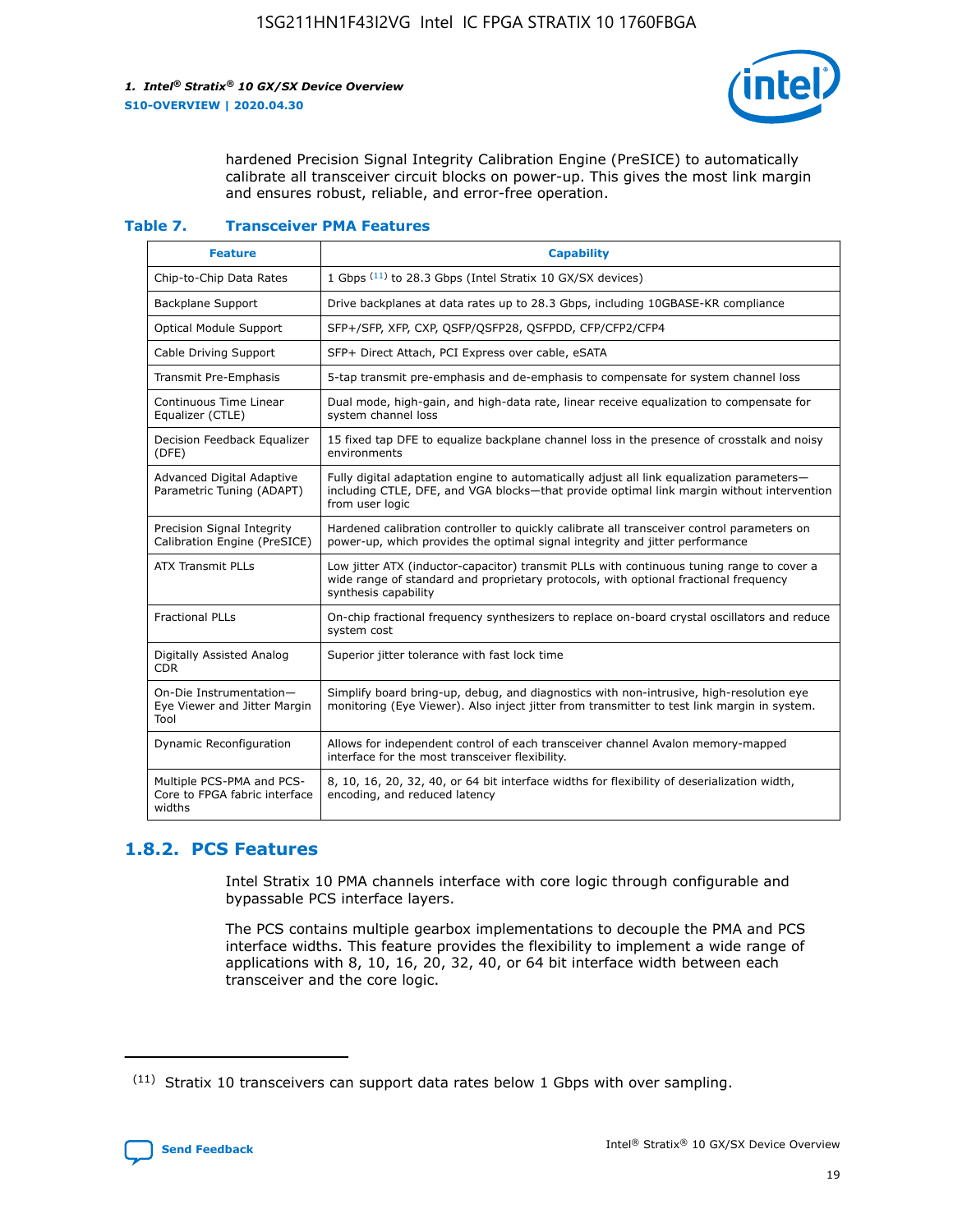

The PCS also contains hard IP to support a variety of standard and proprietary protocols across a wide range of data rates and encoding schemes. The Standard PCS mode provides support for 8B/10B encoded applications up to 12.5 Gbps. The Enhanced PCS mode supports 64B/66B and 64B/67B encoded applications up to 17.4 Gbps. The enhanced PCS mode also includes an integrated 10GBASE-KR/40GBASE-KR4 Forward Error Correction (FEC) circuit. For highly customized implementations, a PCS Direct mode provides an interface up to 64 bits wide to allow for custom encoding and support for data rates up to 28.3 Gbps.

For more information about the PCS-Core interface or the double rate transfer mode, refer to the *Intel Stratix 10 L- and H-Tile Transceiver PHY User Guide*, and the *Intel Stratix 10 E-Tile Transceiver PHY User Guide*.

| <b>PCS Protocol</b><br><b>Support</b>           | <b>Data Rate (Gbps)</b> | <b>Transmitter Data Path</b>                                                                                                                                              | <b>Receiver Data Path</b>                                                                                                                                                                                      |
|-------------------------------------------------|-------------------------|---------------------------------------------------------------------------------------------------------------------------------------------------------------------------|----------------------------------------------------------------------------------------------------------------------------------------------------------------------------------------------------------------|
| Standard PCS                                    | 1 to 12.5               | Phase compensation FIFO, byte<br>serializer, 8B/10B encoder, bit-slipper,<br>channel bonding                                                                              | Rate match FIFO, word-aligner, 8B/10B<br>decoder, byte deserializer, byte<br>ordering                                                                                                                          |
| PCI Express<br>Gen1/Gen2 x1,<br>x2, x4, x8, x16 | $2.5$ and $5.0$         | Same as Standard PCS plus PIPE 2.0<br>interface to core                                                                                                                   | Same as Standard PCS plus PIPE 2.0<br>interface to core                                                                                                                                                        |
| PCI Express Gen3<br>x1, x2, x4, x8,<br>x16      | 8.0                     | Phase compensation FIFO, byte<br>serializer, encoder, scrambler, bit-<br>slipper, gear box, channel bonding, and<br>PIPE 3.0 interface to core, auto speed<br>negotiation | Rate match FIFO (0-600 ppm mode),<br>word-aligner, decoder, descrambler,<br>phase compensation FIFO, block sync,<br>byte deserializer, byte ordering, PIPE<br>3.0 interface to core, auto speed<br>negotiation |
| CPRI                                            | 0.6144 to 9.8           | Same as Standard PCS plus<br>deterministic latency serialization                                                                                                          | Same as Standard PCS plus<br>deterministic latency deserialization                                                                                                                                             |
| <b>Enhanced PCS</b>                             | 2.5 to 17.4             | FIFO, channel bonding, bit-slipper, and<br>gear box                                                                                                                       | FIFO, block sync, bit-slipper, and gear<br>box                                                                                                                                                                 |
| 10GBASE-R                                       | 10.3125                 | FIFO, 64B/66B encoder, scrambler,<br>FEC, and gear box                                                                                                                    | FIFO, 64B/66B decoder, descrambler,<br>block sync, FEC, and gear box                                                                                                                                           |
| Interlaken                                      | 4.9 to 17.4             | FIFO, channel bonding, frame<br>generator, CRC-32 generator,<br>scrambler, disparity generator, bit-<br>slipper, and gear box                                             | FIFO, CRC-32 checker, frame sync,<br>descrambler, disparity checker, block<br>sync, and gear box                                                                                                               |
| SFI-S/SFI-5.2                                   | 11.3                    | FIFO, channel bonding, bit-slipper, and<br>gear box                                                                                                                       | FIFO, bit-slipper, and gear box                                                                                                                                                                                |
| <b>IEEE 1588</b>                                | 1.25 to 10.3125         | FIFO (fixed latency), 64B/66B encoder,<br>scrambler, and gear box                                                                                                         | FIFO (fixed latency), 64B/66B decoder,<br>descrambler, block sync, and gear box                                                                                                                                |
| SDI                                             | up to 12.5              | FIFO and gear box                                                                                                                                                         | FIFO, bit-slipper, and gear box                                                                                                                                                                                |
| GigE                                            | 1.25                    | Same as Standard PCS plus GigE state<br>machine                                                                                                                           | Same as Standard PCS plus GigE state<br>machine                                                                                                                                                                |
| <b>PCS Direct</b>                               | up to 28.3              | Custom                                                                                                                                                                    | Custom                                                                                                                                                                                                         |

## **Table 8. Transceiver PCS Features**

#### **Related Information**

[Intel Stratix 10 L- and H-Tile Transceiver PHY User Guide](https://www.altera.com/documentation/wry1479165198810.html)

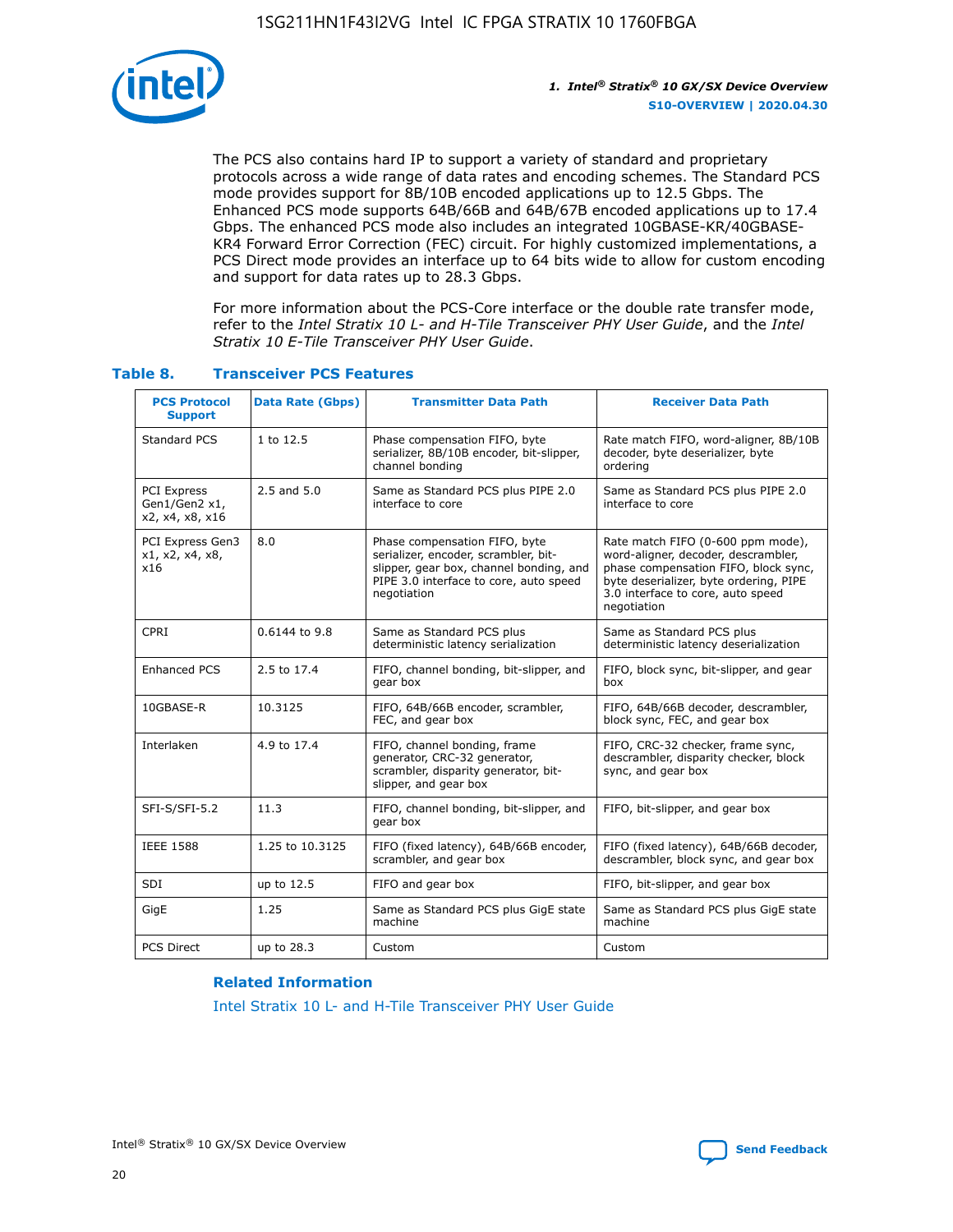

## **1.9. PCI Express Gen1/Gen2/Gen3 Hard IP**

Intel Stratix 10 devices contain embedded PCI Express hard IP designed for performance, ease-of-use, increased functionality, and designer productivity.

The PCI Express hard IP consists of the PHY, Data Link, and Transaction layers. It also supports PCI Express Gen1/Gen2/Gen3 end point and root port, in x1/x2/x4/x8/x16 lane configurations. The PCI Express hard IP is capable of operating independently from the core logic (autonomous mode). This feature allows the PCI Express link to power up and complete link training in less than 100 ms, while the rest of the device is still in the process of being configured. The hard IP also provides added functionality, which makes it easier to support emerging features such as Single Root I/O Virtualization (SR-IOV) and optional protocol extensions.

The PCI Express hard IP has improved end-to-end data path protection using Error Checking and Correction (ECC). In addition, the hard IP supports configuration of the device via protocol (CvP) across the PCI Express bus at Gen1/Gen2/Gen3 rates.

## **1.10. Interlaken PCS Hard IP**

Intel Stratix 10 devices have integrated Interlaken PCS hard IP supporting rates up to 17.4 Gbps per lane.

The Interlaken PCS hard IP is based on the proven functionality of the PCS developed for Intel's previous generation FPGAs, which has demonstrated interoperability with Interlaken ASSP vendors and third-party IP suppliers. The Interlaken PCS hard IP is present in every transceiver channel in Intel Stratix 10 devices.

## **1.11. 10G Ethernet Hard IP**

Intel Stratix 10 devices include IEEE 802.3 10-Gbps Ethernet (10GbE) compliant 10GBASE-R PCS and PMA hard IP. The scalable 10GbE hard IP supports multiple independent 10GbE ports while using a single PLL for all the 10GBASE-R PCS instantiations, which saves on core logic resources and clock networks.

The integrated serial transceivers simplify multi-port 10GbE systems compared to 10 GbE Attachment Unit Interface (XAUI) interfaces that require an external XAUI-to-10G PHY. Furthermore, the integrated transceivers incorporate signal conditioning circuits, which enable direct connection to standard 10G XFP and SFP+ pluggable optical modules. The transceivers also support backplane Ethernet applications and include a hard 10GBASE-KR/40GBASE-KR4 Forward Error Correction (FEC) circuit that can be used for both 10G and 40G applications. The integrated 10G Ethernet hard IP and 10G transceivers save external PHY cost, board space and system power. The 10G Ethernet PCS hard IP and 10GBASE-KR FEC are present in every transceiver channel.

## **1.12. External Memory and General Purpose I/O**

Intel Stratix 10 devices offer substantial external memory bandwidth, with up to ten 72 bit wide DDR4 memory interfaces running at up to 2666 Mbps. For external memory interface and LVDS restrictions, see [AN 906: Intel Stratix 10 GX 400, SX 400,](https://www.intel.com/content/www/us/en/programmable/documentation/sjf1574667190623.html#bft1574667627484) [and TX 400 Routing and Designing Floorplan Guidelines.](https://www.intel.com/content/www/us/en/programmable/documentation/sjf1574667190623.html#bft1574667627484)

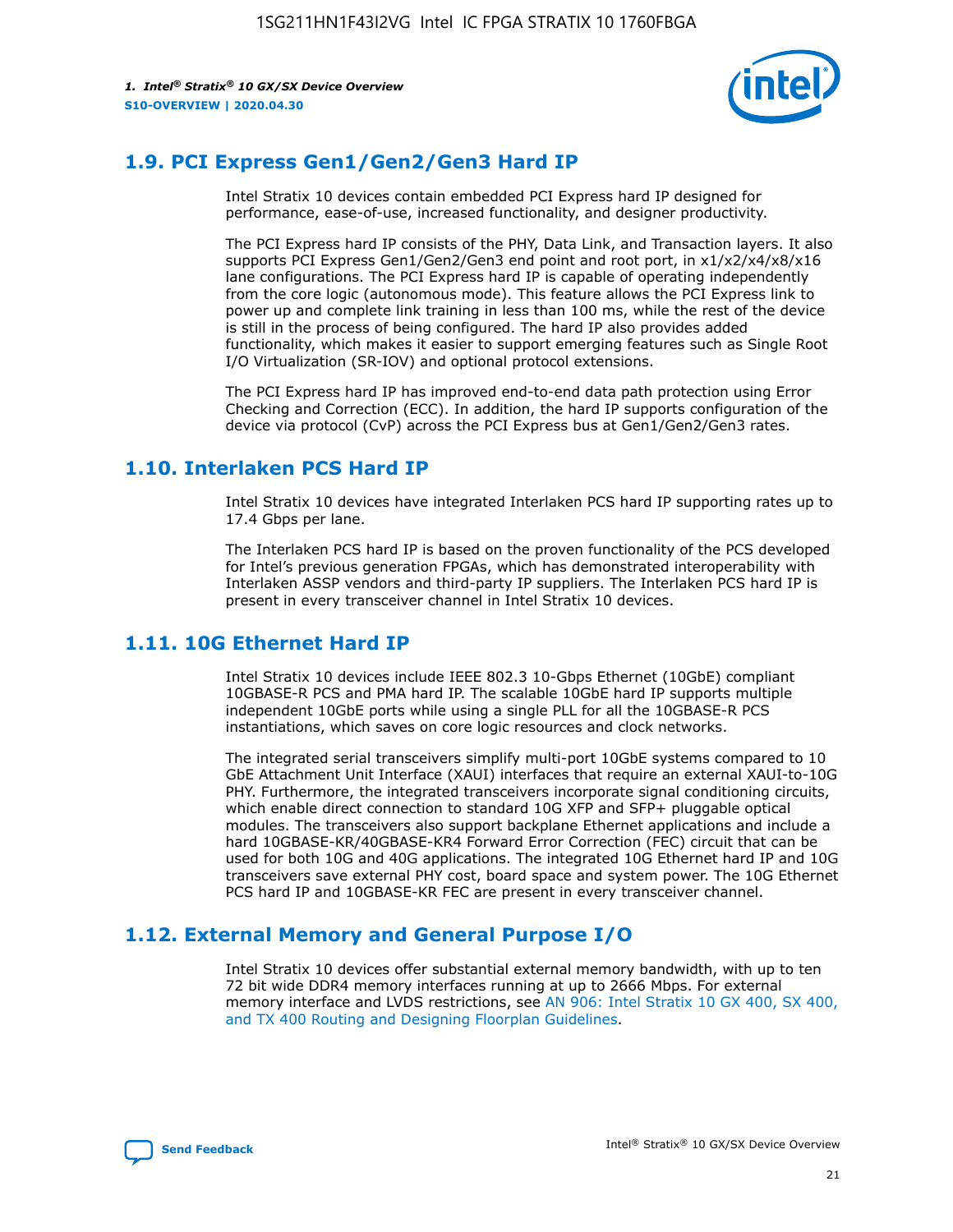

This bandwidth is provided along with the ease of design, lower power, and resource efficiencies of hardened high-performance memory controllers. The external memory interfaces can be configured up to a maximum width of 144 bits when using either hard or soft memory controllers.

## **Figure 10. Hard Memory Controller**



Each I/O bank contains 48 general purpose I/Os and a high-efficiency hard memory controller capable of supporting many different memory types, each with different performance capabilities. The hard memory controller is also capable of being bypassed and replaced by a soft controller implemented in user logic. The I/Os each have a hardened double data rate (DDR) read/write path (PHY) capable of performing key memory interface functionality such as:

- Read/write leveling
- FIFO buffering to lower latency and improve margin
- Timing calibration
- On-chip termination

The timing calibration is aided by the inclusion of hard microcontrollers based on Intel's Nios® II technology, specifically tailored to control the calibration of multiple memory interfaces. This calibration allows the Intel Stratix 10 device to compensate for any changes in process, voltage, or temperature either within the Intel Stratix 10 device itself, or within the external memory device. The advanced calibration algorithms ensure maximum bandwidth and robust timing margin across all operating conditions.

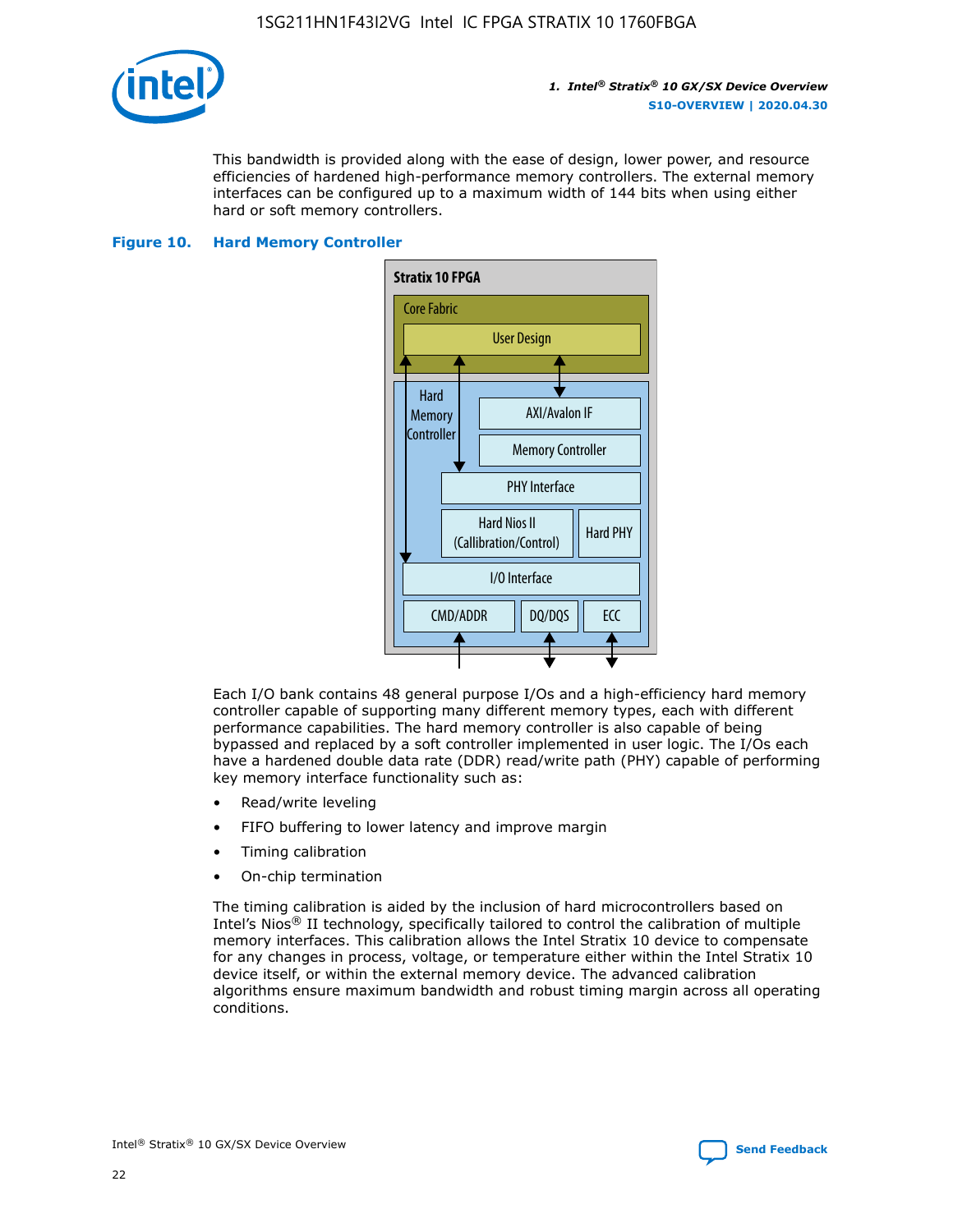

#### **Table 9. External Memory Interface Performance**

The listed speeds are for the 1-rank case.

| <b>Interface</b>     | <b>Controller Type</b> | <b>Performance</b><br>(maximum rate possible) |
|----------------------|------------------------|-----------------------------------------------|
| DDR4                 | Hard                   | 2666 Mbps                                     |
| DDR <sub>3</sub>     | Hard                   | 2133 Mbps                                     |
| QDRII+               | Soft                   | 1,100 Mtps                                    |
| <b>ODRII+ Xtreme</b> | Soft                   | 1,266 Mtps                                    |
| <b>ODRIV</b>         | Soft                   | 2,133 Mtps                                    |
| RLDRAM III           | Soft                   | 2400 Mbps                                     |
| <b>RLDRAM II</b>     | Soft                   | 533 Mbps                                      |

In addition to parallel memory interfaces, Intel Stratix 10 devices support serial memory technologies such as the Hybrid Memory Cube (HMC). The HMC is supported by the Intel Stratix 10 high-speed serial transceivers, which connect up to four HMC links, with each link running at data rates of 15 Gbps (HMC short reach specification).

Intel Stratix 10 devices also feature general purpose I/Os capable of supporting a wide range of single-ended and differential I/O interfaces. LVDS rates up to 1.6 Gbps are supported, with each pair of pins having both a differential driver and a differential input buffer. This enables configurable direction for each LVDS pair.

## **1.13. Adaptive Logic Module (ALM)**

Intel Stratix 10 devices use a similar adaptive logic module (ALM) as the previous generation Intel Arria 10 and Stratix V FPGAs, allowing for efficient implementation of logic functions and easy conversion of IP between the devices.

The ALM block diagram shown in the following figure has eight inputs with a fracturable look-up table (LUT), two dedicated embedded adders, and four dedicated registers.

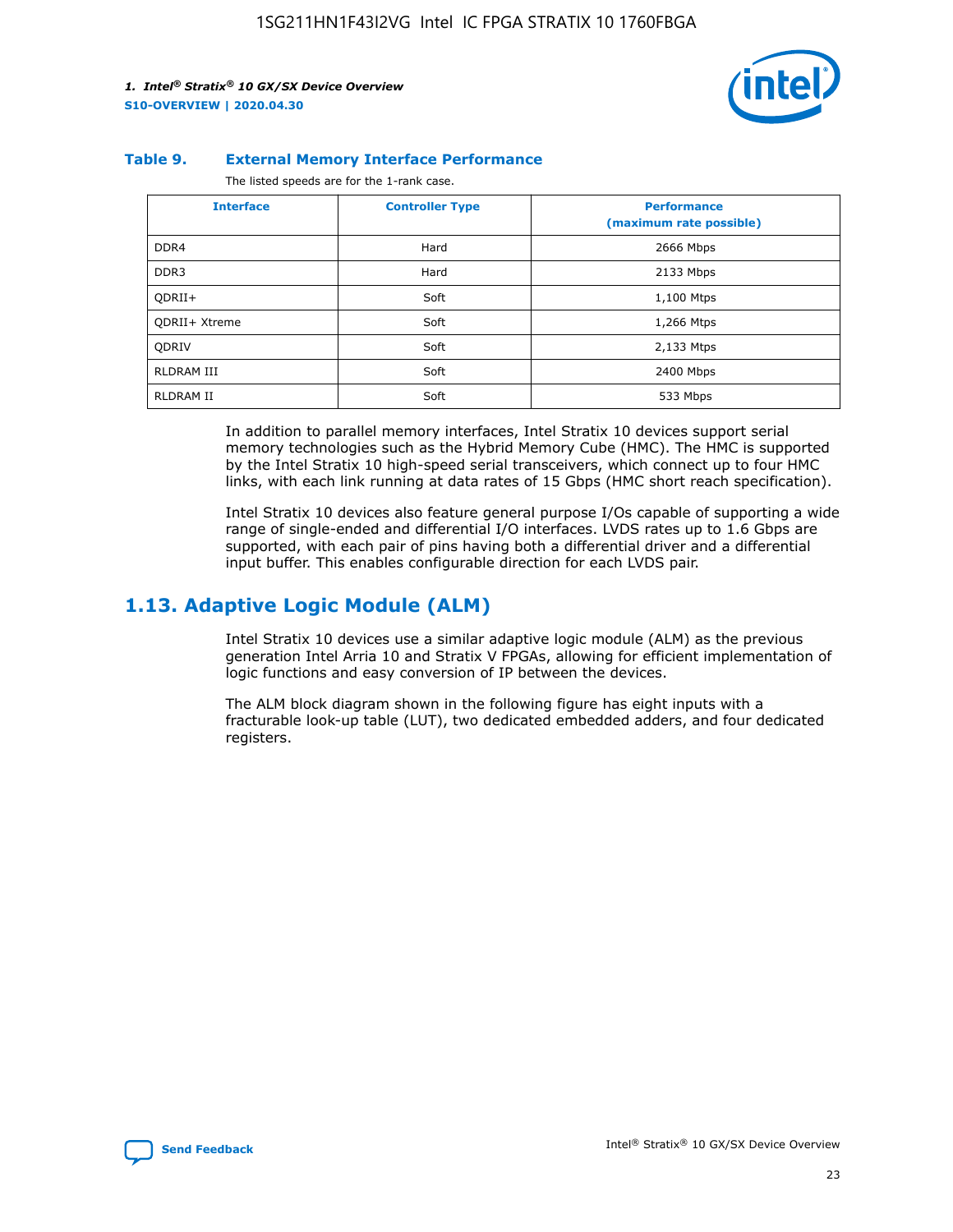

## **Figure 11. Intel Stratix 10 FPGA and SoC ALM Block Diagram**



Key features and capabilities of the ALM include:

- High register count with 4 registers per 8-input fracturable LUT, operating in conjunction with the new Intel Hyperflex architecture, enables Intel Stratix 10 devices to maximize core performance at very high core logic utilization
- Implements select 7-input logic functions, all 6-input logic functions, and two independent functions consisting of smaller LUT sizes (such as two independent 4 input LUTs) to optimize core logic utilization

The Intel Quartus Prime software takes advantage of the ALM logic structure to deliver the highest performance, optimal logic utilization, and lowest compile times. The Intel Quartus Prime software simplifies design reuse as it automatically maps legacy designs into the Intel Stratix 10 ALM architecture.

## **1.14. Core Clocking**

Core clocking in Intel Stratix 10 devices makes use of programmable clock tree synthesis.

This technique uses dedicated clock tree routing and switching circuits, and allows the Intel Quartus Prime software to create the exact clock trees required for your design. Clock tree synthesis minimizes clock tree insertion delay, reduces dynamic power dissipation in the clock tree and allows greater clocking flexibility in the core while still maintaining backwards compatibility with legacy global and regional clocking schemes.

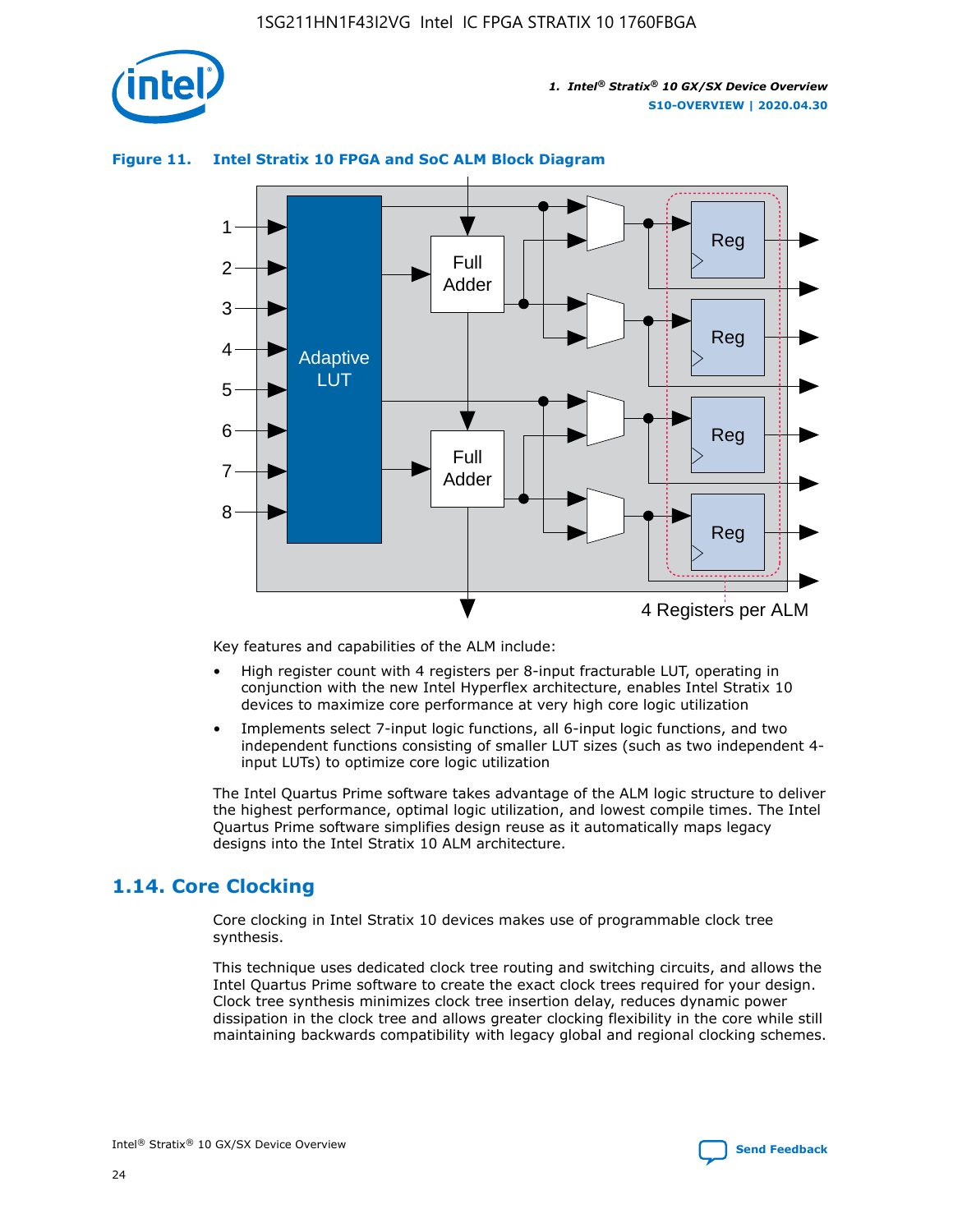

The core clock network in Intel Stratix 10 devices supports the new Intel Hyperflex core architecture at clock rates up to 1 GHz. It also supports the hard memory controllers up to 2666 Mbps with a quarter rate transfer to the core. The core clock network is supported by dedicated clock input pins, fractional clock synthesis PLLs, and integer I/O PLLs.

## **1.15. Fractional Synthesis PLLs and I/O PLLs**

Intel Stratix 10 devices have up to 32 fractional synthesis PLLs (fPLL) available for use with transceivers or in the core fabric.

The fPLLs are located in the 3D SiP transceiver L-tiles and H-tiles, eight per tile, adjacent to the transceiver channels. The fPLLs can be used to reduce both the number of oscillators required on the board and the number of clock pins required, by synthesizing multiple clock frequencies from a single reference clock source. In addition to synthesizing reference clock frequencies for the transceiver transmit PLLs, the fPLLs can also be used directly for transmit clocking. Each fPLL can be independently configured for conventional integer mode, or enhanced fractional synthesis mode with third-order delta-sigma modulation.

In addition to the fPLLs, Intel Stratix 10 devices contain up to 24 integer I/O PLLs (IOPLLs) available for general purpose use in the core fabric and for simplifying the design of external memory interfaces and high-speed LVDS interfaces. The IOPLLs are located in each bank of 48 general purpose I/O, 1 per I/O bank, adjacent to the hard memory controllers and LVDS SerDes in each I/O bank. This makes it easier to close timing because the IOPLLs are tightly coupled with the I/Os that need to use them. The IOPLLs can be used for general purpose applications in the core such as clock network delay compensation and zero-delay clock buffering.

## **1.16. Internal Embedded Memory**

Intel Stratix 10 devices contain two types of embedded memory blocks: M20K (20 Kb) and MLAB (640 bit).

The M20K and MLAB blocks are familiar block sizes carried over from previous Intel device families. The MLAB blocks are ideal for wide and shallow memories, while the M20K blocks are intended to support larger memory configurations and include hard ECC. Both M20K and MLAB embedded memory blocks can be configured as a singleport or dual-port RAM, FIFO, ROM, or shift register. These memory blocks are highly flexible and support a number of memory configurations as shown in Table 10 on page 25.

#### **Table 10. Internal Embedded Memory Block Configurations**

| MLAB (640 bits)                                                | <b>M20K (20 Kb)</b>                                                                    |
|----------------------------------------------------------------|----------------------------------------------------------------------------------------|
| $64 \times 10$ (supported through emulation)<br>$32 \times 20$ | $2K \times 10$ (or $x8$ )<br>$1K \times 20$ (or $x16$ )<br>$512 \times 40$ (or $x32$ ) |

## **1.17. Variable Precision DSP Block**

The Intel Stratix 10 DSP blocks are based upon the Variable Precision DSP Architecture used in Intel's previous generation devices. They feature hard fixed point and IEEE 754 compliant floating point capability.

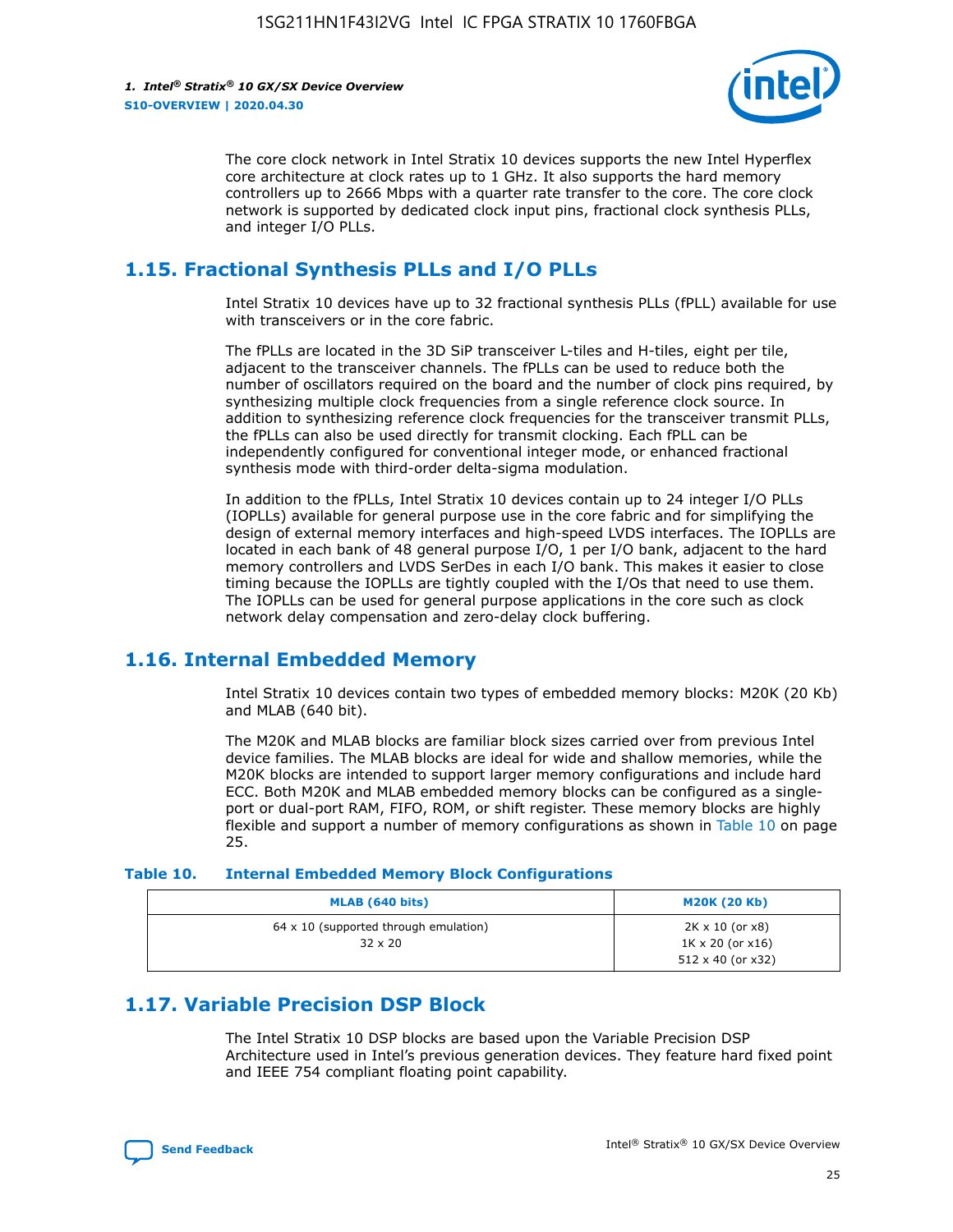

The DSP blocks can be configured to support signal processing with precision ranging from 18x19 up to 54x54. A pipeline register has been added to increase the maximum operating frequency of the DSP block and reduce power consumption.





#### **Figure 13. DSP Block: High Precision Fixed Point Mode**

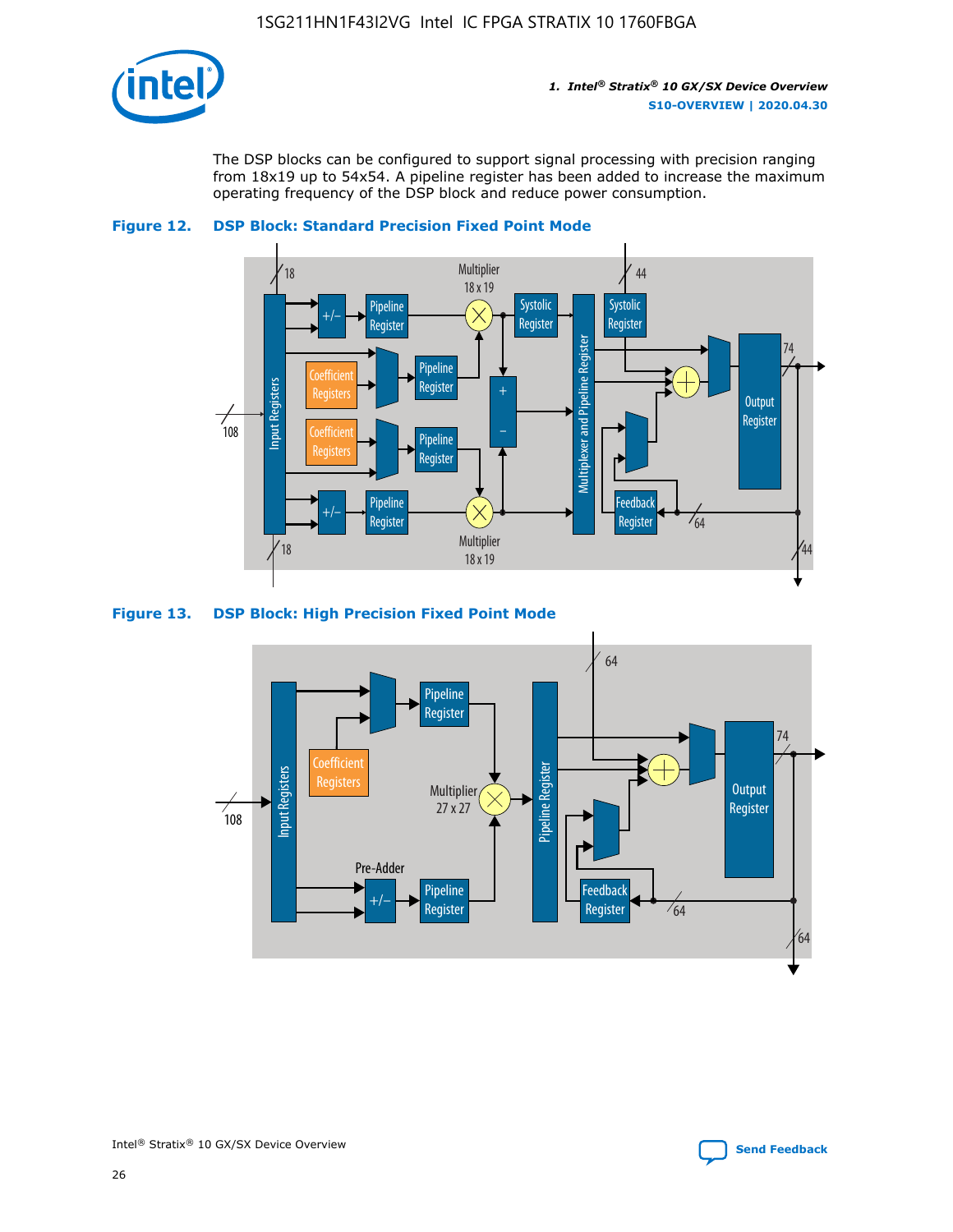



#### **Figure 14. DSP Block: Single Precision Floating Point Mode**

Each DSP block can be independently configured at compile time as either dual 18x19 or a single 27x27 multiply accumulate. With a dedicated 64 bit cascade bus, multiple variable precision DSP blocks can be cascaded to implement even higher precision DSP functions efficiently.

In floating point mode, each DSP block provides one single precision floating point multiplier and adder. Floating point additions, multiplications, mult-adds and multaccumulates are supported.

The following table shows how different precisions are accommodated within a DSP block, or by utilizing multiple blocks.

| <b>Multiplier Size</b>             | <b>DSP Block Resources</b>                                                               | <b>Expected Usage</b>           |
|------------------------------------|------------------------------------------------------------------------------------------|---------------------------------|
| $18x19$ bits                       | 1/2 of Variable Precision DSP Block                                                      | Medium precision fixed point    |
| 27x27 bits                         | 1 Variable Precision DSP Block                                                           | High precision fixed point      |
| $19x36$ bits                       | 1 Variable Precision DSP Block with external<br>adder                                    | Fixed point FFTs                |
| 36x36 bits                         | 2 Variable Precision DSP Blocks with external<br>adder                                   | Very high precision fixed point |
| 54x54 bits                         | 4 Variable Precision DSP Blocks with external<br>adder                                   | Double Precision floating point |
| Single Precision<br>floating point | 1 Single Precision floating point adder, 1 Single<br>Precision floating point multiplier | Floating point                  |

#### **Table 11. Variable Precision DSP Block Configurations**

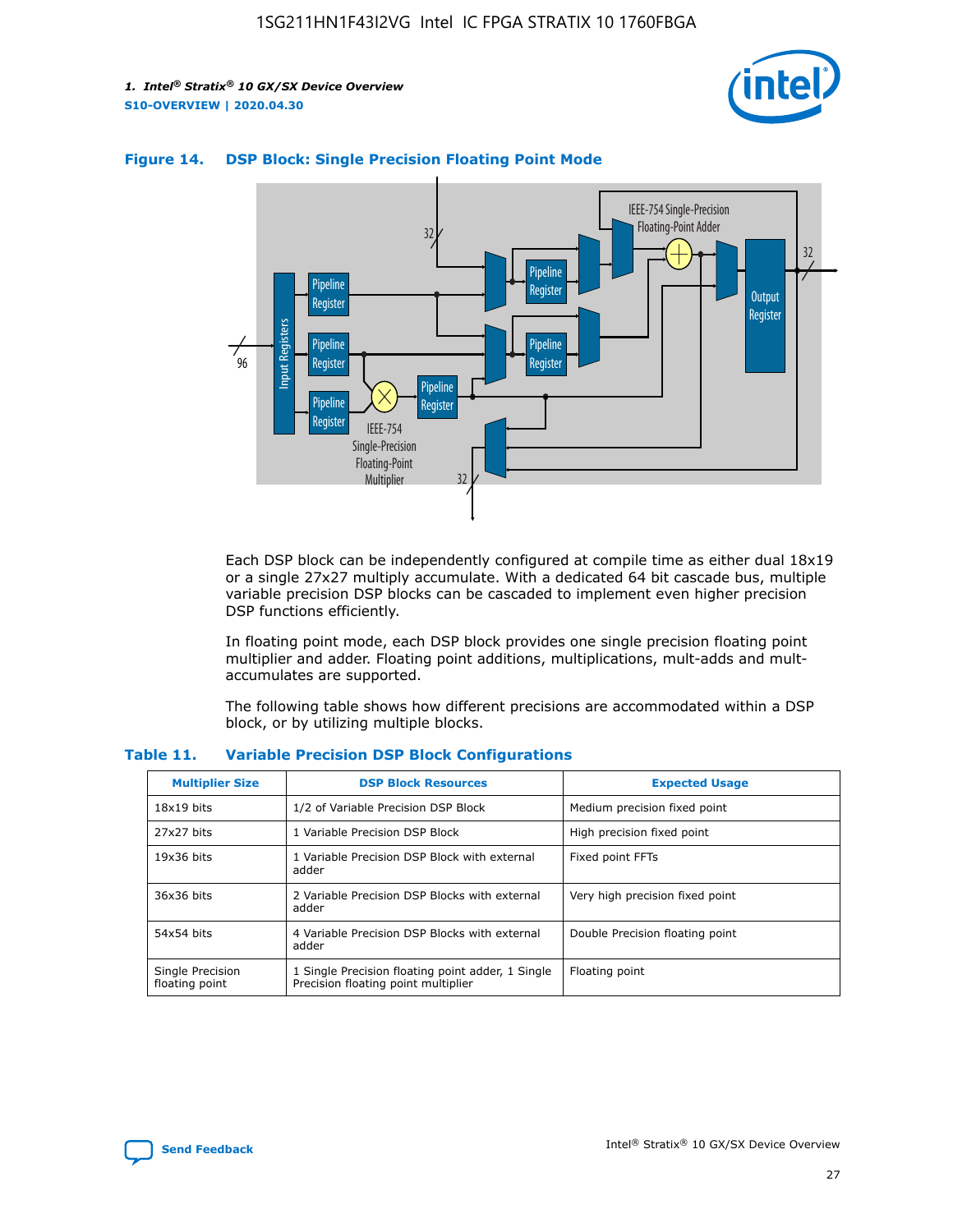

Complex multiplication is very common in DSP algorithms. One of the most popular applications of complex multipliers is the FFT algorithm. This algorithm has the characteristic of increasing precision requirements on only one side of the multiplier. The Variable Precision DSP block supports the FFT algorithm with proportional increase in DSP resources as the precision grows.

## **Table 12. Complex Multiplication With Variable Precision DSP Block**

| <b>Complex Multiplier</b><br><b>Size</b> | <b>DSP Block Resources</b>      | <b>FFT Usage</b>       |
|------------------------------------------|---------------------------------|------------------------|
| $18x19$ bits                             | 2 Variable Precision DSP Blocks | Resource optimized FFT |
| $27x27$ bits                             | 4 Variable Precision DSP Blocks | Highest precision FFT  |

For FFT applications with high dynamic range requirements, the Intel FFT IP Core offers an option of single precision floating point implementation with resource usage and performance similar to high precision fixed point implementations.

Other features of the DSP block include:

- Hard 18 bit and 25 bit pre-adders
- Hard floating point multipliers and adders
- 64 bit dual accumulator (for separate I, Q product accumulations)
- Cascaded output adder chains for 18 and 27 bit FIR filters
- Embedded coefficient registers for 18 and 27 bit coefficients
- Fully independent multiplier outputs
- Inferability using HDL templates supplied by the Intel Quartus Prime software for most modes

The Variable Precision DSP block is ideal to support the growing trend towards higher bit precision in high performance DSP applications. At the same time, it can efficiently support the many existing 18 bit DSP applications, such as high definition video processing and remote radio heads. With the Variable Precision DSP block architecture and hard floating point multipliers and adders, Intel Stratix 10 devices can efficiently support many different precision levels up to and including floating point implementations. This flexibility can result in increased system performance, reduced power consumption, and reduce architecture constraints on system algorithm designers.

## **1.18. Hard Processor System (HPS)**

The Intel Stratix 10 SoC Hard Processor System (HPS) is Intel's third generation HPS. Leveraging the performance of Intel 14 nm tri-gate technology, Intel Stratix 10 SoC devices more than double the performance of previous generation SoCs with an integrated quad-core 64-bit Arm Cortex-A53. The HPS also enables system-wide hardware virtualization capabilities by adding a system memory management unit. These architecture improvements ensure that Intel Stratix 10 SoCs meet the requirements of current and future embedded markets, including wireless and wireline communications, datacenter acceleration, and numerous military applications.

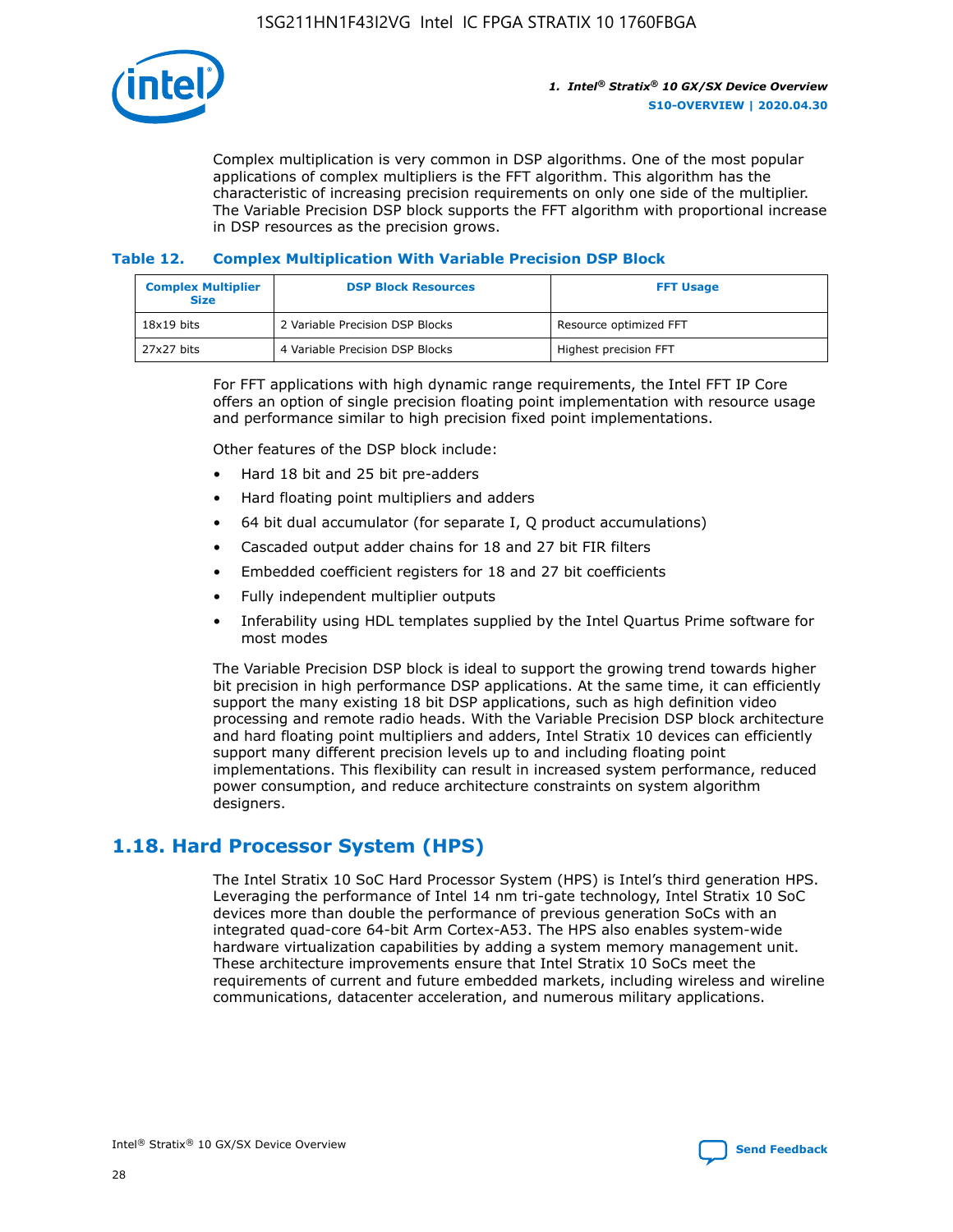

#### **Figure 15. HPS Block Diagram**

| Quad Arm Cortex-A53-Based Hard Processor System                            |                                             |                           |                                           |                                     |                              |                          |                                        |
|----------------------------------------------------------------------------|---------------------------------------------|---------------------------|-------------------------------------------|-------------------------------------|------------------------------|--------------------------|----------------------------------------|
|                                                                            | <b>Arm Cortex - A53</b><br>Arm Cortex - A53 |                           |                                           |                                     |                              | SD/SDIO/                 |                                        |
| <b>NEON</b>                                                                |                                             | <b>FPU</b>                | <b>NEON</b>                               |                                     | <b>FPU</b>                   | USB OTG                  | $MMC$ <sup>1,2</sup>                   |
| 32 KB I-Cache<br>with Parity                                               |                                             | 32 KB D-Cache<br>with ECC | 32 KB I-Cache<br>with Parity              |                                     | 32 KB D - Cache<br>with ECC  | $(x2)^{1,2}$             |                                        |
|                                                                            |                                             |                           |                                           |                                     |                              | UART (x2)                | <b>DMA</b><br>$(8 \text{ Channel})^2$  |
| Arm Cortex - A53                                                           |                                             |                           |                                           |                                     | Arm Cortex - A53             |                          |                                        |
| <b>NEON</b>                                                                |                                             | <b>FPU</b>                | <b>NEON</b>                               |                                     | <b>FPU</b>                   |                          |                                        |
| 32 KB I-Cache<br>with Parity                                               |                                             | 32 KB D-Cache<br>with ECC | 32 KB I-Cache<br>with ECC<br>with Parity  |                                     | 32 KB D-Cache                | I <sup>2</sup> C(x5)     | <b>HPS 10</b>                          |
| 1 MB L2 Cache with ECC<br><b>Cache Coherency Unit</b><br><b>System MMU</b> |                                             |                           | <b>EMAC</b> $(x3)^{1,2}$                  | <b>NAND</b><br>Flash <sup>1,2</sup> |                              |                          |                                        |
| JTAG Debug<br>or Trace                                                     |                                             | 256 KB                    | <b>Timers</b><br>RAM <sup>2</sup><br>(x8) |                                     |                              | SPI(x4)                  |                                        |
| Lightweight HPS-to-<br><b>FPGA BRIDGE</b>                                  |                                             |                           | HPS-to-FPGA<br><b>BRIDGE</b>              |                                     | FPGA-to-HPS<br><b>BRIDGE</b> | HPS-to-SDM<br>SDM-to-HPS | <b>SDRAM</b><br>Scheduler <sup>3</sup> |
|                                                                            |                                             |                           |                                           |                                     |                              |                          |                                        |
| <b>FPGA Fabric</b>                                                         |                                             |                           |                                           |                                     |                              | <b>SDM</b>               | <b>Hard Memory</b><br>Controller       |

Notes:

1. Integrated direct memory access (DMA)

2. Integrated error correction code (ECC)

3. Multiport front-end interface to hard memory controller

## **1.18.1. Key Features of the Intel Stratix 10 HPS**

## **Table 13. Key Features of the Intel Stratix 10 GX/SX HPS**

| <b>Feature</b>                                    | <b>Description</b>                                                                                                                                                                                                                                                                                                                                     |
|---------------------------------------------------|--------------------------------------------------------------------------------------------------------------------------------------------------------------------------------------------------------------------------------------------------------------------------------------------------------------------------------------------------------|
| Quad-core Arm Cortex-A53<br>MPCore processor unit | 2.3 MIPS/MHz instruction efficiency<br>$\bullet$<br>CPU frequency up to 1.5 GHz<br>٠<br>At 1.5 GHz total performance of 13,800 MIPS<br>Army8-A architecture<br>Runs 64 bit and 32 bit Arm instructions<br>16 bit and 32 bit Thumb instructions for 30% reduction in memory footprint<br>Jazelle* RCT execution architecture with 8 bit Java byte codes |
|                                                   |                                                                                                                                                                                                                                                                                                                                                        |

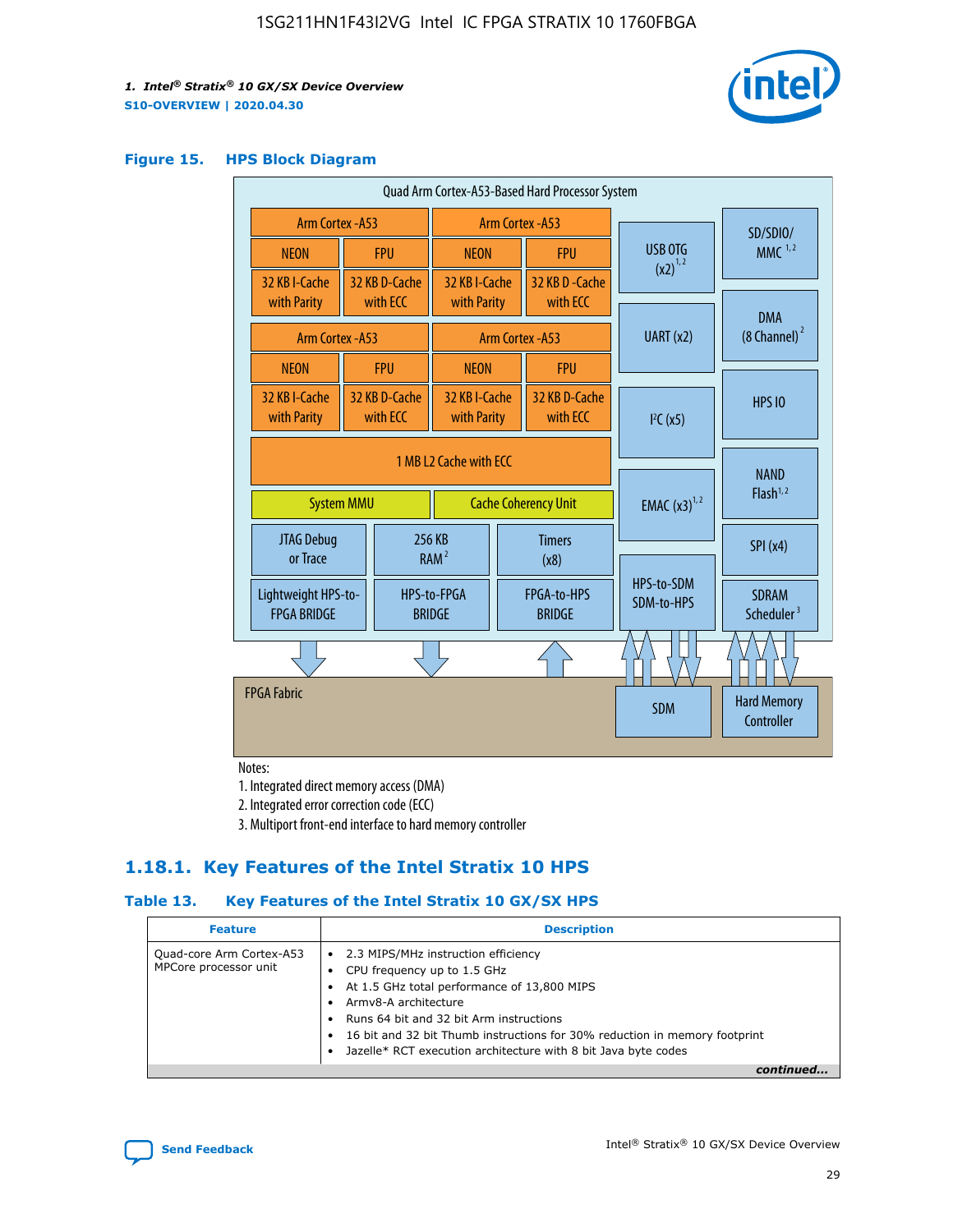

| <b>Feature</b>                                        | <b>Description</b>                                                                                                                                                                                                                                                                                                                                                                                                                                                                                                                                                                                                                                                                                                                                                                                                                                                                                                                                                                                                                                                                                                                                                                                                     |
|-------------------------------------------------------|------------------------------------------------------------------------------------------------------------------------------------------------------------------------------------------------------------------------------------------------------------------------------------------------------------------------------------------------------------------------------------------------------------------------------------------------------------------------------------------------------------------------------------------------------------------------------------------------------------------------------------------------------------------------------------------------------------------------------------------------------------------------------------------------------------------------------------------------------------------------------------------------------------------------------------------------------------------------------------------------------------------------------------------------------------------------------------------------------------------------------------------------------------------------------------------------------------------------|
|                                                       | Superscalar, variable length, out-of-order pipeline with dynamic branch prediction<br>Improved Arm Neon* media processing engine<br>$\bullet$<br>Single- and double-precision floating-point unit<br>Arm CoreSight* debug and trace technology<br>$\bullet$                                                                                                                                                                                                                                                                                                                                                                                                                                                                                                                                                                                                                                                                                                                                                                                                                                                                                                                                                            |
| <b>System Memory</b><br>Management Unit               | Enables a unified memory model and extends hardware virtualization into peripherals<br>$\bullet$<br>implemented in the FPGA fabric                                                                                                                                                                                                                                                                                                                                                                                                                                                                                                                                                                                                                                                                                                                                                                                                                                                                                                                                                                                                                                                                                     |
| Cache Coherency unit                                  | $\bullet$<br>Changes in shared data stored in cache are propagated throughout the system<br>providing bi-directional coherency for co-processing elements.                                                                                                                                                                                                                                                                                                                                                                                                                                                                                                                                                                                                                                                                                                                                                                                                                                                                                                                                                                                                                                                             |
| Cache                                                 | L1 Cache<br>$\bullet$<br>- 32 KB of instruction cache w/ parity check<br>- 32 KB of L1 data cache w /ECC<br>- Parity checking<br>L2 Cache<br>$-$ 1MB shared<br>- 8-way set associative<br>- SEU Protection with parity on TAG ram and ECC on data RAM<br>- Cache lockdown support                                                                                                                                                                                                                                                                                                                                                                                                                                                                                                                                                                                                                                                                                                                                                                                                                                                                                                                                      |
| On-Chip Memory                                        | 256 KB of scratch on-chip RAM<br>$\bullet$                                                                                                                                                                                                                                                                                                                                                                                                                                                                                                                                                                                                                                                                                                                                                                                                                                                                                                                                                                                                                                                                                                                                                                             |
| External SDRAM and Flash<br>Memory Interfaces for HPS | Hard memory controller with support for DDR4, DDR3<br>$\bullet$<br>$-$ 40 bit (32 bit + 8 bit ECC) with select packages supporting 72 bit (64 bit + 8 bit<br>ECC)<br>- Support for up to 2666 Mbps DDR4 and 2166 Mbps DDR3 frequencies<br>- Error correction code (ECC) support including calculation, error correction, write-<br>back correction, and error counters<br>- Software Configurable Priority Scheduling on individual SDRAM bursts<br>- Fully programmable timing parameter support for all JEDEC-specified timing<br>parameters<br>- Multiport front-end (MPFE) scheduler interface to the hard memory controller, which<br>supports the $AXI^{\circledR}$ Quality of Service (QoS) for interface to the FPGA fabric<br>NAND flash controller<br>$-$ ONFI 1.0<br>- Integrated descriptor based with DMA<br>- Programmable hardware ECC support<br>- Support for 8 and 16 bit Flash devices<br>Secure Digital SD/SDIO/MMC controller<br>$-$ eMMC 4.5<br>- Integrated descriptor based DMA<br>- CE-ATA digital commands supported<br>- 50 MHz operating frequency<br>Direct memory access (DMA) controller<br>$\bullet$<br>- 8-channel<br>- Supports up to 32 peripheral handshake interface<br>continued |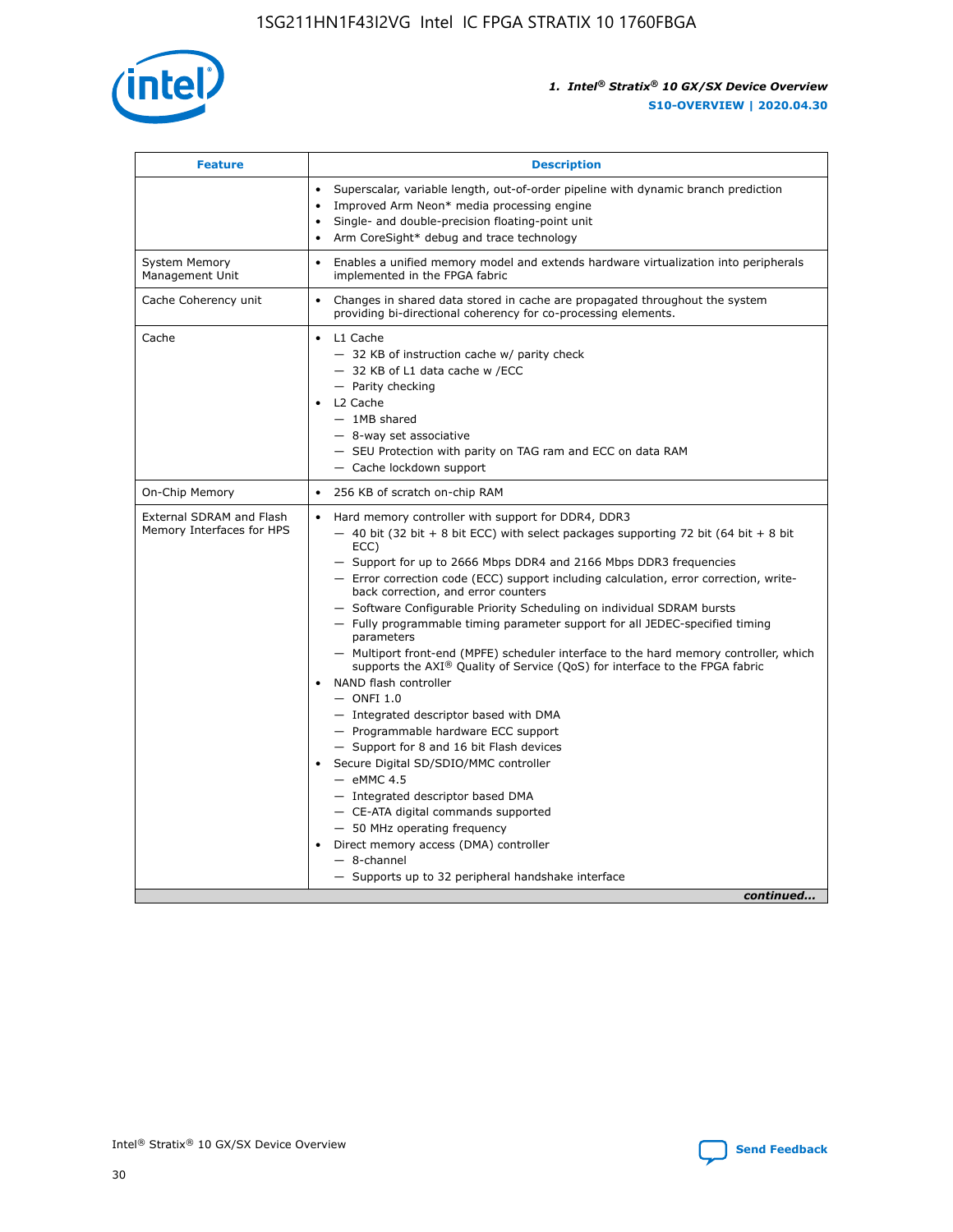

| <b>Feature</b>                         | <b>Description</b>                                                                                                                                                                                                                                                                                                                                                                                                                                                                                                                                                                                                                                                                                                                                                                                                                                                                                                                                                                                                                                                                                                                                                                                                                                                                                                                                                                                                                                                                                |
|----------------------------------------|---------------------------------------------------------------------------------------------------------------------------------------------------------------------------------------------------------------------------------------------------------------------------------------------------------------------------------------------------------------------------------------------------------------------------------------------------------------------------------------------------------------------------------------------------------------------------------------------------------------------------------------------------------------------------------------------------------------------------------------------------------------------------------------------------------------------------------------------------------------------------------------------------------------------------------------------------------------------------------------------------------------------------------------------------------------------------------------------------------------------------------------------------------------------------------------------------------------------------------------------------------------------------------------------------------------------------------------------------------------------------------------------------------------------------------------------------------------------------------------------------|
| Communication Interface<br>Controllers | Three 10/100/1000 Ethernet media access controls (MAC) with integrated DMA<br>- Supports RGMII and RMII external PHY Interfaces<br>- Option to support other PHY interfaces through FPGA logic<br>$\bullet$ GMII<br>MII<br>$\bullet$<br>RMII (requires MII to RMII adapter)<br>• RGMII (requires GMII to RGMII adapter)<br>• SGMII (requires GMII to SGMII adapter)<br>- Supports IEEE 1588-2002 and IEEE 1588-2008 standards for precision networked<br>clock synchronization<br>- Supports IEEE 802.1Q VLAN tag detection for reception frames<br>- Supports Ethernet AVB standard<br>Two USB On-the-Go (OTG) controllers with DMA<br>- Dual-Role Device (device and host functions)<br>• High-speed (480 Mbps)<br>• Full-speed (12 Mbps)<br>• Low-speed (1.5 Mbps)<br>• Supports USB 1.1 (full-speed and low-speed)<br>- Integrated descriptor-based scatter-gather DMA<br>- Support for external ULPI PHY<br>- Up to 16 bidirectional endpoints, including control endpoint<br>$-$ Up to 16 host channels<br>- Supports generic root hub<br>- Configurable to OTG 1.3 and OTG 2.0 modes<br>Five $I^2C$ controllers (three can be used by EMAC for MIO to external PHY)<br>- Support both 100 Kbps and 400 Kbps modes<br>- Support both 7 bit and 10 bit addressing modes<br>- Support Master and Slave operating mode<br>Two UART 16550 compatible<br>- Programmable baud rate up to 115.2 Kbaud<br>• Four serial peripheral interfaces (SPI) (2 Masters, 2 Slaves)<br>- Full and Half duplex |
| Timers and I/O                         | Timers<br>- 4 general-purpose timers<br>$-4$ watchdog timers<br>48 HPS direct I/O allow HPS peripherals to connect directly to I/O<br>Up to three IO48 banks may be assigned to HPS for HPS DDR access                                                                                                                                                                                                                                                                                                                                                                                                                                                                                                                                                                                                                                                                                                                                                                                                                                                                                                                                                                                                                                                                                                                                                                                                                                                                                            |
| Interconnect to Logic Core             | • FPGA-to-HPS Bridge<br>- Allows IP bus masters in the FPGA fabric to access to HPS bus slaves<br>- Configurable 32, 64, or 128 bit AMBA AXI interface<br>HPS-to-FPGA Bridge<br>- Allows HPS bus masters to access bus slaves in FPGA fabric<br>- Configurable 32, 64, or 128 bit AMBA AXI interface allows high-bandwidth HPS<br>master transactions to FPGA fabric<br>HPS-to-SDM and SDM-to-HPS Bridges<br>- Allows the HPS to reach the SDM block and the SDM to bootstrap the HPS<br>Light Weight HPS-to-FPGA Bridge<br>- Light weight 32 bit AXI interface suitable for low-latency register accesses from HPS<br>to soft peripherals in FPGA fabric<br>FPGA-to-HPS SDRAM Bridge<br>- Up to three AMBA AXI interfaces supporting 32, 64, or 128 bit data paths                                                                                                                                                                                                                                                                                                                                                                                                                                                                                                                                                                                                                                                                                                                               |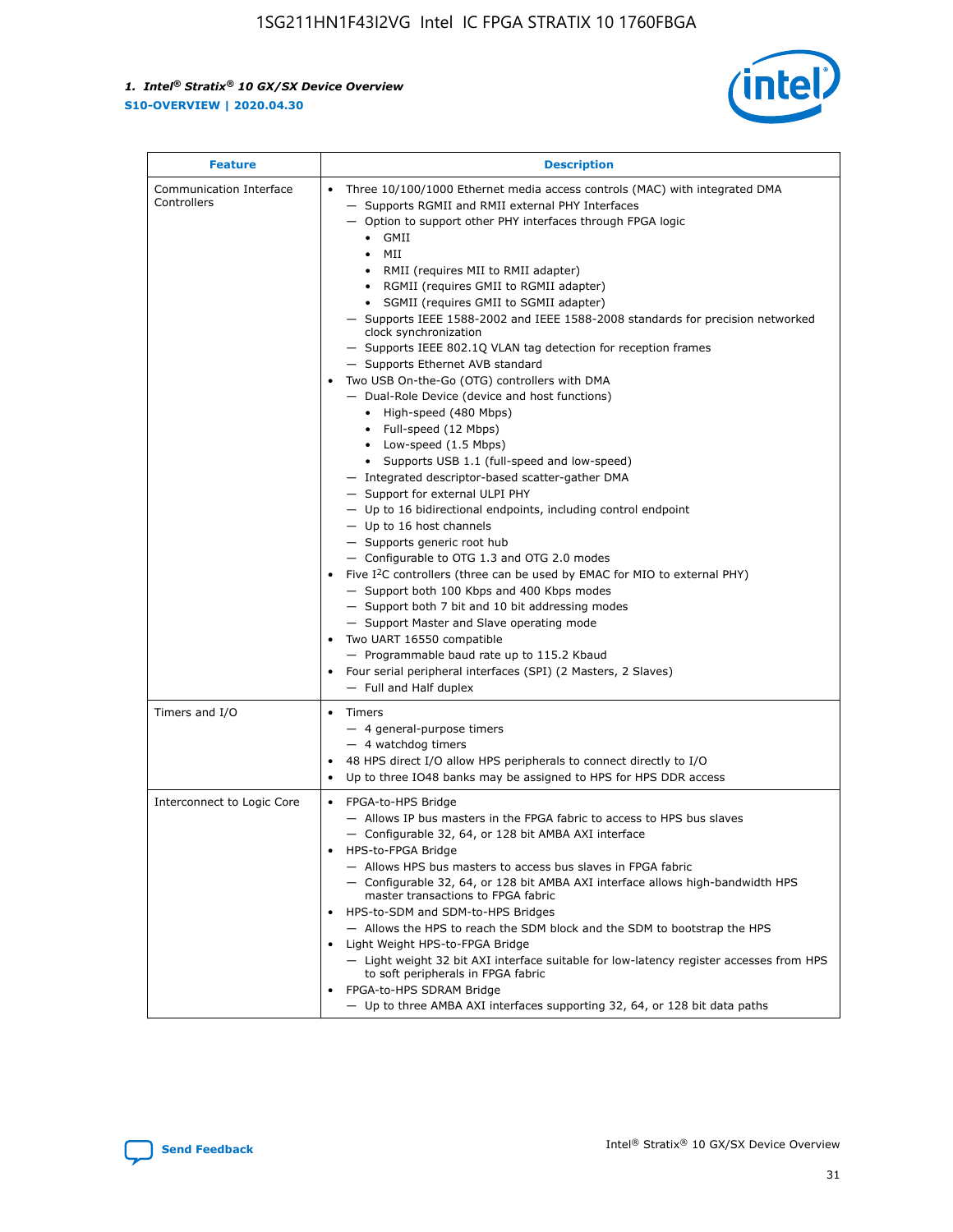

## **1.19. Power Management**

Intel Stratix 10 devices use the advanced Intel 14 nm tri-gate process technology, the all new Intel Hyperflex core architecture to enable Hyper-Folding, power gating, and several optional power reduction techniques to reduce total power consumption by as much as 70% compared to previous generation high-performance Stratix V devices.

Intel Stratix 10 standard power devices (-V) are SmartVID devices. The core voltage supplies (VCC and VCCP) for each SmartVID device must be driven by a PMBus voltage regulator dedicated to that Intel Stratix 10 device. Use of a PMBus voltage regulator for each SmartVID (-V) device is mandatory; it is not an option. A code is programmed into each SmartVID device during manufacturing that allows the PMBus voltage regulator to operate at the optimum core voltage to meet the device performance specifications.

With the new Intel Hyperflex core architecture, designs can run 2X faster than previous generation FPGAs. With 2X performance and same required throughput, architects can cut the data path width in half to save power. This optimization is called Hyper-Folding. Additionally, power gating reduces static power of unused resources in the FPGA by powering them down. The Intel Quartus Prime software automatically powers down specific unused resource blocks such as DSP and M20K blocks, at configuration time.

The optional power reduction techniques in Intel Stratix 10 devices include:

• **Available Low Static Power Devices**—Intel Stratix 10 devices are available with a fixed core voltage that provides lower static power than the SmartVID standard power devices, while maintaining device performance

Furthermore, Intel Stratix 10 devices feature Intel's low power transceivers and include a number of hard IP blocks that not only reduce logic resources but also deliver substantial power savings compared to soft implementations. In general, hard IP blocks consume up to 50% less power than the equivalent soft logic implementations.

## **1.20. Device Configuration and Secure Device Manager (SDM)**

All Intel Stratix 10 devices contain a Secure Device Manager (SDM), which is a dedicated triple-redundant processor that serves as the point of entry into the device for all JTAG and configuration commands. The SDM also bootstraps the HPS in SoC devices ensuring that the HPS can boot using the same security features that the FPGA devices have.

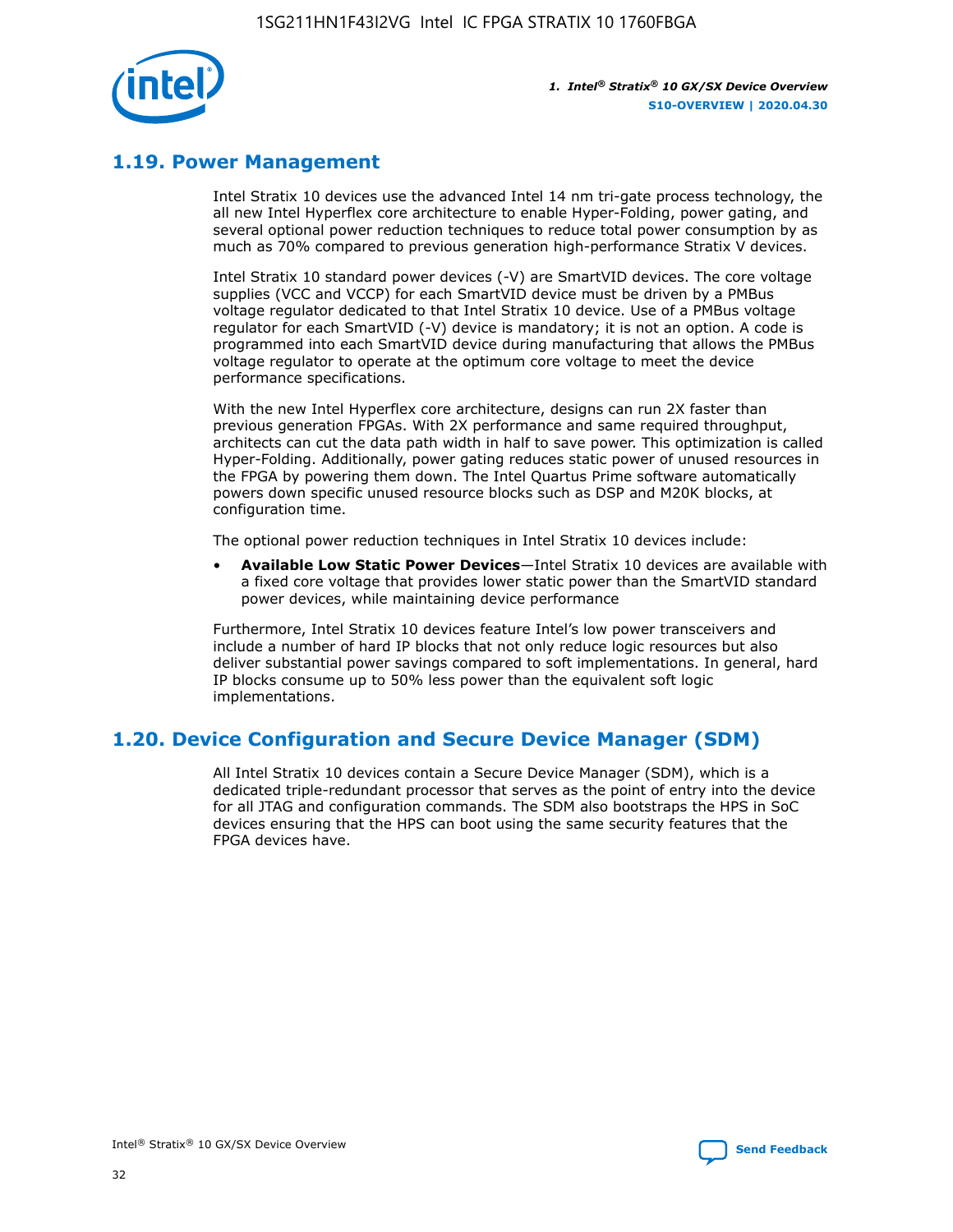





During configuration, Intel Stratix 10 devices are divided into logical sectors, each of which is managed by a local sector manager (LSM). The SDM passes configuration data to each of the LSMs across the on-chip configuration network. This allows the sectors to be configured independently, one at a time, or in parallel. This approach achieves simplified sector configuration and reconfiguration, as well as reduced overall configuration time due to the inherent parallelism. The same sector-based approach is used to respond to single-event upsets and security attacks.

While the sectors provide a logical separation for device configuration and reconfiguration, they overlay the normal rows and columns of FPGA logic and routing. This means there is no impact to the Intel Quartus Prime software place and route, and no impact to the timing of logic signals that cross the sector boundaries.

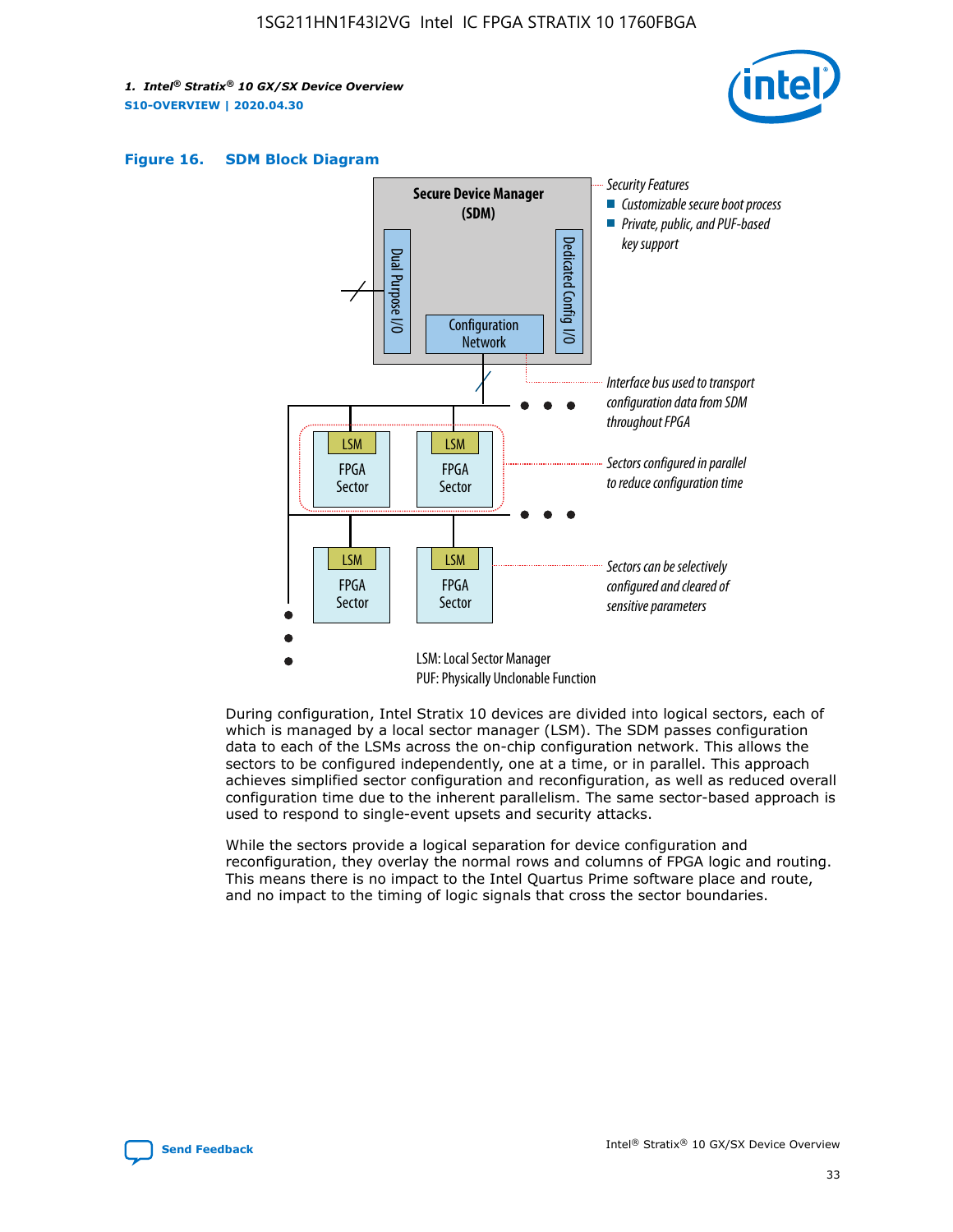

The SDM enables robust, secure, fully-authenticated device configuration. It also allows for customization of the configuration scheme, which can enhance device security. For configuration and reconfiguration, this approach offers a variety of advantages:

- Dedicated secure configuration manager
- Reduced device configuration time, because sectors are configured in parallel
- Updateable configuration process
- Reconfiguration of one or more sectors independent of all other sectors
- Zeroization of individual sectors or the complete device

The SDM also provides additional capabilities such as register state readback and writeback to support ASIC prototyping and other applications.

## **1.21. Device Security**

Building on top of the robust security features present in the previous generation devices, Intel Stratix 10 FPGAs and SoCs include a number of new and innovative security enhancements. These features are also managed by the SDM, tightly coupling device configuration and reconfiguration with encryption, authentication, key storage and anti-tamper services.

Security services provided by the SDM include:

- Bitstream encryption
- Multi-factor authentication
- Hard encryption and authentication acceleration; AES-256, SHA-256/384, ECDSA-256/384
- Volatile and non-volatile encryption key storage and management
- Boot code authentication for the HPS
- Physically Unclonable Function (PUF) service
- Updateable configuration process
- Secure device maintenance and upgrade functions
- Side channel attack protection
- Scripted response to sensor inputs and security attacks, including selective sector zeroization
- Readback, JTAG and test mode disable
- Enhanced response to single-event upsets (SEU)
- Black key provisioning
- Physical anti-tamper

See the *Intel Stratix 10 Device Security User Guide* for a complete list of all security features.

The SDM and associated security services provide a robust, multi-layered security solution for your Intel Stratix 10 design.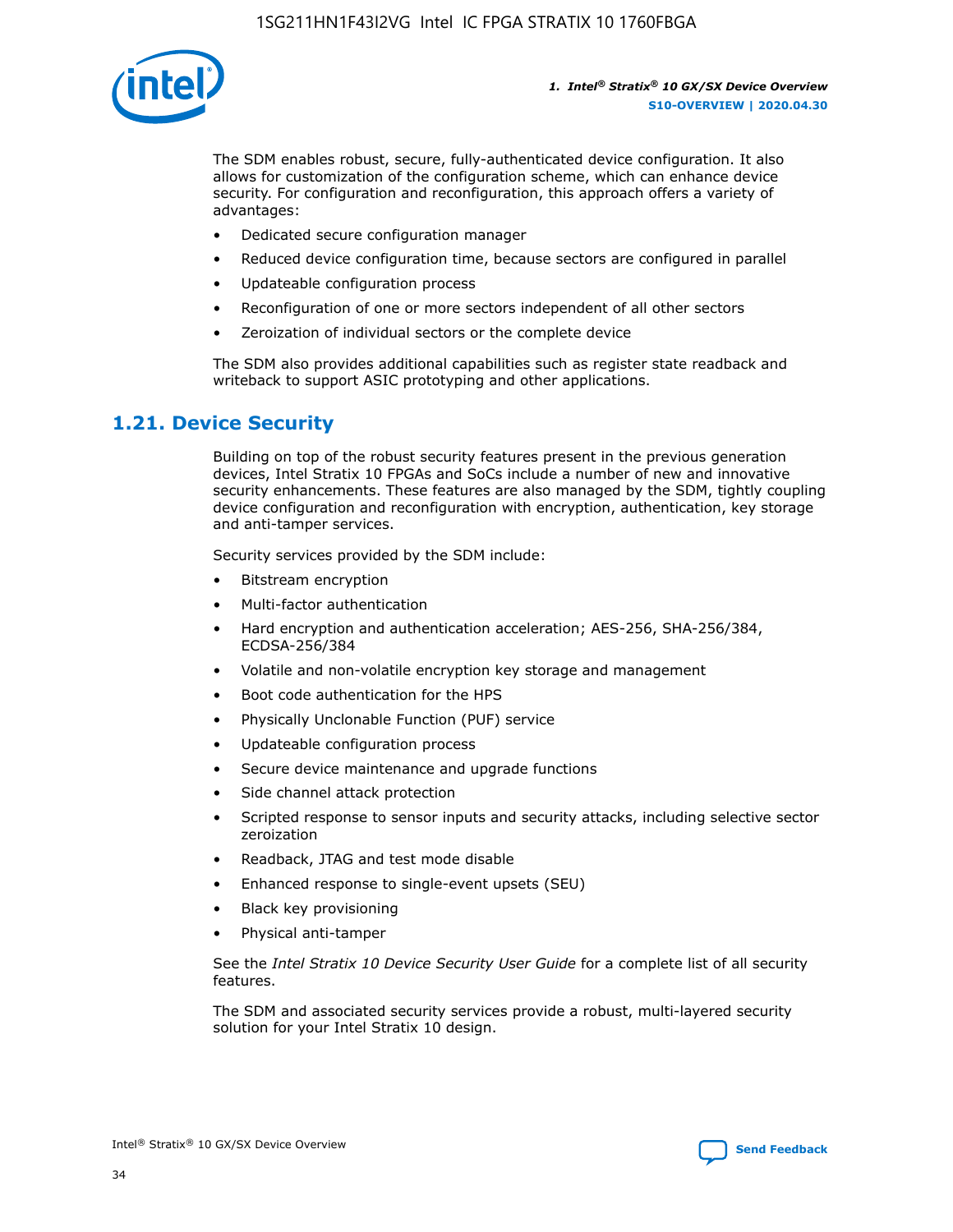

#### **Table 14. Device Security**

| <b>Intel Stratix 10 Family Variant</b> | <b>Bitstream Authentication</b> | <b>Advanced Security Features</b> <sup>(12)</sup> |
|----------------------------------------|---------------------------------|---------------------------------------------------|
| GX/SX                                  | All devices                     | -AS suffix part number required                   |

#### **Related Information**

- [My Intel Support](https://www.intel.com/content/www/us/en/programmable/my-intel/mal-home.html)
- [Intel Stratix 10 Device Security User Guide](https://www.intel.com/content/www/us/en/programmable/documentation/ndq1483601370898.html#wcd1483611014402)

## **1.22. Configuration via Protocol Using PCI Express**

Configuration via protocol using PCI Express allows the FPGA to be configured across the PCI Express bus, simplifying the board layout and increasing system integration. Making use of the embedded PCI Express hard IP operating in autonomous mode before the FPGA is configured, this technique allows the PCI Express bus to be powered up and active within the 100 ms time allowed by the PCI Express specification. Intel Stratix 10 devices also support partial reconfiguration across the PCI Express bus which reduces system down time by keeping the PCI Express link active while the device is being reconfigured.

## **1.23. Partial and Dynamic Reconfiguration**

Partial reconfiguration allows you to reconfigure part of the FPGA while other sections continue running. This capability is required in systems where uptime is critical, because it allows you to make updates or adjust functionality without disrupting services.

In addition to lowering power and cost, partial reconfiguration also increases the effective logic density by removing the necessity to place in the FPGA those functions that do not operate simultaneously. Instead, these functions can be stored in external memory and loaded as needed. This reduces the size of the required FPGA by allowing multiple applications on a single FPGA, saving board space and reducing power. The partial reconfiguration process is built on top of the proven incremental compile design flow in the Intel Quartus Prime design software

Dynamic reconfiguration in Intel Stratix 10 devices allows transceiver data rates, protocols and analog settings to be changed dynamically on a channel-by-channel basis while maintaining data transfer on adjacent transceiver channels. Dynamic reconfiguration is ideal for applications that require on-the-fly multiprotocol or multirate support. Both the PMA and PCS blocks within the transceiver can be reconfigured using this technique. Dynamic reconfiguration of the transceivers can be used in conjunction with partial reconfiguration of the FPGA to enable partial reconfiguration of both core and transceivers simultaneously.

## **1.24. Fast Forward Compile**

The innovative Fast Forward Compile feature in the Intel Quartus Prime software identifies performance bottlenecks in your design and provides detailed, step-by-step performance improvement recommendations that you can then implement. The Compiler reports estimates of the maximum operating frequency that can be achieved

<sup>(12)</sup> Contact My Intel Support for additional information.

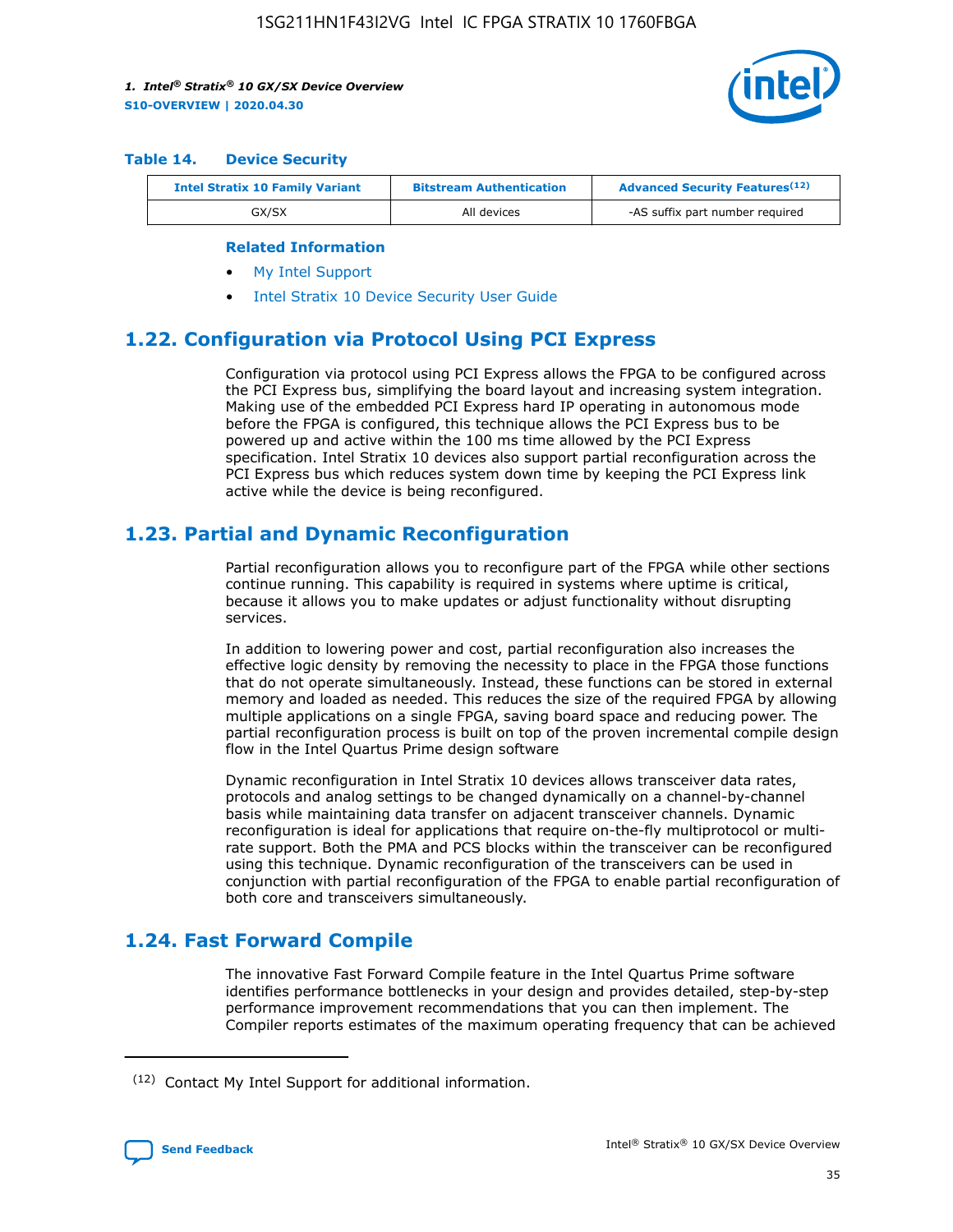

by applying the recommendations. As part of the new Hyper-Aware design flow, Fast Forward Compile maximizes the performance of your Intel Stratix 10 design and achieves rapid timing closure.

Previously, this type of optimization required multiple time-consuming design iterations, including full design re-compilation to determine the effectiveness of the changes. Fast Forward Compile enables you to make better decisions about where to focus your optimization efforts, and how to increase your design performance and throughput. This technique removes much of the guesswork of performance exploration, resulting in fewer design iterations and as much as 2X core performance gains for Intel Stratix 10 designs.

## **1.25. Single Event Upset (SEU) Error Detection and Correction**

Intel Stratix 10 FPGAs and SoCs offer robust SEU error detection and correction circuitry. The detection and correction circuitry includes protection for Configuration RAM (CRAM) programming bits and user memories. The CRAM is protected by a continuously running parity checker circuit with integrated ECC that automatically corrects one or two bit errors and detects higher order multibit errors.

The physical layout of the CRAM array is optimized to make the majority of multi-bit upsets appear as independent single-bit or double-bit errors which are automatically corrected by the integrated CRAM ECC circuitry. In addition to the CRAM protection, user memories also include integrated ECC circuitry and are layout optimized for error detection and correction.

The SEU error detection and correction hardware is supported by both soft IP and the Intel Quartus Prime software to provide a complete SEU mitigation solution. The components of the complete solution include:

- Hard error detection and correction for CRAM and user M20K memory blocks
- Optimized physical layout of memory cells to minimize probability of SEU
- Sensitivity processing soft IP that reports if CRAM upset affects a used or unused bit
- Fault injection soft IP with the Intel Quartus Prime software support that changes state of CRAM bits for testing purposes
- Hierarchy tagging in the Intel Quartus Prime software
- Triple Mode Redundancy (TMR) used for the Secure Device Manager and critical on-chip state machines

In addition to the SEU mitigation features listed above, the Intel 14 nm tri-gate process technology used for Intel Stratix 10 devices is based on FinFET transistors which have reduced SEU susceptibility versus conventional planar transistors.

## **1.26. Document Revision History for the Intel Stratix 10 GX/SX Device Overview**

| <b>Document</b><br><b>Version</b> | <b>Changes</b>             |
|-----------------------------------|----------------------------|
| 2020.04.30                        | Made the following change: |
|                                   | continued                  |

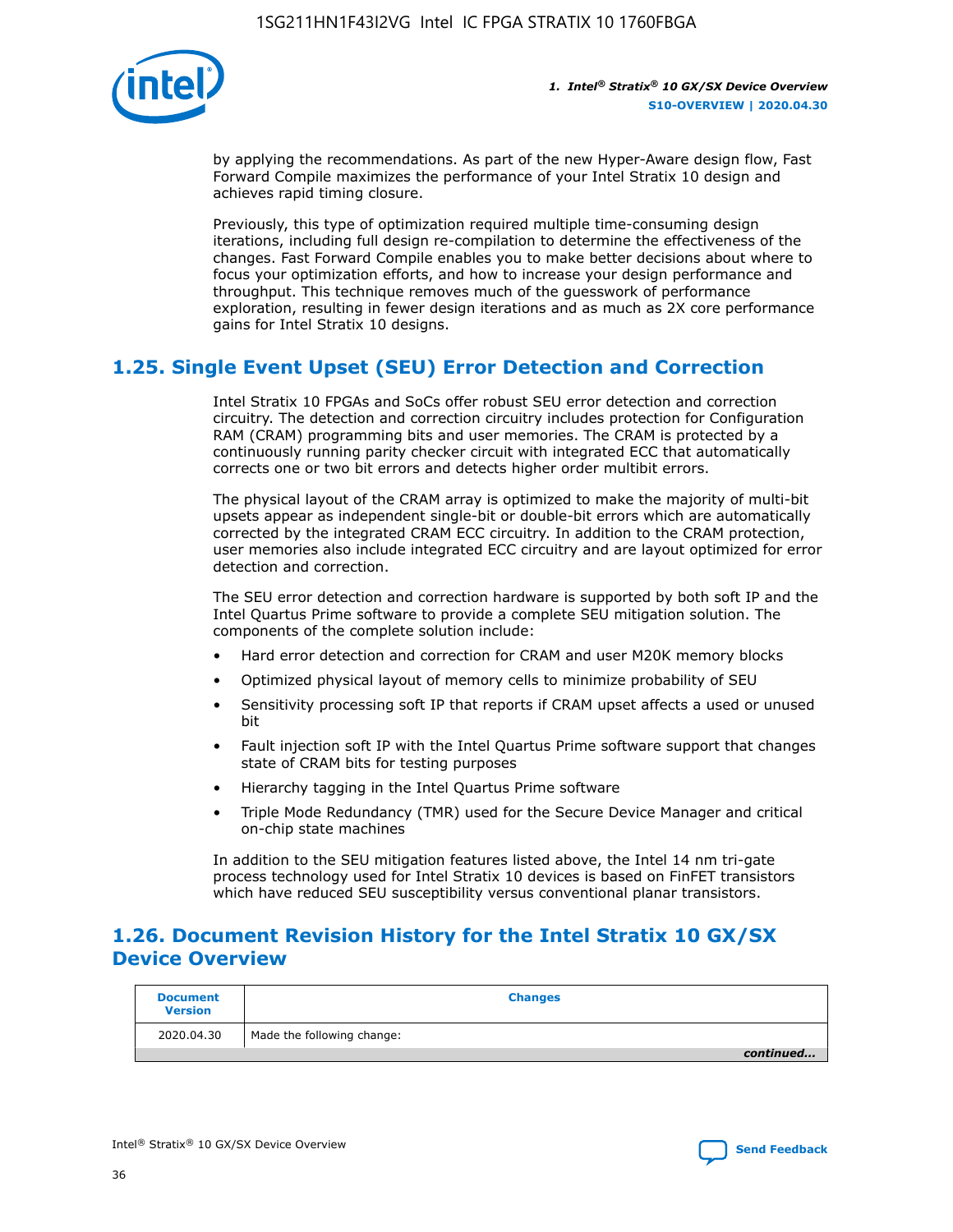

| <b>Document</b><br><b>Version</b> | <b>Changes</b>                                                                                                                                                                                                                                                                                                                                                                                                                                                                                                                                                                                                                                                                                                                                                                                                                                                                                                                                                                                              |
|-----------------------------------|-------------------------------------------------------------------------------------------------------------------------------------------------------------------------------------------------------------------------------------------------------------------------------------------------------------------------------------------------------------------------------------------------------------------------------------------------------------------------------------------------------------------------------------------------------------------------------------------------------------------------------------------------------------------------------------------------------------------------------------------------------------------------------------------------------------------------------------------------------------------------------------------------------------------------------------------------------------------------------------------------------------|
|                                   | Added the GX 10M variant.                                                                                                                                                                                                                                                                                                                                                                                                                                                                                                                                                                                                                                                                                                                                                                                                                                                                                                                                                                                   |
| 2020.03.24                        | Made the following changes:<br>Added advanced security (-AS) devices.<br>Added level shifter details for the Intel Stratix 10 SX/GX 400 device.                                                                                                                                                                                                                                                                                                                                                                                                                                                                                                                                                                                                                                                                                                                                                                                                                                                             |
| 2019.08.19                        | Made the following changes:<br>Added composition details for the leaded and lead-free contact device options.<br>$\bullet$<br>Updated the I/O PLL counts.                                                                                                                                                                                                                                                                                                                                                                                                                                                                                                                                                                                                                                                                                                                                                                                                                                                   |
| 2019.02.15                        | Made the following changes:<br>Changed the number of included logic elements globally.<br>$\bullet$<br>Removed logic density 450, logic density 550, and package code 48 from the "Sample Ordering<br>$\bullet$<br>Code and Available Options for Intel Stratix 10 Devices" figure.<br>Updated description of the higher density in the "Innovations in Intel Stratix 10 FPGAs and SoCs"<br>section.<br>Updated description of the general purpose I/Os in the "Intel Stratix 10 FPGA and SoC Common<br>$\bullet$<br>Device Features" table.<br>Removed support for LPDDR3 globally.<br>Updated the "Intel Stratix 10 FPGA and SoC Architecture Block Diagram" figure.<br>$\bullet$<br>Updated the "Intel Stratix 10 GX/SX FPGA and SoC Family Plan-FPGA Core (part 1)" table.<br>$\bullet$<br>Updated the "Intel Stratix 10 GX/SX FPGA and SoC Family Plan-Interconnects, PLLs and Hard IP<br>(part 2)" table.<br>Updated and merged the "Intel Stratix 10 GX/SX FPGA and SoC Family Package Plan" tables. |
| 2018.08.08                        | Made the following changes:<br>Changed the specs for QDRII+ and QDRII+ Xtreme and added specs for QDRIV in the "External<br>$\bullet$<br>Memory Interface Performance" table.<br>Updated description of the power options in the "Sample Ordering Code and Available Options for<br>Intel Stratix 10 Devices" figure.<br>Changed the description of the technology and power management features in the "Intel Stratix 10<br>FPGA and SoC Common Device Features" table.<br>Changed the description of SmartVID in the "Power Management" section.<br>Changed the direction arrow from the coefficient registers block in the "DSP Block: High Precision<br>$\bullet$<br>Fixed Point Mode" figure.                                                                                                                                                                                                                                                                                                          |
| 2017.10.30                        | Made the following changes:<br>Removed the embedded eSRAM feature globally.<br>$\bullet$<br>Removed the Low Power (VID) and Military operating temperature options, and package code 53<br>$\bullet$<br>from the "Sample Ordering Code and Available Options for Stratix 10 Devices" figure.<br>Changed the Maximum transceiver data rate (chip-to-chip) specification for L-Tile devices in the<br>"Key Features of Intel Stratix 10 Devices Compared to Stratix V Devices" table.                                                                                                                                                                                                                                                                                                                                                                                                                                                                                                                         |
| 2016.10.31                        | Made the following changes:<br>• Changed the number of available transceivers to 96, globally.<br>Changed the single-precision floating point performance to 10 TFLOP, globally.<br>Changed the maximum datarate to 28.3 Gbps, globally.<br>٠<br>Changed some of the features listed in the "Stratix 10 GX/SX Device Overview" section.<br>$\bullet$<br>Changed descriptions for the GX and SX devices in the "Stratix 10 Family Variants" section.<br>$\bullet$<br>Changed the "Sample Ordering Code and Available Options for Stratix 10 Devices" figure.<br>Changed the features listed in the "Key Features of Stratix 10 Devices Compared to Stratix V<br>Devices" table.<br>Changed the descriptions of the following areas of the "Stratix 10 FPGA and SoC Common Device<br>Features" table:<br>- Transceiver hard IP<br>- Internal memory blocks<br>- Core clock networks<br>- Packaging<br>Reorganized and updated all tables in the "Stratix 10 FPGA and SoC Family Plan" section.                |
|                                   | continued                                                                                                                                                                                                                                                                                                                                                                                                                                                                                                                                                                                                                                                                                                                                                                                                                                                                                                                                                                                                   |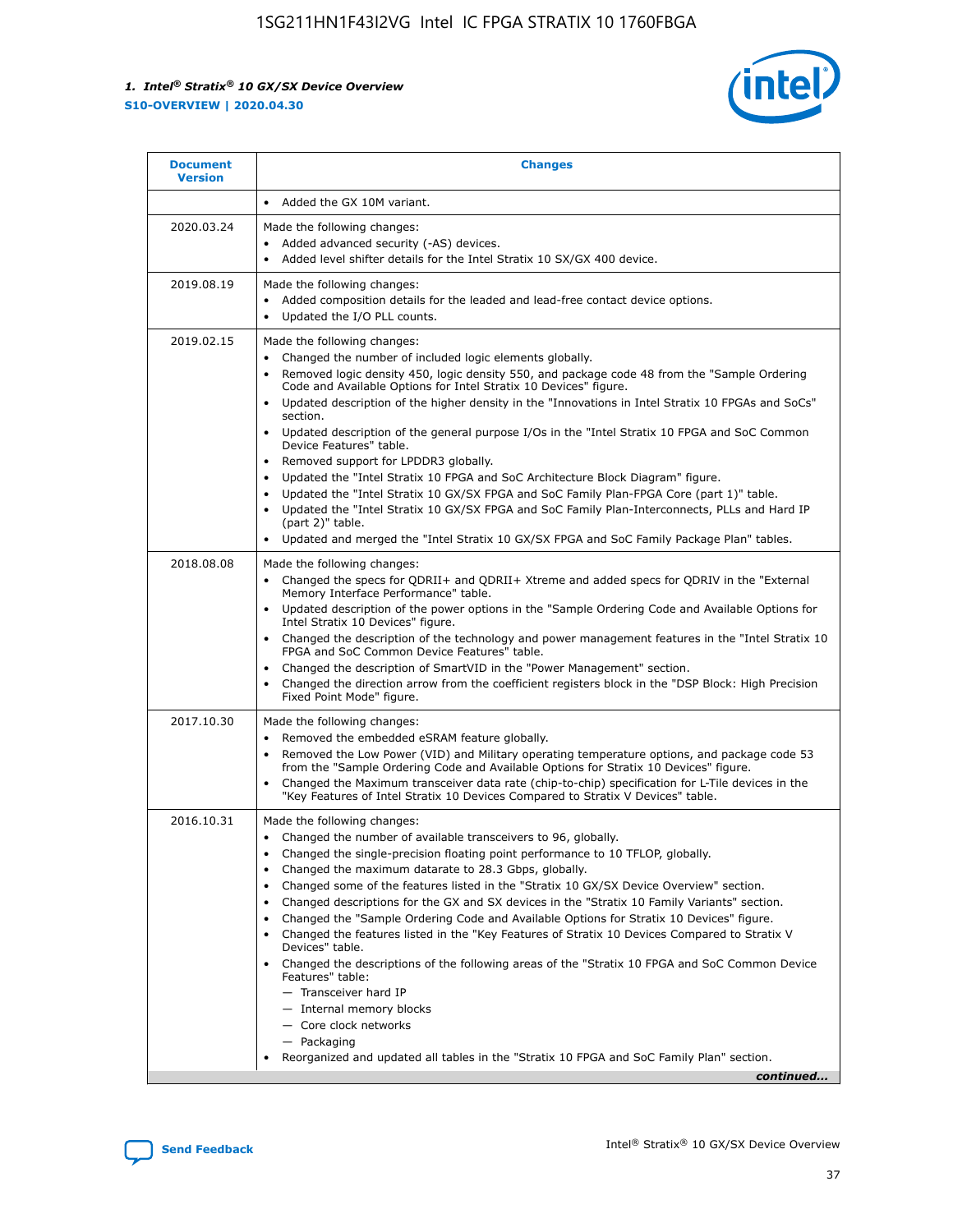

| <b>Document</b><br><b>Version</b> | <b>Changes</b>                                                                                                                                                                                                                                                                                                                                                                                                                                                                                                                                                                                                                                                                                                                                                                                                                                                                                                                                                                                     |
|-----------------------------------|----------------------------------------------------------------------------------------------------------------------------------------------------------------------------------------------------------------------------------------------------------------------------------------------------------------------------------------------------------------------------------------------------------------------------------------------------------------------------------------------------------------------------------------------------------------------------------------------------------------------------------------------------------------------------------------------------------------------------------------------------------------------------------------------------------------------------------------------------------------------------------------------------------------------------------------------------------------------------------------------------|
|                                   | Removed the "Migration Between Arria 10 FPGAs and Stratix 10 FPGAs" section.<br>Removed footnotes from the "Transceiver PCS Features" table.<br>Changed the HMC description in the "External Memory and General Purpose I/O" section.<br>Changed the number of fPLLs in the "Fractional Synthesis PLLs and I/O PLLs" section.<br>Clarified HMC data width support in the "Key Features of the Stratix 10 HPS" table.<br>Changed the description in the "Internal Embedded Memory" section.<br>Changed the datarate for the Standard PCS and SDI PCS features in the "Transceiver PCS Features"<br>table.<br>Added a note to the "PCI Express Gen1/Gen2/Gen3 Hard IP" section.<br>Updated the "Key Features of the Stratix 10 HPS" table.<br>Changed the description for the Cache coherency unit in the "Key Features of the Stratix 10 HPS"<br>table.<br>Changed the description for the external SDRAM and Flash memory interfaces for HPS in the "Key<br>Features of the Stratix 10 HPS" table. |
| 2015.12.04                        | Initial release.                                                                                                                                                                                                                                                                                                                                                                                                                                                                                                                                                                                                                                                                                                                                                                                                                                                                                                                                                                                   |